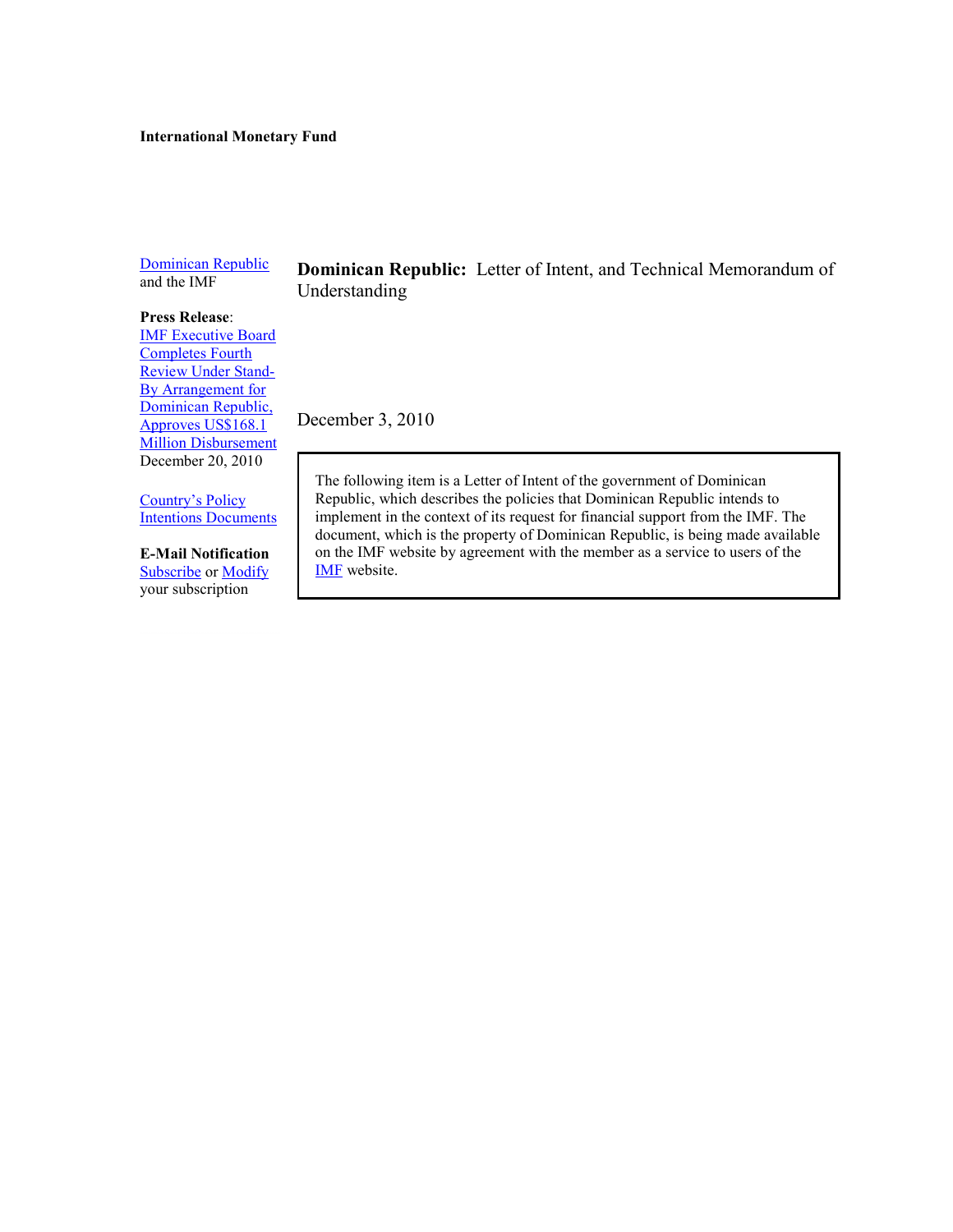

# *Banco Central de la República Dominicana Ministerio de Hacienda Ministerio de Economía, Planificación y Desarrollo*

Santo Domingo, Dominican Republic December 3, 2010

Mr. Dominique Strauss-Kahn Managing Director International Monetary Fund Washington, DC 20431

Dear Mr. Strauss-Kahn:

 $\overline{a}$ 

1. **Background.** Our economic program supported by the Stand-by Arrangement (SBA) from the Fund continues to yield strong results, confirming that our strategy to counteract the effects of the global financial crisis has been successful. The Dominican Republic's economy is among the best performers in Latin America with robust growth and controlled inflation. The purpose of this letter is to: (i) update and supplement previous Letters of Intent  $(LOI)^{1}$ (ii) describe performance under the government's economic program; and (iii) request completion of the fourth review under the SBA based on compliance with the quantitative performance criteria and structural benchmarks for end-September 2010.

2. **Economic developments.** The economy is experiencing a dynamic expansion based on growth of domestic demand:

- *Growth.* Real GDP growth accelerated to 7.8 percent in the third quarter (year-onyear, y-o-y) bringing the cumulative rate to 7.6 percent (y-o-y). Growth continues to be broad-based with high participation of manufacturing, construction, commerce and other services. Based on this performance we have revised upward our expectation of real GDP growth for 2010 from the 5.5-6.0 percent range to the 6.5-7.0 percent range.
- *Inflation*. The monthly rate of headline inflation was 0.8 percent in September 2010 taking the 12-month rate to 5.7 percent, which is still below the Central Bank's target

<sup>&</sup>lt;sup>1</sup> The previous LOIs include: (i) the letter of October 6, 2009 (SBA approval); (ii) the letter of March 19, 2010 (first SBA review); and (iii) the letter of October 7, 2010 (second and third SBA reviews).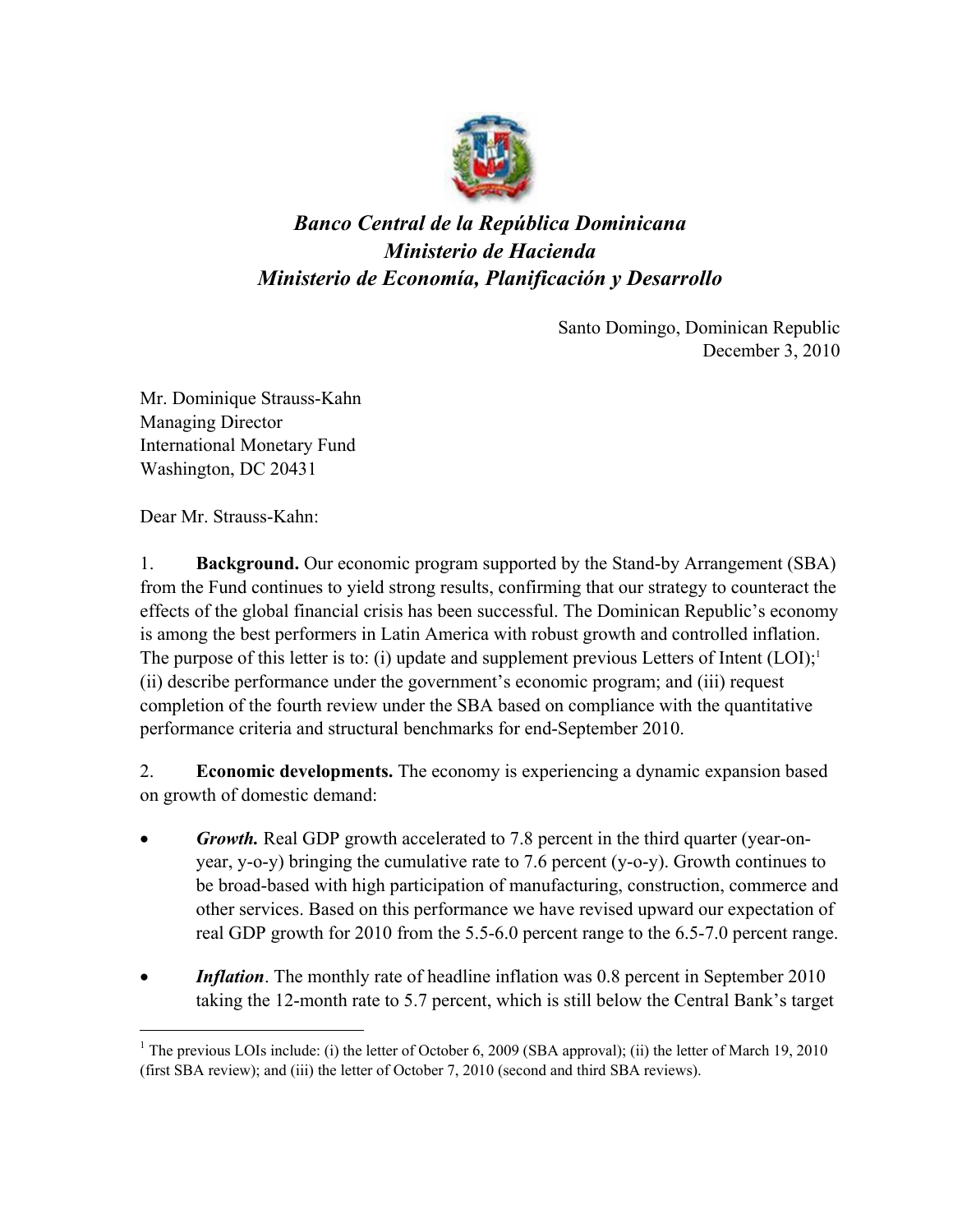of 6-7 percent for the year as a whole. The monthly rate of core inflation (which excludes food and fuels) reached 1.0 percent in September 2010 taking the 12-month rate to 3.9 percent.

- **Balance of payments**. The current account deficit has widened slightly due to an increase in the pace of growth of imports, led by the robust expansion of domestic demand and the recent increase in the international price of petroleum, bringing our projections for the end of the year up slightly to 7.5 percent of GDP. This deficit is still amply financed by strong inflows of foreign direct investment and other longterm capital inflows channeled through the central government.
- *Banking sector*. The financial system continues to be healthy with low levels of nonperforming loans, high solvency and an adequate capital base. Private sector credit is expanding at 18 percent (yoy) to September supporting the economic expansion, while excess liquidity is being reduced.

3. **Policy response**. Reacting to the faster than expected growth and to prevent a possible overheating of the economy, the central bank raised its policy rate by 75 basis points at the September policy meeting and then by another 25 basis points at the October policy meeting, bringing the policy rate to 5 percent. In its communiqué the Monetary Policy Committee stressed that these were pre-emptive measures that seek to safeguard the inflation path for 2011, and that the expected inflation outcome for 2010 remains within the central bank's target of between 6 and 7 percent.

4. **Performance under the program.** All monetary and fiscal performance criteria under the program were met, but there was a transitory deviation in the limit on arrears to the electricity generators:

- *Fiscal*. The government met the floor on the deficit of the central government with a margin (0.3 percent of GDP) despite a shortfall in tax revenues relative to what was projected. At the level of the consolidated public sector the limit was met with a small margin (less than 0.1 percent of GDP) as a higher than expected deficit at the level of the rest of the non-financial public sector was compensated by the margin in the central administration balance and revenues from an extraordinary transaction at the central bank related to the resolution of debts dating back to the financial crisis of 2003.
- *Monetary*. The floor on the net international reserves (NIR) of the central bank was met by a wide margin of US\$324 million and the ceiling on the net domestic assets (NDA) of the central bank was met by a margin of RD\$ 14 billion.
- *Debt targets*. The ceiling of zero on the accumulation of arrears on external public debt was met, but the ceiling on the accumulation of arrears of the government with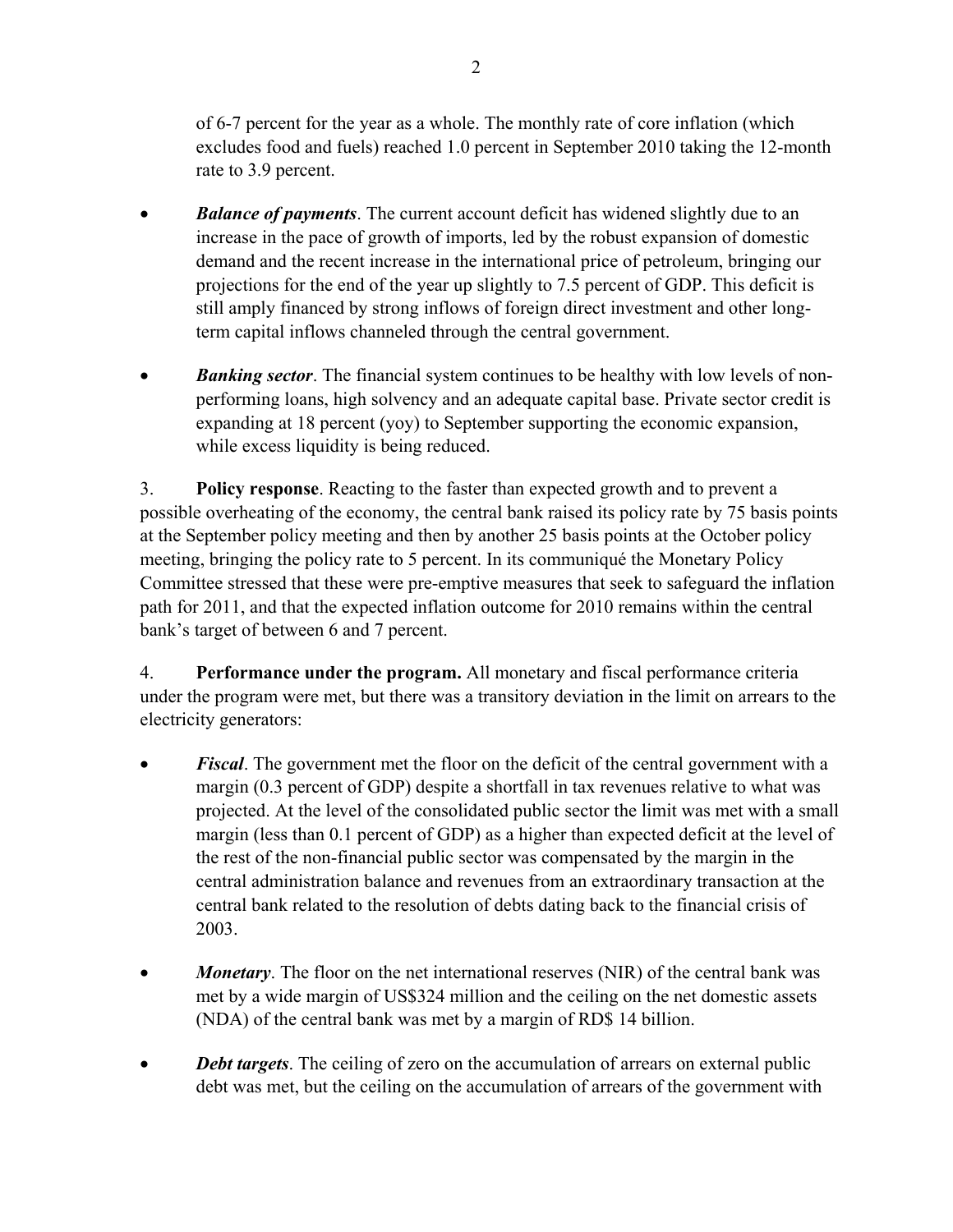the electricity generators was breached by US\$91 million due to the fact that the Congress did not approve the supplementary budget in time. However the delay was short-lived (arrears were cleared by October 6) and the government remains current in its obligations.

 *Structural benchmarks*. The two structural benchmarks under the program for end-September 2010 were also met. The first benchmark, to increase the number of regulated clients of the electricity distribution companies to 1.90 million, was met as the regulated clients reached 1.92 million by end-September. The second benchmark, to prepare a strategy to develop domestic capital markets and public debt management, was satisfied as the government presented a strategy in mid-September, and has published it on the Ministry of Finance web site (www.Hacienda.gov.do).

5. **Policies for the rest of 2010 and 2011.** The government reiterates its commitment to the strategy and policies described in the previous letters of intent, which envisage a consolidation phase in the second part of the SBA to regain fiscal space through efficiency gains in both revenue and expenditure, to be able to increase social investment and strengthen debt sustainability while keeping output growth in line with its potential.

- *Fiscal policy.* Policies are on-track to meet the program targets for December 2010. In addition to the supplementary budget discussed in the previous letter of intent, the government has submitted a second supplementary budget to authorize the transfer of additional interest payments to the central bank in accordance with the recapitalization law. The government has also submitted its 2011 budget to congress, in line with the fiscal target of a consolidated public deficit of 3.0 percent of GDP and a central administration deficit of 1.6 percent of GDP as described in our previous letter of intent. The budget contemplates the placement of an external sovereign bond in the first half of 2011. We have also begun implementation of the strategy to rationalize tax exemptions by creating a working group to develop the necessary intelligence to revise the way exemptions are granted and make proposals for their elimination, in line with the structural benchmarks under the program for 2011.
- *Electricity sector*. The finances of the electricity sector are on track to limit the deficit financed by transfers from the central administration to US\$604 million in 2010. For 2011 we reiterate our commitment to continue reforms to reach a current deficit of US\$350 million. To support the reduction of the current deficit of the electricity sector for 2011, we have announced an 11 percent increase in the electricity tariff across the board in late November. This increase is expected to reduce the current deficit for 2011 by about US\$150 million. We also reiterate our commitment to safeguarding the finances of the electricity sector by moving towards a flexible tariff which reflects changes in generation costs, in early 2011. As mentioned in the previous letter of intent, the government also intends to eliminate all accounts payable to private electricity generators (which have previously been kept at 45 days, in line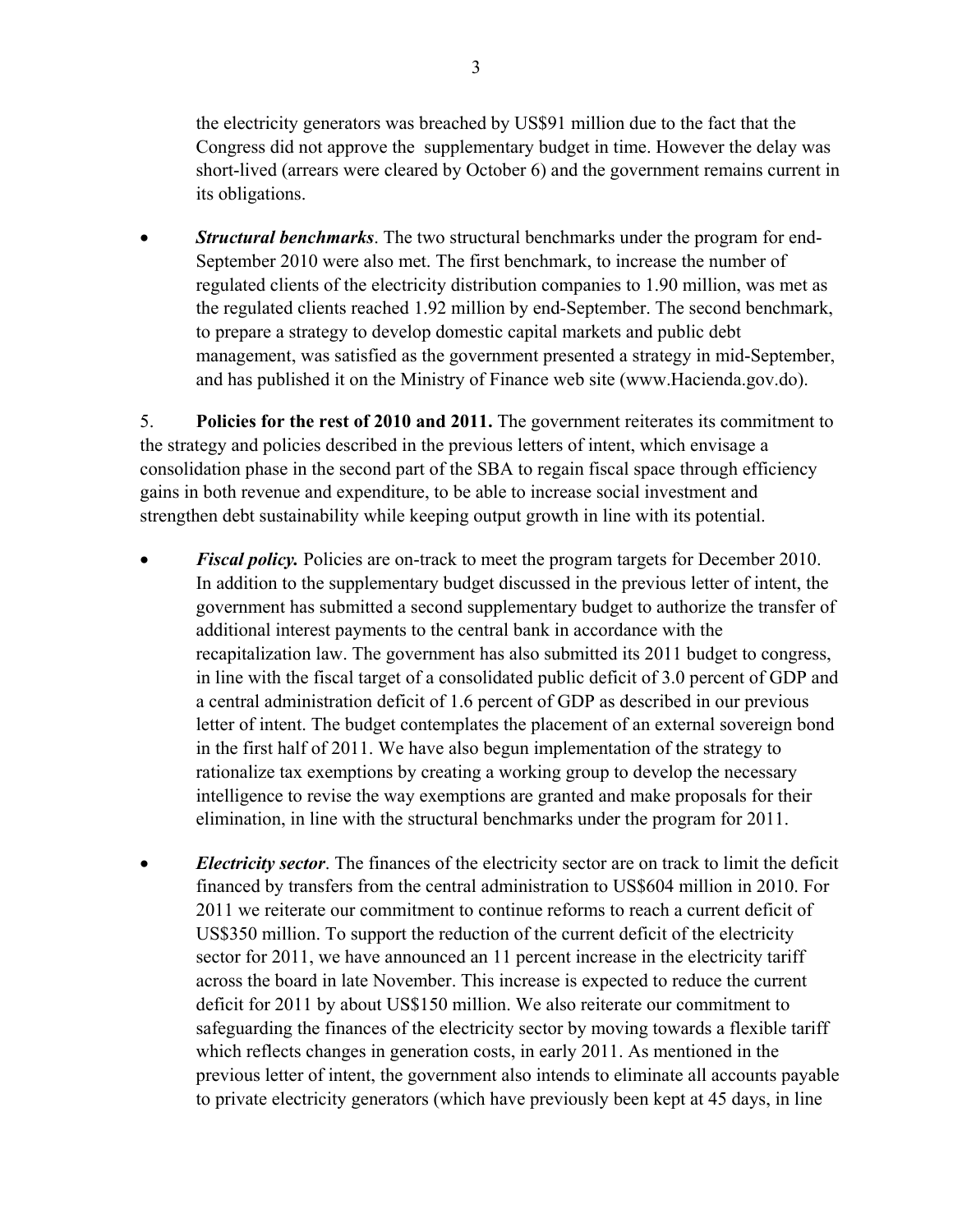with the program), significantly lowering their financing costs. Once these transactions are completed, CDEEE will limit accounts payable to electricity generators to a level that does not require the payment of interest (effectively maintaining zero days of arrears), and the performance criteria on arrears to private electricity generators will be redefined accordingly**.** 

 *Monetary policy*. The Central Bank policy is expected to move gradually to a more neutral monetary stance, consistent with the reduction of the central bank's target inflation rate to between 5 and 6 percent in 2011 (from between 6 and 7 percent in 2010). For 2011 we continue to envision a relatively neutral credit policy, with central bank net domestic assets stable throughout the year, and all increases in the demand for money being accommodated by an increase in net international reserves. In addition, for 2011 we will continue to move towards the implementation of a fullfledged inflation targeting regime in early-2012.

6. **Assurances**. The government believes that the policies set forth in previous LOIs, and the additions and modifications in this LOI, are adequate to achieve the objectives of its program, but it will take any further measures that may become appropriate for this purpose, while refraining from taking any measure that is inconsistent with the program. The government will maintain the productive and fruitful dialogue we have had with the Fund in the past. In this spirit of cooperation, the government will consult with the Fund on the adoption of these measures (and in advance of revisions to the policies contained in these LOIs), and will continue providing Fund staff with all the relevant information required to complete program reviews and monitor performance.

7. **Transparency.** We have already published the staff report for the 2009 Article IV Consultation which included the original SBA program (October, 2009) and intend to publish the subsequent staff reports with all the program reviews once they are translated. In addition, as part of our communication strategy we intend to publish this letter on the websites of the Central Bank to maintain our citizens, and the international investment community, informed about our policy actions and intentions. We also authorize the Fund to publish this letter to facilitate a wider access and review of our policies by the international community.

Sincerely yours,

 $/\mathrm{s}/\mathrm{s}$ Héctor Manuel Valdez Governor of the Central Bank

 $/S/$ Vicente Bengoa Minister of Finance

 $\sqrt{s/}$ Temístocles Montás Minister of Economy

Attachments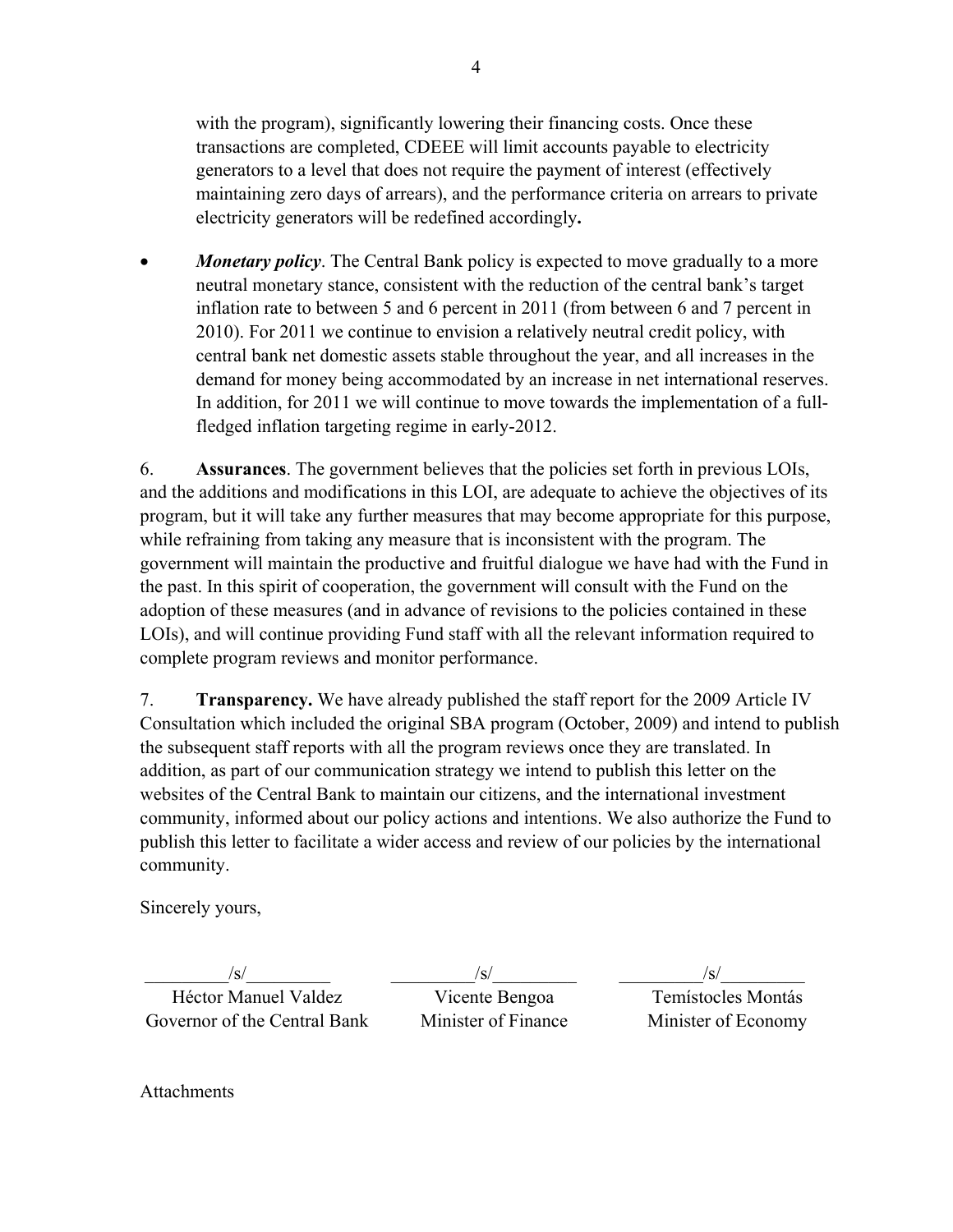|                                                                                                                                                 | Table 1. Dominican Republic: Quantitative Performance Criteria 2010-11 1/ |          |                     |   |          |          |          |   |          |          |          |              |          |         |          |          |          |
|-------------------------------------------------------------------------------------------------------------------------------------------------|---------------------------------------------------------------------------|----------|---------------------|---|----------|----------|----------|---|----------|----------|----------|--------------|----------|---------|----------|----------|----------|
|                                                                                                                                                 | Prog.                                                                     | Actual   | Margin              |   | Prog.    | Actual   | Margin   |   | Prog.    | Actual   | Margin   |              | Prog.    |         |          | Prog.    |          |
|                                                                                                                                                 |                                                                           | Mar      |                     |   |          | Jun      |          |   |          | Sep      |          |              | Dec      | Mar     | Jun      | Sep      | Dec      |
|                                                                                                                                                 |                                                                           |          |                     |   |          |          | 2010     |   |          |          |          |              |          |         |          | 2011     |          |
| <b>Fiscal Targets</b>                                                                                                                           |                                                                           |          |                     |   |          |          |          |   |          |          |          |              |          |         |          |          |          |
| 1. Overall balance of the central administration (floor) 2/ 3/                                                                                  | $-73.7$                                                                   | $-69.9$  | 3.8                 |   | $-88.4$  | $-88.1$  | 0.3      |   | $-95.8$  | $-91.2$  | 4.6      |              | $-102.3$ | $-14.9$ | $-21.3$  | $-27.9$  | $-33.5$  |
| 2. Overall balance of the consolidated public sector (floor) 2/3/                                                                               | $-97.5$                                                                   | $-91.9$  | 5.6                 |   | $-119.5$ | $-119.0$ | 0.5      | ✓ | $-133.0$ | $-132.3$ | 0.7      | ✓            | $-147.0$ | $-21.5$ | $-35.6$  | $-49.5$  | $-63.8$  |
| <b>Electricity Targets</b>                                                                                                                      |                                                                           |          |                     |   |          |          |          |   |          |          |          |              |          |         |          |          |          |
| 3. Overall current balance of the public electricity sector (floor) 4/                                                                          | $\cdots$                                                                  | $-201.4$ | $\cdots$            |   | $\cdots$ | $-279.6$ | $\cdots$ |   | $\cdots$ | $\cdots$ | $\cdots$ |              | $\cdots$ | $-77.0$ | $-145.2$ | $-241.6$ | $-350.0$ |
| <b>Monetary Targets 4/</b>                                                                                                                      |                                                                           |          |                     |   |          |          |          |   |          |          |          |              |          |         |          |          |          |
| 4. Net international reserves (floor) 5/                                                                                                        | 1,730                                                                     | 2,025    | 296                 |   | 1,888    | 2,128    | 240      |   | 1,643    | 1,967    | 324      |              | 2,015    | 1,665   | 1,765    | 1,865    | 2,315    |
| 5. Net domestic assets (ceiling) 3/                                                                                                             | $\cdots$                                                                  | 57.5     | $\cdots$            |   | $\cdots$ | 50.9     | $\cdots$ |   | 73.2     | 59.1     | 14.1     | $\checkmark$ | 80.0     | 80.0    | 80.0     | 80.0     | 80.0     |
| <b>Debt Targets</b>                                                                                                                             |                                                                           |          |                     |   |          |          |          |   |          |          |          |              |          |         |          |          |          |
| 6. Accumulation of public arrears with electricity generators (ceiling) 2/ 5/                                                                   | 0.0                                                                       | 0.0      | 0.0                 | ✔ | 0.0      | 0.0      | 0.0      |   | 0.0      | 91.2     | 91.2     | x            | 0.0      | 0.0     | 0.0      | 0.0      | 0.0      |
| 7. Accumulation of external public debt arrears 5/ 6/                                                                                           | 0.0                                                                       | 0.0      | 0.0<br>$\checkmark$ |   | 0.0      | 0.0      | 0.0      | ╰ | 0.0      | 0.0      | 0.0      | ✓            | 0.0      | 0.0     | 0.0      | 0.0      | 0.0      |
| 1/ Targets for end of the month, defined in the Technical Memorandum of Understanding.                                                          |                                                                           |          |                     |   |          |          |          |   |          |          |          |              |          |         |          |          |          |
| 2/ Cumulative flows from December 2008 for targets in 2010 and cumulative flows from December 2010 for targets in 2011.                         |                                                                           |          |                     |   |          |          |          |   |          |          |          |              |          |         |          |          |          |
| 3/ In billions of Dominican Republic pesos.                                                                                                     |                                                                           |          |                     |   |          |          |          |   |          |          |          |              |          |         |          |          |          |
| 4/ Program targets are adjusted for shortfalls/excesses in external budgetary financing according to the Technical Memorandum of Understanding. |                                                                           |          |                     |   |          |          |          |   |          |          |          |              |          |         |          |          |          |
| 5/ In millions of U.S. dollars.                                                                                                                 |                                                                           |          |                     |   |          |          |          |   |          |          |          |              |          |         |          |          |          |
| 6/ Continuous target                                                                                                                            |                                                                           |          |                     |   |          |          |          |   |          |          |          |              |          |         |          |          |          |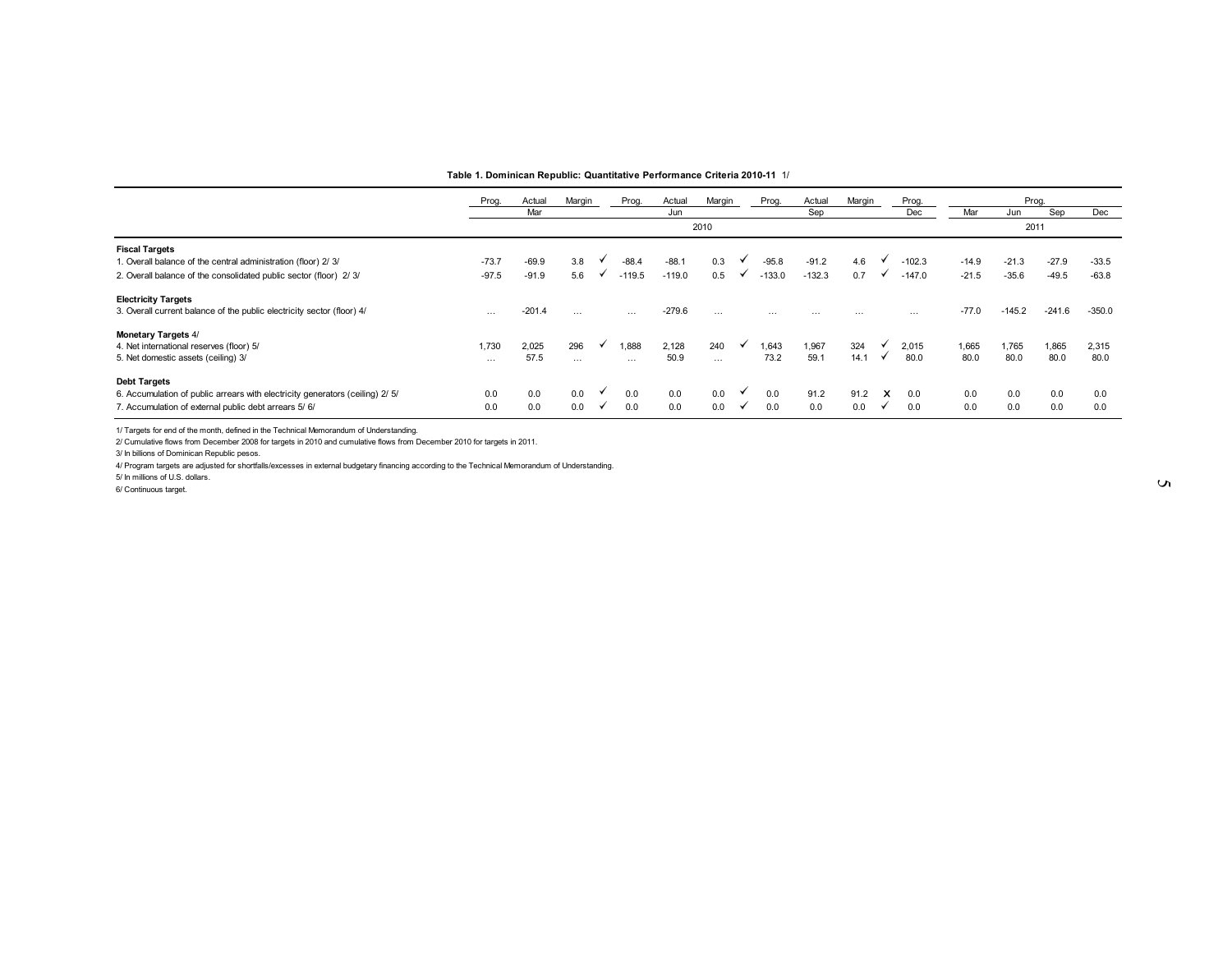| Measure                                                                                                                                                                                                                              | Timing   | <b>SBA</b><br>Approval | First<br>Review | Second and<br><b>Third Review</b> | Status                                                                                                                                                     |
|--------------------------------------------------------------------------------------------------------------------------------------------------------------------------------------------------------------------------------------|----------|------------------------|-----------------|-----------------------------------|------------------------------------------------------------------------------------------------------------------------------------------------------------|
| <b>Public Sector Reform</b>                                                                                                                                                                                                          |          |                        |                 |                                   |                                                                                                                                                            |
| A. Design a strategy to rationalize and limit tax exemptions,<br>strengthen tax administration, and continue modernizing customs<br>to achieve the medium-term revenue objectives of the program.                                    | Mar 2010 | ₩                      |                 |                                   | Done<br>Strategy provided on time.                                                                                                                         |
| B. Issue a decree to centralize the power to grant tax exemptions in the<br>Ministry of Finance.                                                                                                                                     | Dec 2010 |                        |                 | ☆                                 | In progress<br>Authorities are discussing a draft.                                                                                                         |
| C. Create a unit at the Ministry of Finance to conduct cost-benefit analyses<br>of current and future exemptions and make recommendations to the<br>Minister of Finance on granting and rationalizing exemptions.                    | Dec 2010 |                        |                 | ☆                                 | In progress<br>Authorities are making administrative<br>arrangements.                                                                                      |
| D. Prepare a list of additional revenue administration measures to yield<br>0.5 percent of GDP in 2011 with a timetable for their implementation.                                                                                    | Dec 2010 |                        |                 | ☆                                 | In progress<br>Authorities are finalizing a draft.                                                                                                         |
| E. Prepare a report on the costs and benefits of the current exemption<br>regime and a timetable for the rationalization and reduction of<br>exemptions to help achieve the government's tax revenue target of<br>15 percent of GDP. | Mar 2011 |                        |                 | ☆                                 | In progress<br>Work at early stage.                                                                                                                        |
| <b>Financial Sector Reform</b>                                                                                                                                                                                                       |          |                        |                 |                                   |                                                                                                                                                            |
| F. Design a plan to achieve compliance with all Basel core<br>principles for effective bank supervision by 2012.                                                                                                                     | Mar 2010 | ₩                      |                 |                                   | Done<br>Plan designed by Superintendency<br>of Banks by March 2010.                                                                                        |
| G. Design a plan to formally adopt a full-fledged inflation<br>targeting framework by early 2012.                                                                                                                                    | Jun 2010 | ₩                      |                 |                                   | Done<br>Plan designed by BCRD<br>by June 2010.                                                                                                             |
| H. New Central Bank securities will be dematerialized.                                                                                                                                                                               | Dec 2010 |                        |                 | ☆                                 | In progress<br>Technical groundwork in progress.                                                                                                           |
| I. Send to congress amendments to the Monetary and Financial Law<br>to eliminate legal impediments to introduce the Basel core principles<br>and risk based supervision.                                                             | Mar 2011 |                        |                 | ☆                                 | In progress<br>A draft law is being prepared.                                                                                                              |
| J. Send to congress a new law on consolidated supervision of financial<br>and industrial groups with a view to facilitate risk based supervision.                                                                                    | Mar 2011 |                        |                 | ☆                                 | In progress<br>A draft law is being prepared.                                                                                                              |
| K. Publish the first monetary policy report under inflation target for<br>informational purposes only.                                                                                                                               | Jun 2011 |                        |                 | ☆                                 | In progress<br>Work at early stage.                                                                                                                        |
| L. Publish a monetary program for 2012 (as established by law)<br>within the new inflation target framework.                                                                                                                         | Dec 2011 |                        |                 | ☆                                 | In progress<br>Work at early stage.                                                                                                                        |
| Recovery and Growth Enhancement                                                                                                                                                                                                      |          |                        |                 |                                   |                                                                                                                                                            |
| M. Design a strategy to reform the electricity sector, including by<br>eliminating indiscriminate electricity subsidies to achieve the<br>medium-term budgetary expenditure objectives of the program.                               | Dec 2009 | ₩                      |                 |                                   | Done<br>Satisfactory action plan provided<br>to Staff in December 2009.                                                                                    |
| N. Increase the number of regulated clients of the distribution companies (EDES)<br>to 1.9 million.                                                                                                                                  | Sep 2010 |                        | ☆               |                                   | Done<br>The number of regulated clients as of<br>end-September 2010 was 1.93 million.                                                                      |
| O. Design a strategy to develop domestic capital markets and debt<br>management including by lowering the country risk and the<br>borrowing costs for the economy.                                                                   | Sep 2010 | ☆                      |                 |                                   | Done<br>Presented a satisfactory strategy.                                                                                                                 |
| P. Adopt a flexible pricing mechanism for electricity tariffs with a view to eliminate<br>the gap between current tariffs and the "indexed" tariff as defined by the<br>Superintendency of Electricity.                              | Dec 2010 |                        | ☆               |                                   | In progress<br>Tariffs were adjusted 11 percent across<br>the board in November 2010. Tariffs will be<br>further adjusted to reach indexed tariff in 2011. |
| Q. Increase the number of regulated clients of the electricity companies<br>(EDEs) to 2.15 million.                                                                                                                                  | Jun 2011 |                        |                 | ☆                                 | In progress<br>Work at early stage.                                                                                                                        |
| <b>Social Safety Net</b>                                                                                                                                                                                                             |          |                        |                 |                                   |                                                                                                                                                            |
| R. Increase the permanent coverage of the conditional cash<br>transfer program by 70,000 families living in extreme poverty.                                                                                                         | Dec 2009 | ☆                      |                 |                                   | Done<br>More than 70,000 families were<br>incorporated into the Solidaridad program                                                                        |
| S. Increase the coverage of the BONOLUZ program to<br>50 thousand clients.                                                                                                                                                           | Dec 2010 |                        | ☆               |                                   | Done<br>More than 100 thousand clients benefit<br>from Bonoluz in July 2010.                                                                               |
| T. Increase the coverage of the Bonoluz program from the 50,000 target<br>of December 2010 to 250,000 clients.                                                                                                                       | Dec 2011 |                        |                 | ☆                                 | In progress<br>Work at early stage.                                                                                                                        |
| U. Increase the permanent coverage of the conditional cash transfer<br>program (Solidaridad) by 60,000 additional families to 590,000 families.                                                                                      | Dec 2011 |                        |                 | ☆                                 | In progress<br>Work at early stage.                                                                                                                        |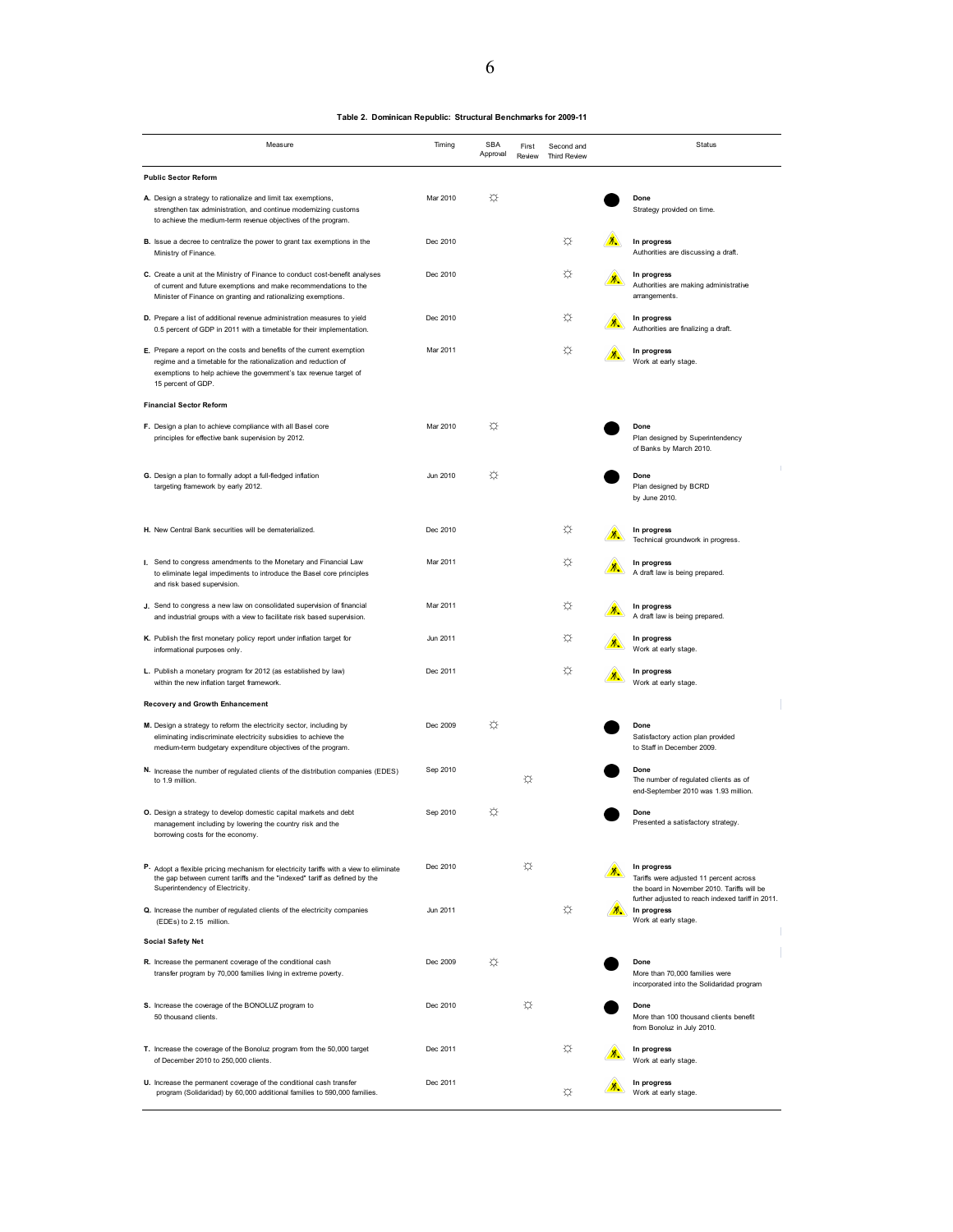#### **Table 3. Dominican Republic: Selected Economic Indicators**

| Main export products: tourism, textiles, nickel |         | Income share of highest                 |      |
|-------------------------------------------------|---------|-----------------------------------------|------|
| GDP per capita (U.S. dollars, 2009 PPP)         | 4.500.2 | 10 percent (percent, 2006)              | 39.0 |
| Population (millions, 2009 estimate)            | 10.1    | Poverty (headcount index, 2008)         | 37.8 |
| Life expectancy at birth (years, 2008)          | 73.3    | Extreme poverty (headcount index, 2008) | 11.7 |
| Under 5 mortality rate (per thousand, 2008)     | 31.0    | Adult literacy rate (percent, 2007)     | 95.1 |

|                                                           |           |           | Prog.               | Proj.                                                     | Proj.       |
|-----------------------------------------------------------|-----------|-----------|---------------------|-----------------------------------------------------------|-------------|
|                                                           | 2008      | 2009      |                     | 2010                                                      | 2011        |
| National accounts and prices                              |           |           |                     | (12-month percentage changes, unless otherwise indicated) |             |
| Nominal GDP (RD\$ billion)                                | 1.576     | 1.679     | 1.857               | 1.901                                                     | 2.126       |
| Dollar GDP (US\$ billion)                                 | 45.5      | 46.7      | 50.1                | 51.9                                                      | 55.8        |
| Real GDP                                                  | 5.3       | 3.5       | $3.0 - 4.0$         | $6.5 - 7.0$                                               | $5.5 - 6.0$ |
| Consumer price index (period average)                     | 10.6      | 1.4       | $6.0 - 7.0$         | 6.4                                                       | 5.5         |
| Consumer price index (eop)                                | 4.5       | 5.8       | $6.0 - 7.0$         | $6.0 - 7.0$                                               | $5.0 - 6.0$ |
| Exchange rate (RD\$/US\$ - period average)                | 34.6      | 35.9      | $\cdots$            | $\cdots$                                                  |             |
| Exchange rate (RD\$/US\$ - eop)                           | 35.5      | 36.1      | $\cdots$            | $\cdots$                                                  | $\ddotsc$   |
| <b>Social Indicators</b>                                  |           |           |                     |                                                           |             |
| Unemployment rate (in percent)                            | 14.2      | 14.9      | $\ddotsc$           | $\cdots$                                                  | $\cdots$    |
| <b>Public finances</b>                                    |           |           | (In percent of GDP) |                                                           |             |
| Central government primary balance                        | $-1.4$    | $-1.6$    | $-0.2$              | $-0.3$                                                    | 0.8         |
| Total revenues (including grants)                         | 15.8      | 13.7      | 14.3                | 13.7                                                      | 13.8        |
| Primary spending                                          | 17.2      | 15.3      | 14.5                | 13.9                                                      | 13.0        |
| Interest expenditure                                      | 1.7       | 1.9       | 2.2                 | 2.0                                                       | 2.3         |
| Nonfinancial public sector overall balance                | $-3.1$    | $-3.1$    | $-2.5$              | $-2.5$                                                    | $-1.6$      |
| Quasi-fiscal balance of the central bank                  | $-1.3$    | $-1.3$    | $-1.4$              | $-1.3$                                                    | $-1.4$      |
| Consolidated public sector balance                        | $-4.4$    | $-4.5$    | $-3.9$              | $-3.8$                                                    | $-3.0$      |
| Of which: primary balance                                 | $-0.9$    | $-0.5$    | 0.0                 | $-0.1$                                                    | 1.1         |
| Total public debt                                         | 38.1      | 41.8      | 42.2                | 41.3                                                      | 42.0        |
| Of which: foreign currency denominated                    | 17.8      | 19.4      | 21.6                | 21.2                                                      | 21.6        |
| Total public debt (excluding BCRD recapitalization bonds) | 33.7      | 36.9      | $\cdots$            | 35.7                                                      | 35.3        |
| Money and credit                                          |           |           |                     | (12-month percentage changes, unless otherwise indicated) |             |
| Liabilities to private sector (M3)                        | 8.7       | 10.0      | 10.3                | 13.0                                                      | 10.1        |
| Currency issue                                            | 0.3       | 12.3      | 11.0                | 10.8                                                      | 9.8         |
| Deposits                                                  | 10.5      | 14.7      | 24.2                | 21.1                                                      | 21.3        |
| Net domestic assets of the banking system                 | 17.1      | 8.8       | 16.6                | 21.9                                                      | 9.8         |
| Credit to the private sector                              | 7.0       | 7.2       | 14.9                | 17.5                                                      | 13.9        |
| M3, in percent of GDP                                     | 35.3      | 36.4      | 36.3                | 36.4                                                      | 35.8        |
| <b>Balance of payments</b>                                |           |           |                     | (In millions of U.S. dollars, unless otherwise indicated) |             |
| Current account                                           | $-4,519$  | $-2,159$  | $-3,493$            | $-3,903$                                                  | $-3,542$    |
| Merchandise trade balance                                 | $-9,245$  | $-6,741$  | $-8,140$            | $-8,226$                                                  | $-8,221$    |
| Exports                                                   | 6,748     | 5,519     | 6,152               | 6,572                                                     | 7,159       |
| Imports                                                   | $-15,993$ | $-12,260$ | $-14,291$           | $-14,798$                                                 | $-15,379$   |
| Of which: oil and gas                                     | $-4,241$  | $-2,641$  | $-3,384$            | $-3,465$                                                  | $-3,544$    |
| Services and transfers (net)                              | 4,727     | 4,582     | 4,646               | 4,322                                                     | 4,679       |
| Of which: interest on public debt                         | $-372$    | -427      | $-525$              | $-412$                                                    | -544        |
| Capital and financial account                             | 4,209     | 2,655     | 2,967               | 3,377                                                     | 3,842       |
| Of which: foreign direct investment                       | 2,870     | 2,067     | 1,354               | 1,530                                                     | 1,990       |
| Errors and omissions                                      | $-16$     | -90       | 0                   | 0                                                         | 0           |
| Overall balance                                           | $-326$    | 406       | $-526$              | $-526$                                                    | 300         |
| Of which: change in NIR (increase -)                      | 230       | -370      | 523                 | 523                                                       | $-300$      |
| Current account (in percent of GDP)                       | $-9.9$    | $-4.6$    | $-7.0$              | $-7.5$                                                    | $-6.4$      |
| Exports of goods (in US\$, annual percentage chg.)        | $-5.8$    | $-18.2$   | 11.5                | 19.1                                                      | 8.9         |
| Imports of goods (in US\$, annual percentage chg.)        | 17.6      | $-23.3$   | 16.6                | 20.7                                                      | 3.9         |
| International reserve position and external debt          |           |           |                     |                                                           |             |
| Gross official reserves                                   | 2,662     | 3,303     | 3164.1              | 3,157                                                     | 3,954       |
| (in months of imports) 1/                                 | 2.3       | 2.4       | 2.4                 | 2.2                                                       | 2.5         |
| Net international reserves 2/                             | 2,165     | 2,535     | 2,015               | 2,015                                                     | 2,315       |
| Outstanding external public debt, in percent of GDP       | 18.3      | 20.0      | 18.1                | 21.6                                                      | 19.5        |
| Oil price (WEO) (US\$/bbl)                                | 97.0      | 61.8      | 78.3                | 77.1                                                      | 80.0        |

Sources: Dominican authorities; World Bank; and Fund staff estimates.

1/ In relation to imports of goods and nonfactor services of the follow ing year.

2/ The projections for 2010-12 assume that all prospective purchases under the proposed SBA w ill be made

to meet the gross reserves objectives of the balance of payments projections.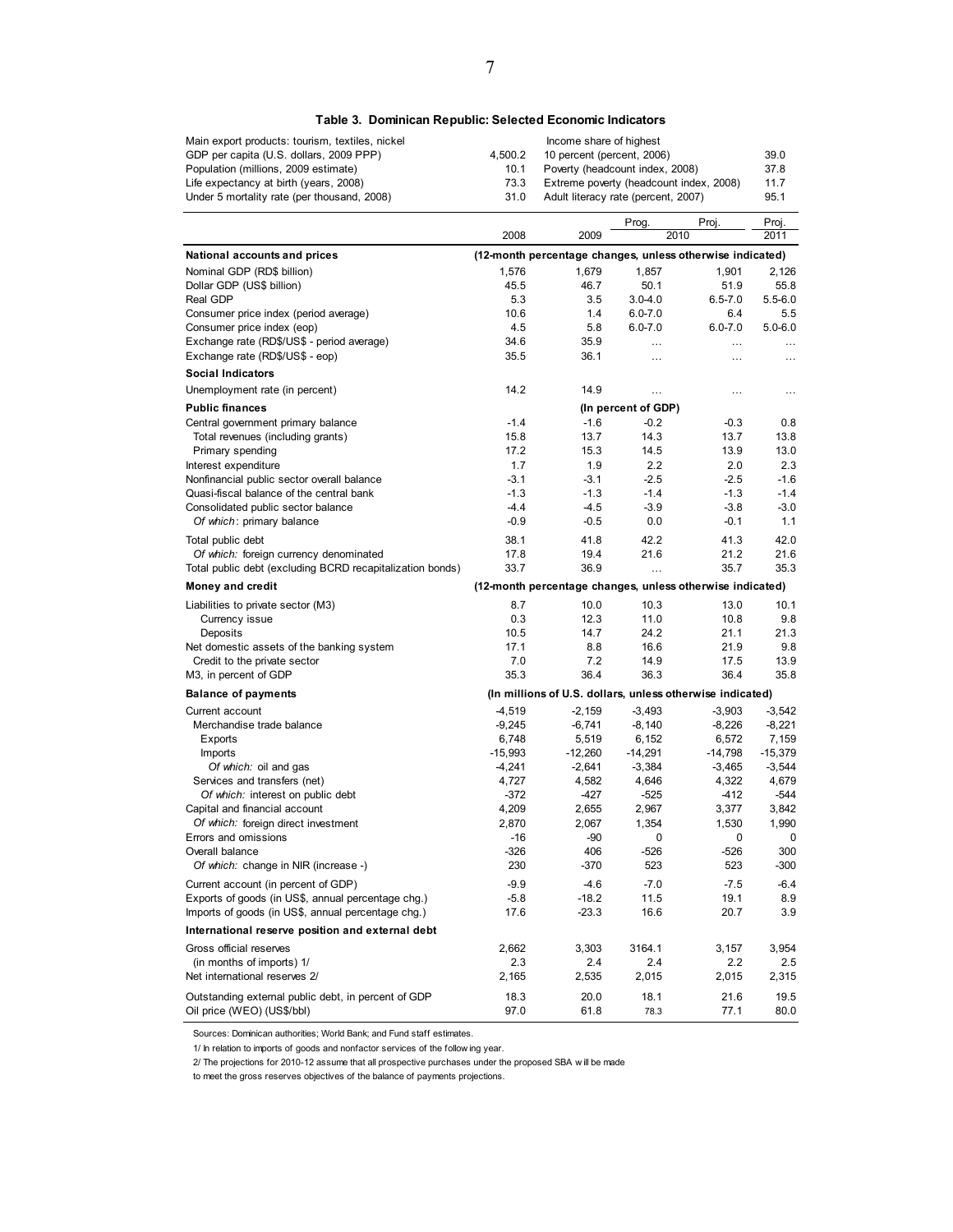#### **Table 4. Dominican Republic: Fiscal Accounts**  (In percent of GDP)

|                                                         |             |                  |                                            | Prog.                 | Actual     | Prog.       | Proj.      |             |
|---------------------------------------------------------|-------------|------------------|--------------------------------------------|-----------------------|------------|-------------|------------|-------------|
|                                                         |             | Previous Revised |                                            | Jan-Sep               |            | Jan-Dec     |            | Prog.       |
|                                                         | 2008        | 2009             |                                            |                       | 2010       |             |            | 2011        |
|                                                         |             |                  |                                            | A. Central Government |            |             |            |             |
| Total revenue and grants                                | 15.8        | 13.7             | 13.7                                       | 10.6                  | 10.1       | 14.3        | 13.7       | 13.8        |
| <b>Total revenue</b>                                    | 15.7        | 13.5             | 13.5                                       | 10.4                  | 10.1       | 14.1        | 13.6       | 13.6        |
| Tax revenues                                            | 15.0        | 13.1             | 13.1                                       | 10.2                  | 9.6        | 13.8        | 13.1       | 13.1        |
| Income and property 1/                                  | 4.5         | 3.9              | 3.9                                        | 2.9                   | 2.8        | 3.9         | 3.8        | 3.7         |
| <b>VAT</b>                                              | 4.7         | 4.2              | 4.2                                        | 3.1                   | 3.2        | 4.2         | 4.3        | 4.2         |
| Excises                                                 | 4.1         | 3.7              | 3.7                                        | 2.9                   | 2.7        | 4.0         | 3.6        | 3.8         |
| International trade<br>Other                            | 1.6<br>0.0  | 1.3<br>0.0       | 1.3<br>0.0                                 | 1.3<br>0.0            | 0.9<br>0.0 | 1.8<br>0.0  | 1.4<br>0.0 | 1.3<br>0.0  |
| Nontax revenue                                          | 0.7         | 0.3              | 0.3                                        | 0.2                   | 0.4        | 0.3         | 0.5        | 0.5         |
| Capital revenue                                         | 0.0         | 0.0              | 0.0                                        | 0.0                   | 0.0        | 0.0         | 0.0        | 0.0         |
| Grants                                                  | 0.2         | 0.2              | 0.2                                        | 0.1                   | 0.1        | 0.2         | 0.1        | 0.2         |
|                                                         |             | 15.2             |                                            | 11.3                  | 10.5       |             | 13.9       |             |
| Primary expenditures 2/<br>Wages and salaries           | 17.2<br>3.8 | 4.1              | 15.3<br>4.1                                | 2.5                   | 2.6        | 14.5<br>3.8 | 3.8        | 13.0<br>3.7 |
| Goods and services                                      | 2.1         | 1.8              | 1.8                                        | 1.5                   | 1.2        | 2.0         | 1.6        | 1.5         |
| Transfers, o/w:                                         | 7.1         | 5.5              | 5.5                                        | 3.5                   | 3.5        | 4.4         | 4.8        | 4.1         |
| Gas subsidy                                             | 0.5         | 0.0              | 0.0                                        | 0.0                   | 0.0        | 0.0         | 0.0        | 0.0         |
| <b>Electricity transfers</b>                            | 2.7         | 1.3              | 1.4                                        | 0.6                   | 0.7        | 0.8         | 1.2        | 0.6         |
| Other                                                   | 3.9         | 4.2              | 4.1                                        | 3.0                   | 2.8        | 3.6         | 3.6        | 3.4         |
| Capital expenditure                                     | 5.0         | 3.6              | 3.6                                        | 3.7                   | 3.3        | 4.4         | 3.7        | 3.7         |
| Statistical discrepancy 2/                              | $-0.6$      | 0.3              | 0.3                                        | 0.0                   | $-0.1$     | 0.0         | 0.0        | 0.0         |
| <b>Primary balance</b>                                  | $-1.4$      | $-1.6$           | $-1.6$                                     | $-0.7$                | $-0.5$     | $-0.2$      | $-0.3$     | 0.8         |
| <b>Interest</b>                                         | 1.7         | 1.9              | 1.9                                        | 1.3                   | 1.3        | 2.2         | 2.0        | 2.3         |
| Foreign                                                 | 0.8         | 0.7              | 0.7                                        | 0.5                   | 0.4        | 0.9         | 0.8        | 0.8         |
| Domestic 3/                                             | 0.8         | 1.2              | 1.2                                        | 0.8                   | 0.8        | 1.3         | 1.2        | 1.5         |
| <b>Overall balance</b>                                  | $-3.0$      | $-3.5$           | $-3.5$                                     | $-2.0$                | $-1.7$     | $-2.4$      | $-2.3$     | $-1.6$      |
|                                                         |             |                  | B. Rest of the Non-Financial Public Sector |                       |            |             |            |             |
| <b>Overall balance rest of NFPS</b>                     | $-0.1$      | 0.4              | 0.4                                        | $-0.1$                | $-0.4$     | $-0.1$      | $-0.2$     | 0.0         |
|                                                         |             |                  | C. Non-Financial Public Sector (A+B)       |                       |            |             |            |             |
| <b>Overall balance NFPS</b>                             | $-3.1$      | $-3.1$           | $-3.1$                                     | $-2.1$                | $-2.1$     | $-2.5$      | $-2.5$     | $-1.6$      |
| Primary balance                                         | $-1.5$      | $-1.2$           | $-1.2$                                     | $-0.8$                | $-0.9$     | $-0.4$      | $-0.5$     | 0.8         |
| Interest                                                | 1.7         | 1.9              | 1.9                                        | 1.3                   | 1.2        | 2.2         | 2.0        | 2.3         |
| <b>Financing NFPS</b>                                   | 3.1         | 3.1              | 3.1                                        | 2.1                   | 2.1        | 2.5         | 2.5        | 1.6         |
| <b>External financing</b>                               | 0.2         | 2.1              | 2.1                                        | 2.2                   | 1.7        | 2.9         | 3.2        | 1.9         |
| Domestic financing                                      | 1.9         | 1.6              | 1.0                                        | 0.0                   | 0.4        | $-0.4$      | $-0.7$     | $-0.4$      |
|                                                         |             |                  |                                            | D. Central Bank       |            |             |            |             |
| Quasi-fiscal balance of the central bank                | $-1.3$      | $-1.3$           | $-1.3$                                     | $-1.0$                | $-0.9$     | $-1.4$      | $-1.3$     | $-1.4$      |
| Of which: non interest                                  | 0.6         | 0.7              | 0.7                                        | 0.3                   | 0.3        | 0.3         | 0.4        | 0.3         |
|                                                         |             |                  | E. Consolidated Public Sector (C+D)        |                       |            |             |            |             |
| Consolidated public sector balance                      | $-4.4$      | $-4.4$           | $-4.5$                                     | $-3.2$                | $-3.0$     | $-3.9$      | $-3.8$     | $-3.0$      |
| Primary balance                                         | $-0.9$      | $-0.5$           | $-0.5$                                     | $-0.6$                | $-0.6$     | 0.0         | $-0.1$     | 1.1         |
| Interest                                                | 3.6         | 3.9              | 3.9                                        | 2.6                   | 2.4        | 3.9         | 3.7        | 4.2         |
| <b>Memorandum items:</b>                                |             |                  |                                            |                       |            |             |            |             |
| Interest for central bank recapitalization              | 0.6         | 0.7              | 0.7                                        | 0.6                   | 0.5        | 0.8         | 0.8        | 0.9         |
| Primary spending excl. electricity and gas              | 14.1        | 13.9             | 13.9                                       | 10.7                  | 9.8        | 13.7        | 12.7       | 12.4        |
| Overall spending by central government                  | 18.9        | 17.1             | 17.2                                       | 12.6                  | 11.8       | 16.7        | 16.0       | 15.4        |
| Nominal GDP (DR\$ billion)<br>Real GDP Growth (percent) | 1576        | 1678             | 1678                                       | 1857                  | 1884       | 1857        | 1901       | 2126        |

Sources: Dominican authorities; and Fund staff estimates.

1/ Includes social security contributions.

2/ Primary expenditures include the difference between financing below the line and the overall balance above the line.

3/ Includes interest payments on Central Bank recapitalization bonds.

4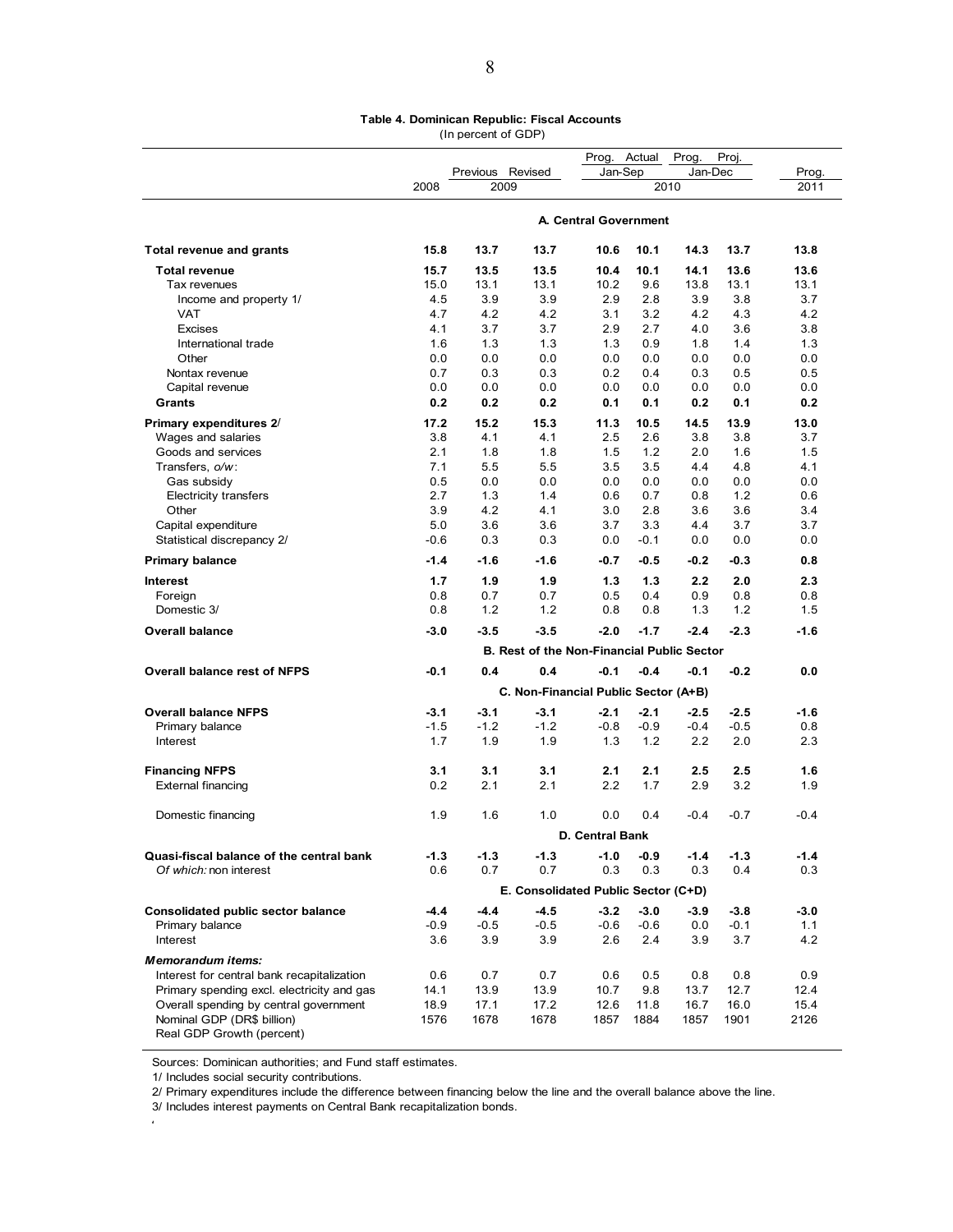#### **Table 5. Dominican Republic: Fiscal Accounts**  (In billions of Dominican pesos)

|                                            |         |          |         | Prog.                                             | Actual          | Prog.   | Proj.   |         |
|--------------------------------------------|---------|----------|---------|---------------------------------------------------|-----------------|---------|---------|---------|
|                                            |         | Previous | Revised | Jan-Sep                                           |                 | Jan-Dec |         | Prog.   |
|                                            | 2008    | 2009     |         |                                                   |                 | 2010    |         | 2011    |
|                                            |         |          |         | A. Central Government                             |                 |         |         |         |
| <b>Total revenue and grants</b>            | 249.8   | 229.4    | 229.7   | 196.1                                             | 191.3           | 265.2   | 259.8   | 293.2   |
| <b>Total revenue</b>                       | 246.9   | 225.8    | 226.2   | 193.4                                             | 189.4           | 261.6   | 257.8   | 289.3   |
| Tax revenues                               | 236.2   | 220.0    | 220.3   | 190.1                                             | 181.8           | 255.6   | 248.3   | 277.7   |
| Income and property 1/                     | 71.5    | 66.0     | 66.0    | 54.7                                              | 53.3            | 72.4    | 71.6    | 78.1    |
| <b>VAT</b>                                 | 74.7    | 69.9     | 69.9    | 58.1                                              | 60.4            | 77.2    | 81.8    | 90.2    |
| <b>Excises</b>                             | 64.9    | 62.2     | 62.9    | 53.4                                              | 51.1            | 73.4    | 68.9    | 80.9    |
| International trade                        | 25.0    | 21.9     | 21.9    | 23.9                                              | 17.1            | 32.6    | 26.1    | 28.5    |
| Other                                      | 0.0     | 3.5      | 0.0     | 0.0                                               | 0.0             | 0.0     | 0.0     | 0.0     |
| Nontax revenue                             | 10.7    | 5.8      | 5.8     | 3.4                                               | 7.6             | 6.0     | 9.5     | 11.7    |
| Capital revenue                            | 0.0     | 0.0      | 0.0     | 0.0                                               | 0.0             | 0.0     | 0.0     | 0.0     |
| Grants                                     | 2.9     | 3.5      | 3.5     | 2.7                                               | 1.8             | 3.6     | 2.0     | 3.9     |
| Primary expenditures 2/                    | 271.3   | 255.4    | 256.4   | 209.6                                             | 200.0           | 268.9   | 264.6   | 276.8   |
| Wages and salaries                         | 59.5    | 68.5     | 68.5    | 47.0                                              | 50.1            | 69.7    | 72.3    | 78.8    |
| Goods and services                         | 32.5    | 29.6     | 29.6    | 27.4                                              | 23.0            | 36.2    | 31.0    | 32.9    |
| Transfers, o/w:                            | 111.4   | 92.9     | 92.8    | 65.8                                              | 66.3            | 80.8    | 90.6    | 86.2    |
| Gas subsidy                                | 7.7     | 0.0      | 0.0     | 0.0                                               | 0.0             | 0.0     | 0.0     | 0.0     |
| <b>Electricity transfers</b>               | 41.9    | 21.7     | 23.9    | 10.9                                              | 13.1            | 14.5    | 22.4    | 13.6    |
| Other                                      | 61.8    | 71.2     | 68.9    | 54.9                                              | 53.2            | 66.3    | 68.2    | 72.6    |
| Capital expenditure                        | 78.1    | 60.0     | 60.0    | 69.5                                              | 63.5            | 82.1    | 70.7    | 78.9    |
| Statistical discrepancy 2/                 | 0.0     | 4.4      | 5.5     | 0.0                                               | $-3.3$          | 0.0     | 0.0     | 0.0     |
| <b>Primary balance</b>                     | $-21.5$ | $-26.0$  | $-26.7$ | $-13.5$                                           | $-8.7$          | $-3.7$  | $-4.8$  | 16.4    |
| Interest                                   | 26.1    | 32.0     | 32.0    | 24.3                                              | 23.9            | 40.6    | 38.9    | 49.9    |
| Foreign                                    | 12.4    | 11.3     | 11.3    | 8.7                                               | 8.5             | 16.5    | 15.7    | 17.9    |
| Domestic 3/                                | 13.6    | 20.7     | 20.7    | 15.7                                              | 15.4            | 24.1    | 23.2    | 32.0    |
| <b>Overall balance</b>                     | $-47.6$ | $-58.0$  | $-58.6$ | $-37.8$                                           | $-32.6$         | $-44.3$ | $-43.7$ | $-33.5$ |
|                                            |         |          |         | <b>B. Rest of the Non-Financial Public Sector</b> |                 |         |         |         |
| Overall balance rest of NFPS               | $-1.7$  | 6.2      | 6.2     | $-2.0$                                            | $-7.8$          | $-3.0$  | $-4.6$  | 0.0     |
|                                            |         |          |         | C. Non-Financial Public Sector (A+B)              |                 |         |         |         |
| <b>Overall balance NFPS</b>                | $-49.3$ | $-51.7$  | $-52.4$ | $-39.8$                                           | $-40.4$         | $-47.3$ | $-48.3$ | $-33.5$ |
| <b>Primary Balance</b>                     | $-23.2$ | $-19.8$  | $-20.4$ | $-15.5$                                           | $-17.2$         | $-6.7$  | $-9.4$  | 16.4    |
| Interest                                   | 26.1    | 32.0     | 32.0    | 24.3                                              | 23.1            | 40.6    | 38.9    | 49.9    |
| <b>Financing NFPS</b>                      | 49.3    | 51.7     | 52.4    | 39.8                                              | 40.4            | 47.3    | 48.3    | 33.5    |
| <b>External financing</b>                  | 24.3    | 34.9     | 35.6    | 41.5                                              | 31.9            | 55.3    | 61.3    | 40.8    |
|                                            |         |          |         |                                                   |                 |         |         |         |
| Domestic financing                         | 30.7    | 26.3     | 16.7    | $-2.0$                                            | 8.4             | $-8.3$  | $-13.1$ | $-7.4$  |
|                                            |         |          |         |                                                   | D. Central Bank |         |         |         |
| Quasi-fiscal balance of the central bank   | $-20.7$ | $-22.4$  | $-22.4$ | $-19.0$                                           | $-17.1$         | $-25.5$ | $-23.9$ | $-30.3$ |
| Of which: non interest                     | 9.1     | 11.6     | 11.6    | 4.8                                               | 5.3             | 6.4     | 6.9     | 8.4     |
|                                            |         |          |         | E. Consolidated Public Sector (C+D)               |                 |         |         |         |
| Consolidated public sector balance         | -70.0   | $-74.2$  | $-74.8$ | $-58.8$                                           | $-57.5$         | $-72.8$ | $-72.2$ | -63.8   |
| <b>Primary Balance</b>                     | $-14.1$ | $-8.2$   | $-8.8$  | $-10.7$                                           | $-11.2$         | $-0.3$  | $-2.5$  | 24.8    |
| Interest                                   | 56.0    | 66.0     | 66.0    | 48.1                                              | 46.3            | 72.5    | 69.7    | 88.6    |
| Memorandum items:                          |         |          |         |                                                   |                 |         |         |         |
| Interest for central bank recapitalization | 9.1     | 12.4     | 12.4    | 10.9                                              | 10.2            | 14.5    | 14.5    | 18.9    |
| Primary spending excl. electricity and gas | 221.3   | 233.7    | 232.5   | 198.8                                             | 186.9           | 254.4   | 242.2   | 263.1   |
| Overall spending by central government     | 297.0   | 287.4    | 288.3   | 233.9                                             | 223.9           | 309.5   | 303.5   | 326.7   |
|                                            |         |          |         |                                                   |                 |         |         |         |

Sources: Dominican authorities; and Fund staff estimates.

1/ Includes social security contributions.

2/ Primary expenditures include the difference between the financing below the line and the overall balance registered above the line. 3/ Includes interest payments on Central Bank recapitalization bonds.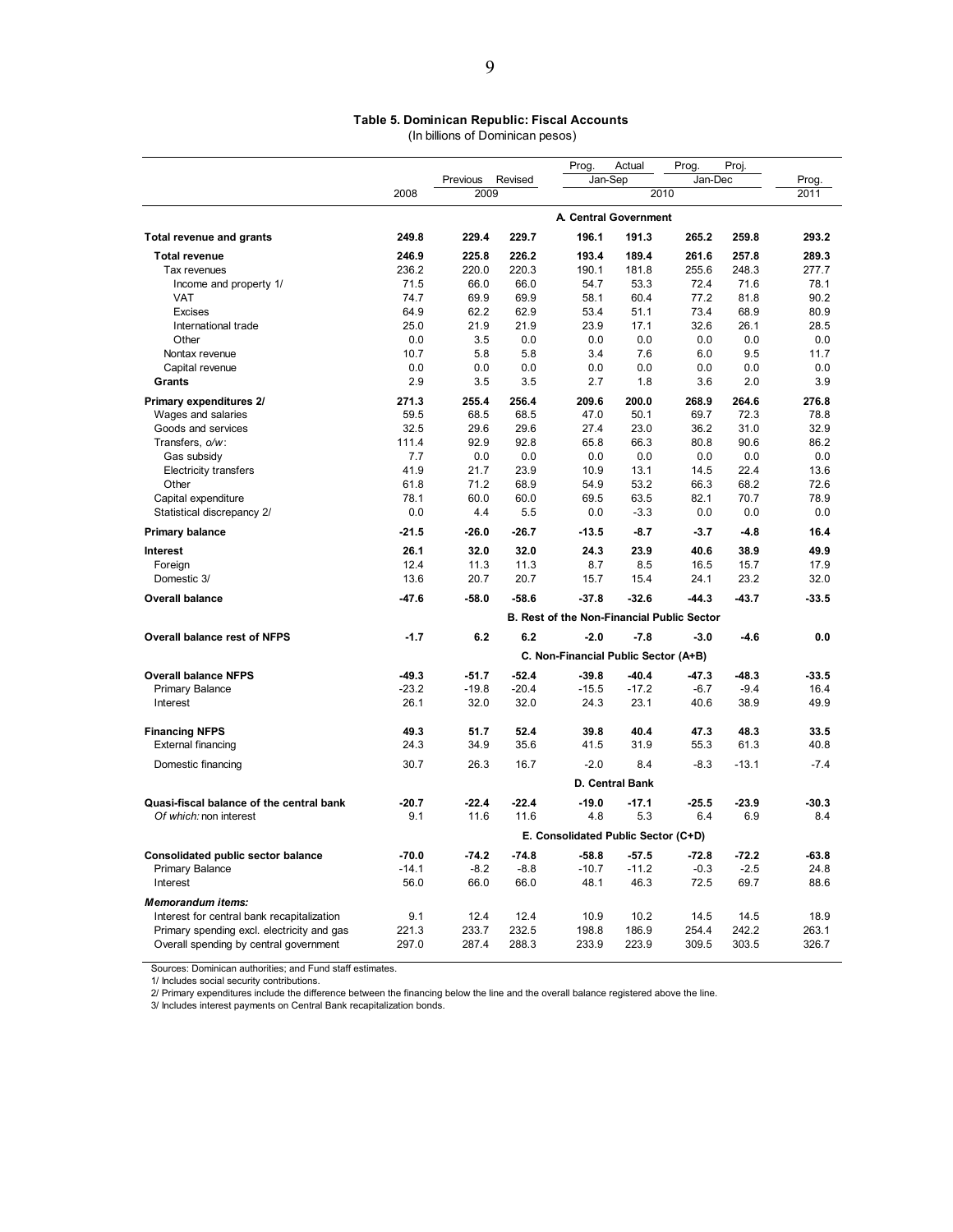|                                     |       | Prog.       | Actual   | Prog.   | Proj.    |          |
|-------------------------------------|-------|-------------|----------|---------|----------|----------|
|                                     |       | Jan-Sep     |          | Jan-Dec |          | Prog.    |
|                                     | 2009  |             |          | 2010    |          | 2011     |
| <b>Gross Financing Requirements</b> | 2,579 | 2,064       | 2,380    | 2,531   | 3,038    | 2,617    |
| Non-Financial Public Sector Deficit | 1,440 | 1,061       | 1,101    | 1,193   | 1,315    | 880      |
| Amortizations                       | 841   | 1,003       | 1,279    | 1,337   | 1,723    | 1,737    |
| <b>Floating Debt</b>                | 298   | 0           | 0        | 0       | 0        | 0        |
| <b>Financing Sources</b>            | 2,576 | 2,064       | 2,380    | 2,531   | 3,038    | 2,617    |
| <b>External</b>                     | 1,893 | 1,923       | 1,389    | 2,135   | 2,371    | 1,826    |
| <b>Budget Support</b>               | 1,120 | 523         | 66       | 575     | 926      | 503      |
| <b>World Bank</b>                   | 350   | 150         | $\Omega$ | 150     | 150      | 70       |
| <b>IDB</b>                          | 450   | 230         | 27       | 245     | 367      | 183      |
| CAF                                 | 20    | 30          | $\Omega$ | 30      | $\Omega$ | $\Omega$ |
| <b>IMF</b>                          | 300   | 113         | 38       | 150     | 408      | 250      |
| Project Financing                   | 533   | 605         | 281      | 700     | 365      | 543      |
| Petrocaribe                         | 240   | 195         | 292      | 260     | 330      | 280      |
| Sovereign Bonds                     | 0     | 600         | 750      | 600     | 750      | 500      |
| <b>Domestic</b>                     | 683   | 141         | 992      | 396     | 667      | 791      |
| <b>Bonds</b>                        | 213   | 62          | 527      | 317     | 527      | 556      |
| Banking system                      | 470   | $\mathbf 0$ | 345      | 0       | 21       | 235      |
| Other                               | 0     | 79          | 120      | 79      | 120      | 0        |
| Gap                                 | 0     | 0           | 0        | 0       | 0        | 0        |

**Table 6. Dominican Republic: Public Sector Gross Financing Requirements and Sources 1/** (In millions of U.S. dollars)

1/ Non-financial public sector.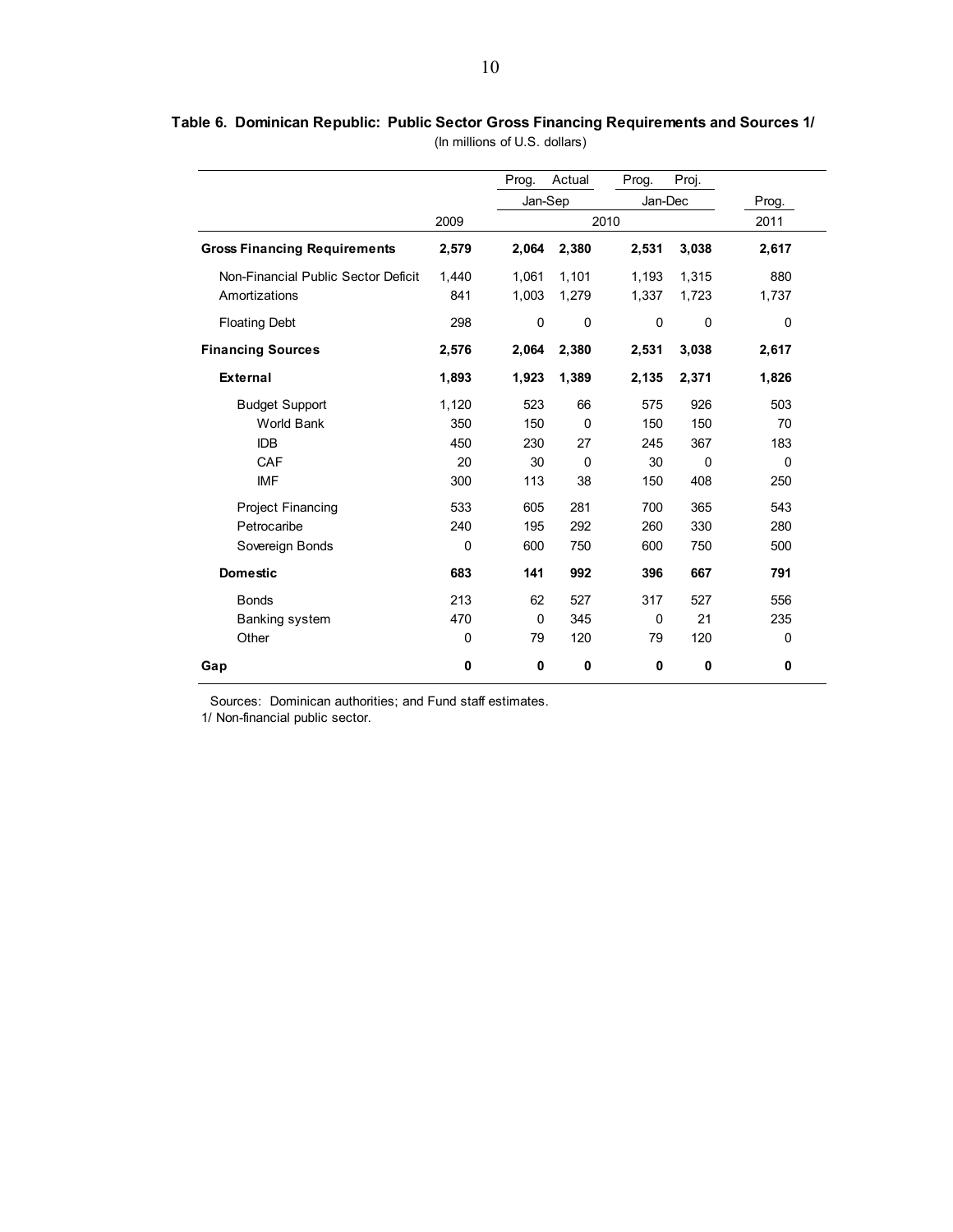# **Table 7. Dominican Republic: Quasi-fiscal Balance of the Central Bank**

(In billions of Dominican pesos, unless otherwise specified)

|                              |                  |         |              | Proj.           | Prog.   |
|------------------------------|------------------|---------|--------------|-----------------|---------|
|                              |                  |         |              | Jan-Sep Jan-Dec |         |
|                              | 2008             | 2009    |              | 2010            | 2011    |
| <b>Revenues</b>              | 13.7             | 17.0    | 12.5         | 17.5            | 20.6    |
| Interest                     | 13.4             | 15.8    | 11.0         | 15.9            | 20.5    |
| International reserves       | 3.7              | 1.3     | 1.0          | 1.1             | 1.3     |
| <b>BCRD</b> recapitalization | 9.2              | 12.9    | 9.7          | 14.5            | 18.9    |
| Other                        | 0.6              | 1.5     | 0.2          | 0.4             | 0.3     |
| Other revenues               | 0.3              | 1.2     | 1.6          | 1.6             | 0.1     |
| <b>Expenditures</b>          | 34.5             | 39.4    | 29.7         | 41.4            | 50.9    |
| Administrative               | 4.2              | 5.1     | 3.9          | 5.6             | 8.3     |
| Interest                     | 29.8             | 34.0    | 25.6         | 35.6            | 38.7    |
| <b>Securities</b>            | 26.8             | 31.9    | 24.3         | 33.7            | 36.5    |
| Other                        | 3.0              | 2.1     | 1.3          | 1.9             | 2.2     |
| Cost of issuing money bills  | 0.4              | 0.3     | 0.2          | 0.2             | 0.1     |
| Other expenditures           | 0.1              | 0.0     | 0.0          | 0.0             | 3.8     |
| <b>Quasi-fiscal balance</b>  | $-20.7$          | $-22.4$ | $-17.1$      | $-23.9$         | $-30.3$ |
|                              | (Percent of GDP) |         |              |                 |         |
| <b>Revenues</b>              | 0.9              | 1.0     | 0.7          | 0.9             | 1.0     |
| Interest                     | 0.9              | 0.9     | 0.6          | 0.8             | 1.0     |
| International reserves       | 0.2              | 0.1     | 0.1          | 0.1             | 0.1     |
| <b>BCRD</b> recapitalization | 0.6              | 0.8     | 0.5          | 0.8             | 0.9     |
| Other                        | 0.0              | 0.1     | 0.0          | 0.0             | 0.0     |
| Other revenues               | 0.0              | 0.1     | 0.1          | 0.1             | 0.0     |
| <b>Expenditures</b>          | 2.2              | 2.3     | $\mathbf{2}$ | 2.2             | 2.4     |
| Administrative               | 0.3              | 0.3     | 0.2          | 0.3             | 0.4     |
| Interest                     | 1.9              | 2.0     | 1.3          | 1.9             | 1.8     |
| <b>Securities</b>            | 1.7              | 1.9     | 1.3          | 1.8             | 1.7     |
| Other                        | 0.2              | 0.1     | 0.1          | 0.1             | 0.1     |
| Printing money bills         | 0.0              | 0.0     | 0.0          | 0.0             | 0.0     |
| Other expenditures           | 0.0              | 0.0     | 0.0          | 0.0             | 0.0     |
| <b>Quasi-fiscal balance</b>  | $-1.3$           | $-1.3$  | $-0.9$       | $-1.3$          | $-1.4$  |
| Memo items:                  |                  |         |              |                 |         |
| Quasi-fiscal primary balance | 9.1              | 11.6    | 8.5          | 11.7            | 8.4     |
| In percent of GDP            | 0.6              | 0.7     | 0.4          | 0.6             | 0.4     |
| Securities (eop)             | 192.8            | 202.1   | 211.0        | 225.6           | 217.7   |
| In percent of GDP            | 12.2             | 12.0    | 11.1         | 11.9            | 10.4    |

Sources: BCRD, and Fund staff estimates.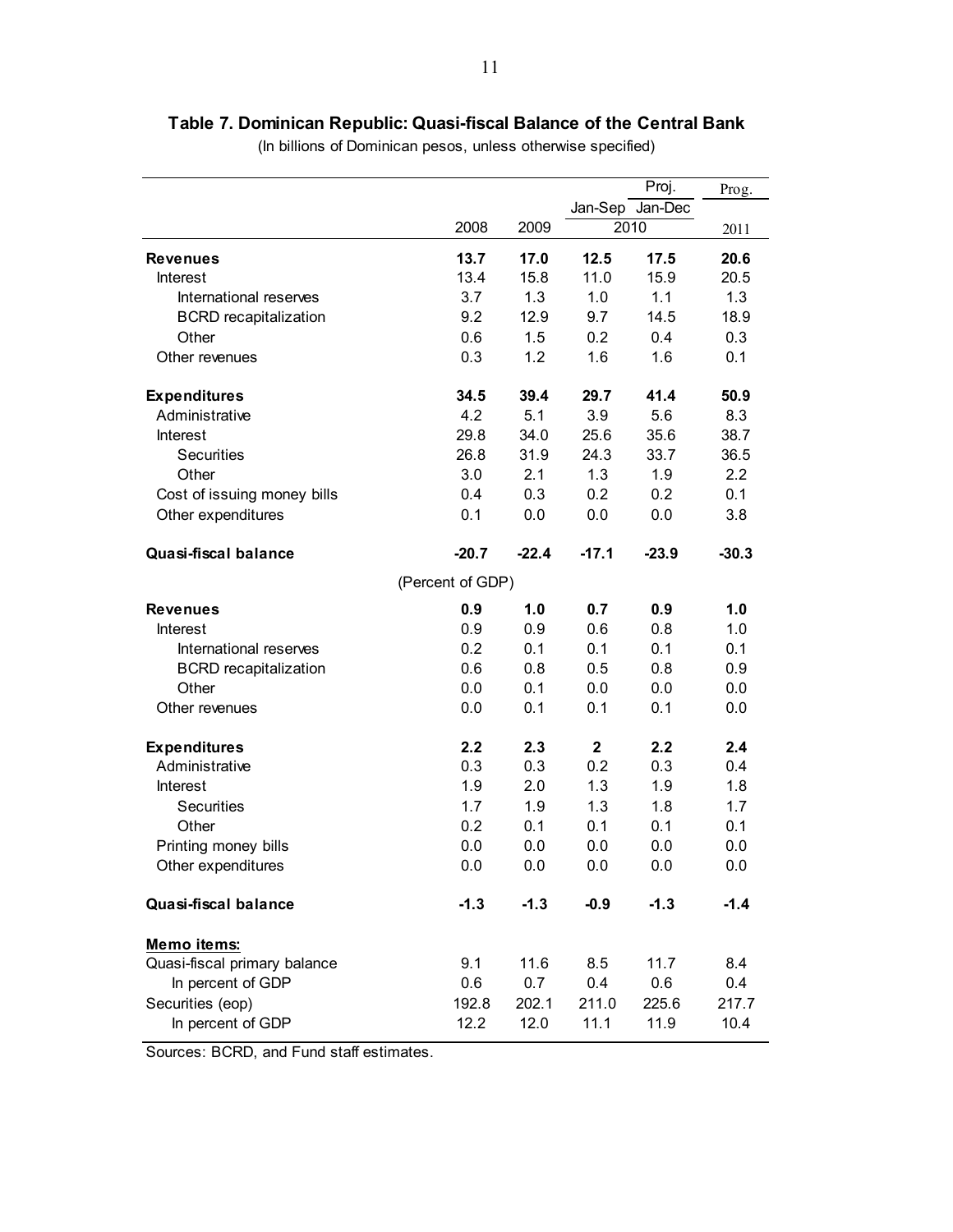|                                            |         |          | Prog.    |
|--------------------------------------------|---------|----------|----------|
|                                            | 2009    | 2010     | 2011     |
| Revenue (A)                                | 1,348.8 | 1,533.4  | 1,867.1  |
| Electricity Distribution Companies (EDE's) | 1,146.9 | 1,312.9  | 1,601.6  |
| <b>Regular Clients</b>                     | 1,007.8 | 1,154.4  | 1,399.8  |
| Priority Clients 1/                        | 85.6    | 117.6    | 139.4    |
| Municipalities                             | 25.4    | 30.00    | 45.9     |
| Others                                     | 28.1    | 11.0     | 16.4     |
| CDEEE and Others 2/                        | 201.9   | 220.5    | 265.5    |
| <b>Energy Sales</b>                        | 199.5   | 220.0    | 263.5    |
| Other                                      | 2.4     | 0.5      | 2.0      |
| <b>Current Expenditure (B)</b>             | 2,093.1 | 2,137.4  | 2,217.1  |
| Electricity distribution Companies (EDE's) | 1,574.2 | 1,665.6  | 1,781.9  |
| <b>Operating Costs</b>                     | 204.8   | 158.8    | 130.0    |
| o/w Personnel                              | 74.3    | 60.4     | 54.1     |
| o/w Suppliers                              | 109.7   | 86.0     | 65.4     |
| o/w Others                                 | 20.8    | 12.4     | 10.5     |
| <b>Energy Purchases</b>                    | 1,311.5 | 1,454.9  | 1,595.9  |
| Interests                                  | 32.5    | 35.0     | 24.0     |
| Others                                     | 25.4    | 16.9     | 32.0     |
| CDEEE and Others 2/                        | 518.9   | 471.8    | 435.2    |
| <b>Operating Costs</b>                     | 82.9    | 40.0     | 40.0     |
| <b>Energy Purchases</b>                    | 397.6   | 382.3    | 347.2    |
| <b>Interests</b>                           | 38.4    | 49.5     | 48.0     |
| <b>Current Balance (C=A-B)</b>             | -744.3  | -604.0   | $-350.0$ |
| Capital Expenditure (D)                    | 248.5   | 112.0    | 119.0    |
| Electricity Distribution Companies (EDE's) | 78.2    | 50.0     | 70.0     |
| CDEEE and Others 2/                        | 170.3   | 62.0     | 49.0     |
| Overall Balance (E=C-D)                    | -992.8  | $-716.0$ | $-469.0$ |
| <b>Financing</b>                           | 992.8   | 716.0    | 469.0    |
| <b>Current Financing</b>                   | 744.3   | 604.0    | 350.0    |
| Government Transfers                       | 606.0   | 706.0    | 330.0    |
| <b>Bonoluz</b>                             | 28.5    | 0.0      | 20.0     |
| Net Credit from the Banking System         | 43.2    | 0.0      | 0.0      |
| Accumulation of Arrears (Net) 3/           | 102.0   | 0.0      | 0.0      |
| Payment of Arrears of the Previous Years   | $-35.4$ | $-102.0$ | 0.0      |
| <b>Capital Financing</b>                   | 248.5   | 112.0    | 119.0    |
| <b>Externally Financed</b>                 | 170.3   | 69.0     | 49.0     |
| Domestically Financed                      | 78.2    | 43.0     | 70.0     |
| o/w Government Transfers                   | 66.6    | 0.0      | 30.0     |
| o/w with Own Resources                     | 11.6    | 43.0     | 40.0     |

**Table 8. Dominican Republic: Consolidated Accounts of the Public Electricity Sector** (In millions of U.S. dollars)

1/ Clients that by law cannot be cut off from electricity supply.

2/ Includes EGEHID, ETED and UERS.

3. Under the definition of zero days of arrears to private electricity generators.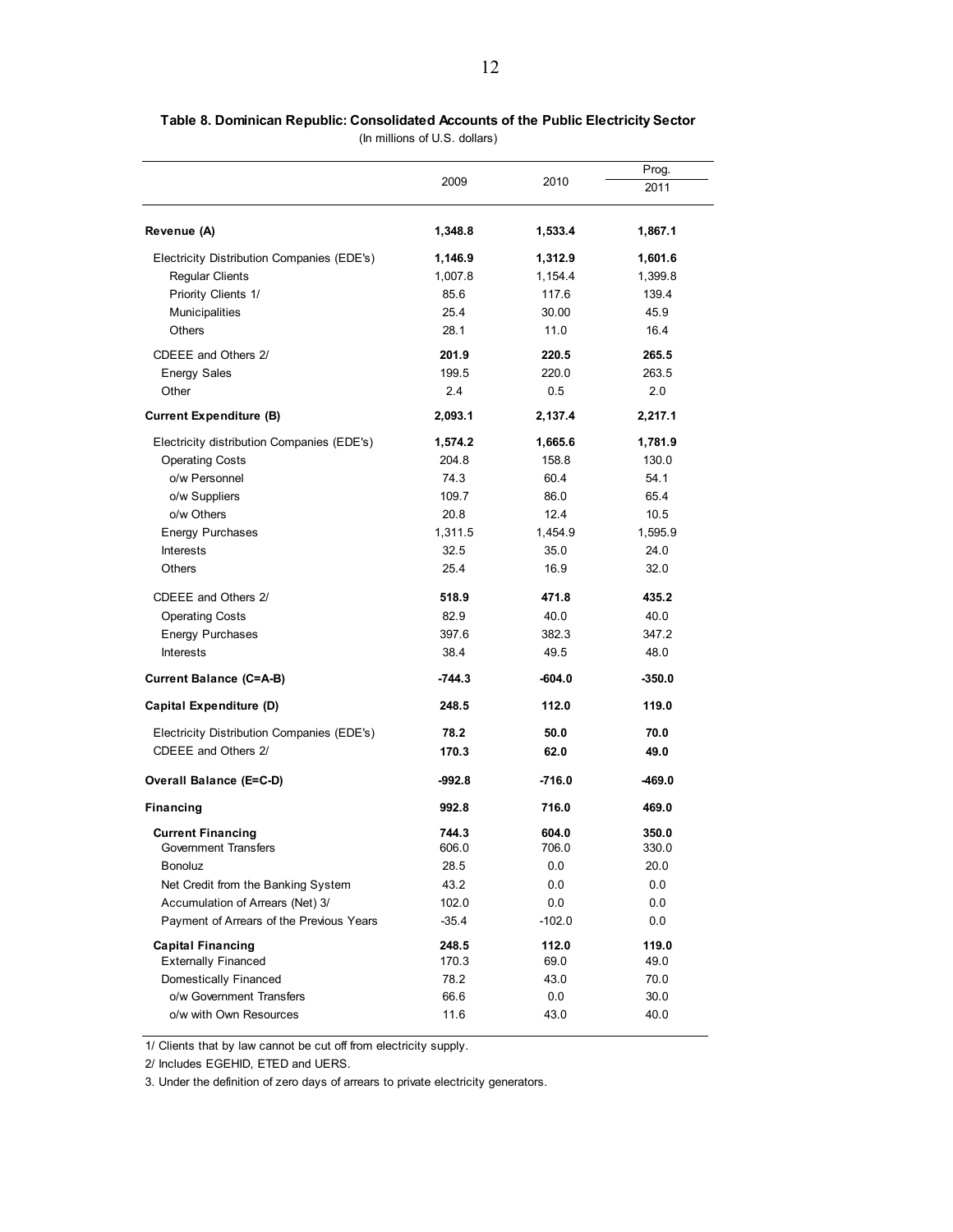#### **Table 9. Dominican Republic: Summary Accounts of the Monetary Authority 1/**

(In billions of Dominican pesos, unless otherwise specified)

|                                            |          |          | Prog.                      | Actual   | Prog.    | Proj.    | Prog.    |  |  |
|--------------------------------------------|----------|----------|----------------------------|----------|----------|----------|----------|--|--|
|                                            |          |          |                            | Sep      |          | Dec      |          |  |  |
|                                            | 2008     | 2009     |                            |          | 2010 2/  |          | 2011 2/  |  |  |
| <b>Monetary base</b>                       | 133.8    | 138.1    | 133.9                      | 130.2    | 153.5    | 153.5    | 164.5    |  |  |
| Currency issue                             | 62.5     | 70.2     | 60.6                       | 62.0     | 77.9     | 77.7     | 85.5     |  |  |
| Reserve requirements (peso deposits)       | 71.3     | 67.9     | 73.3                       | 68.1     | 75.6     | 75.8     | 79.0     |  |  |
| Net international reserves                 | 76.3     | 92.6     | 68.1                       | 70.2     | 73.6     | 73.6     | 84.5     |  |  |
| (In millions of U.S. dollars) 3/           | 2165.4   | 2538.4   | 1865.4                     | 1924.1   | 2015.4   | 2015.4   | 2315.4   |  |  |
| Net domestic assets                        | 57.5     | 45.4     | 65.8                       | 60.0     | 80.0     | 80.0     | 80.0     |  |  |
| Nonfinancial public sector (net) 4/        | 4.6      | 0.7      | 4.0                        | 2.6      | 4.0      | $-5.4$   | 3.5      |  |  |
| Central government                         | 1.6      | $-2.3$   | 1.0                        | $-0.5$   | 1.0      | $-8.5$   | $-0.4$   |  |  |
| <b>Rest of NFPS</b>                        | 3.0      | 3.0      | 3.0                        | 3.1      | 3.0      | 3.1      | 3.9      |  |  |
| Commercial banks (net)                     | $-51.2$  | $-77.7$  | $-97.8$                    | $-105.3$ | $-85.8$  | $-122.3$ | $-156.7$ |  |  |
| Monetary control notes and bills           | $-25.6$  | $-36.7$  | $-57.6$                    | $-67.0$  | $-43.7$  | $-89.1$  | $-108.9$ |  |  |
| Reserve requirements (FX deposits)         | $-21.0$  | $-24.6$  | $-25.7$                    | $-27.4$  | $-26.7$  | $-27.5$  | $-33.9$  |  |  |
| Overnight facility                         | $-15.5$  | $-23.2$  | $-21.4$                    | $-13.8$  | $-22.2$  | $-8.4$   | $-19.9$  |  |  |
| Liquidity support                          | 10.9     | 6.8      | 6.8                        | 3.0      | 6.8      | 2.6      | 6.0      |  |  |
| Nonfinancial private sector (certificates) | $-160.9$ | $-162.2$ | $-126.1$                   | $-151.4$ | $-125.5$ | $-134.6$ | $-92.6$  |  |  |
| Other items (net)                          | 264.4    | 284.6    | 285.7                      | 314.0    | 287.3    | 342.3    | 325.9    |  |  |
| Capital account                            | 280.7    | 290.1    | 297.0                      | 297.0    | 301.1    | 299.6    | 312.4    |  |  |
| <b>Cumulative losses</b>                   | 295.8    | 318.2    | 335.3                      | 335.3    | 337.7    | 342.1    | 373.7    |  |  |
| <b>Cumulative Government transfers</b>     | $-15.1$  | $-28.0$  | $-38.3$                    | $-38.3$  | $-36.6$  | $-42.5$  | $-61.4$  |  |  |
| Medium and long term external liabilities  | $-10.5$  | $-9.2$   | $-9.0$                     | $-9.0$   | $-9.3$   | $-8.8$   | $-8.9$   |  |  |
| Peso counterpart to IMF budget support     | 0.0      | 11.4     | 16.6                       | 12.8     | 17.9     | 26.0     | 35.2     |  |  |
| Other, net                                 | $-5.8$   | $-7.8$   | $-18.9$                    | 13.3     | $-22.4$  | 25.6     | $-12.9$  |  |  |
|                                            |          |          | (Percentage change, y-o-y) |          |          |          |          |  |  |
| Memorandum items:                          |          |          |                            |          |          |          |          |  |  |
| Monetary base                              | 20.3     | 3.2      | 12.3                       | 9.2      | 11.2     | 11.2     | 7.2      |  |  |
| Currency issue                             | 0.3      | 12.3     | 9.2                        | 11.8     | 11.0     | 10.8     | 9.8      |  |  |
| Quasi-fiscal balance (in percent of GDP)   | $-1.3$   | $-1.3$   | $-0.9$                     | $-0.9$   | $-1.4$   | $-1.3$   | $-1.4$   |  |  |

Sources: Dominican authorities; and Fund staff estimates.

1/ Central Bank's balance sheet is adjusted to incorporate the reserve liabilities from the IMF budgetary support.

2/ Foreign currency denominated accounts valued at DR\$36.5 per U.S. dollar for December 2009 and onwards..

3/ Projections for 2010-12 assume that all SBA purchases are made.

4/ Excludes transactions related to Central Bank recapitalization.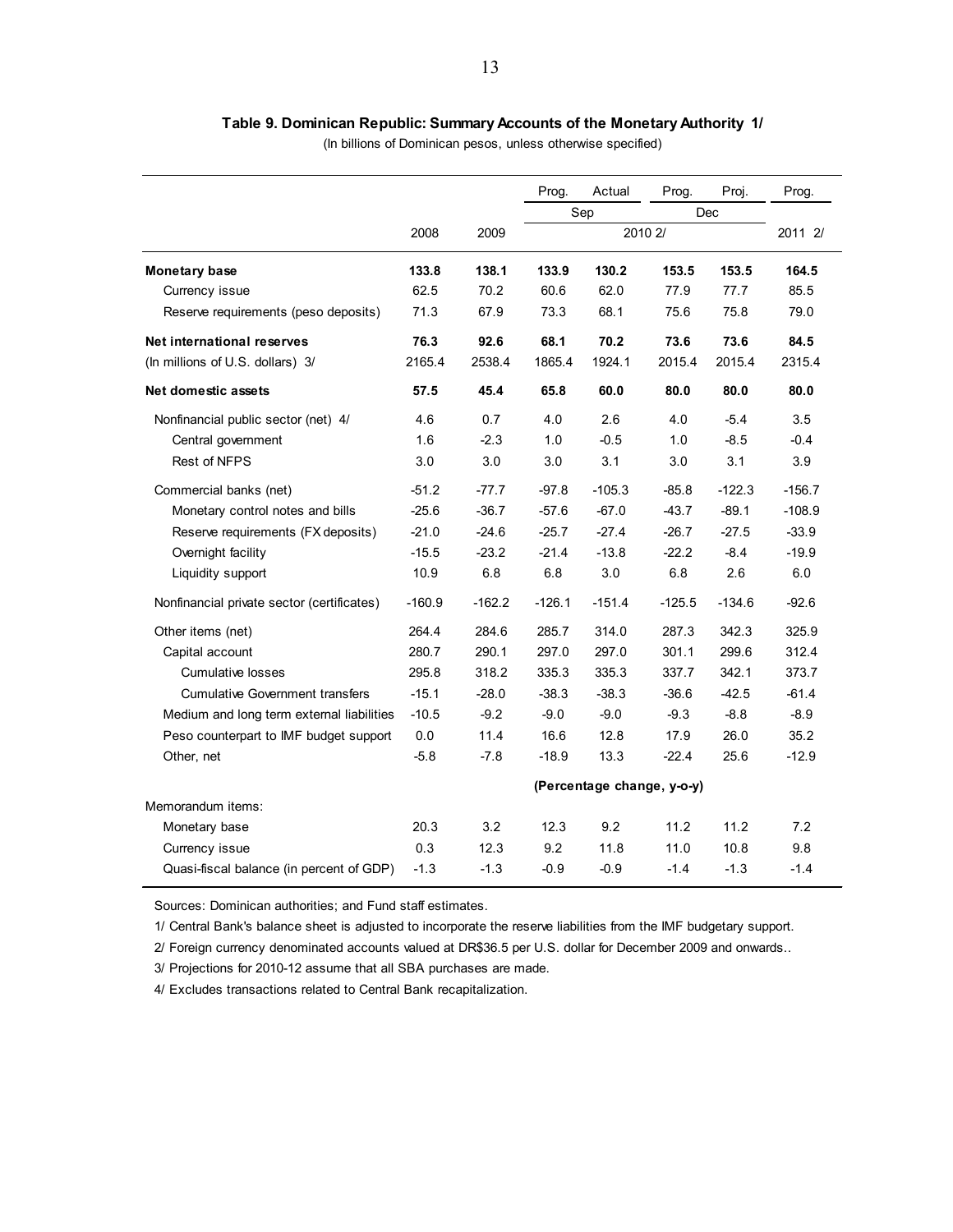#### **Table 10. Dominican Republic: Summary Accounts of the Banking System**

(In billions of Dominican pesos, unless otherwise specified)

|                                                            |          |          | Prog.             | Actual                     | Prog.    | Proj.    | Proj.    |  |  |  |
|------------------------------------------------------------|----------|----------|-------------------|----------------------------|----------|----------|----------|--|--|--|
|                                                            |          |          |                   | Sep                        |          | Dec      |          |  |  |  |
|                                                            | 2008     | 2009     |                   |                            | 2010 1/  |          | 2011 2/  |  |  |  |
|                                                            |          |          |                   | Central Bank 2/            |          |          |          |  |  |  |
| <b>Monetary base</b>                                       | 133.8    | 138.1    | 133.9             | 130.2                      | 153.5    | 153.5    | 164.5    |  |  |  |
| Currency issue                                             | 62.5     | 70.2     | 60.6              | 62.0                       | 77.9     | 77.7     | 85.5     |  |  |  |
| Reserve requirements (peso deposits)                       | 71.3     | 67.9     | 73.3              | 68.1                       | 75.6     | 75.8     | 79.0     |  |  |  |
| Net international reserves                                 | 76.3     | 92.6     | 68.1              | 70.2                       | 73.6     | 73.6     | 84.5     |  |  |  |
| (In millions of U.S. dollars) 3/                           | 2165.4   | 2538.4   | 1865.4            | 1924.1                     | 2015.4   | 2015.4   | 2315.4   |  |  |  |
| Net domestic assets                                        | 57.5     | 45.4     | 65.8              | 60.0                       | 80.0     | 80.0     | 80.0     |  |  |  |
| Nonfinancial public sector (net) 4/                        | 4.6      | 0.7      | 4.0               | 2.6                        | 4.0      | $-5.4$   | 3.5      |  |  |  |
| Commercial banks (net)                                     | $-51.2$  | $-77.7$  | $-97.8$           | $-105.3$                   | $-85.8$  | $-122.3$ | $-156.7$ |  |  |  |
| Nonfinancial private sector (certificates)                 | $-160.9$ | $-162.2$ | $-126.1$          | $-151.4$                   | $-125.5$ | $-134.6$ | $-92.6$  |  |  |  |
| Other items (net)                                          | 264.4    | 284.6    | 285.7             | 314.0                      | 287.3    | 342.3    | 325.9    |  |  |  |
|                                                            |          |          | Banking System 6/ |                            |          |          |          |  |  |  |
| Net foreign assets                                         | 101.9    | 117.5    | 89.4              | 91.8                       | 98.5     | 89.0     | 99.9     |  |  |  |
| (In millions of U.S. dollars)                              | 2886.1   | 3226.7   | 2450.4            | 2505.4                     | 2698.9   | 2438.3   | 2738.3   |  |  |  |
| Net domestic assets                                        | 454.5    | 494.4    | 582.6             | 545.0                      | 576.5    | 602.6    | 661.5    |  |  |  |
| Net credit to the nonfinancial public sector 4/            | 30.8     | 53.1     | 57.4              | 51.1                       | 60.0     | 45.9     | 49.5     |  |  |  |
| Credit to the private sector                               | 277.3    | 297.2    | 329.2             | 333.2                      | 341.5    | 349.1    | 397.7    |  |  |  |
| Other assets net (includes valuation effects)              | 146.4    | 144.1    | 196.0             | 160.7                      | 175.0    | 207.6    | 214.3    |  |  |  |
| Of which: Recapitalization account                         | 262.6    | 278.1    | 295.0             | 303.6                      | 299.8    | 298.3    | 327.5    |  |  |  |
| Medium- and long-term external liabilities of Central Bank | $-10.5$  | $-9.2$   | $-8.9$            | $-9.0$                     | $-9.3$   | $-8.8$   | $-8.8$   |  |  |  |
| Capital and accumulated surplus                            | 6.2      | 5.4      | $-8.1$            | $-10.9$                    | 11.4     | 7.2      | 7.3      |  |  |  |
| MЗ                                                         | 556.4    | 611.8    | 672.1             | 636.8                      | 675.0    | 691.6    | 761.4    |  |  |  |
| Currency in circulation                                    | 51.7     | 56.3     | 51.0              | 50.5                       | 60.5     | 62.3     | 68.5     |  |  |  |
| Deposits                                                   | 220.2    | 247.6    | 288.6             | 285.6                      | 299.3    | 311.2    | 343.0    |  |  |  |
| Central bank certificates held outside banks               | 174.3    | 176.5    | 161.0             | 172.9                      | 143.9    | 170.3    | 136.2    |  |  |  |
| Commercial bank certificates held by the public 7/         | 110.2    | 131.4    | 171.4             | 127.8                      | 171.4    | 147.8    | 213.7    |  |  |  |
|                                                            |          |          |                   | (Percentage change, y-o-y) |          |          |          |  |  |  |
| Memorandum items:                                          |          |          |                   |                            |          |          |          |  |  |  |
| Credit to the private sector                               | 7.0      | 7.2      | 16.5              | 17.9                       | 14.9     | 17.5     | 13.9     |  |  |  |
| Deposits and commercial bank certificates                  | 10.5     | 14.7     | 16.7              | 15.9                       | 24.2     | 21.1     | 21.3     |  |  |  |
| M <sub>3</sub>                                             | 8.7      | 10.0     | 15.0              | 9.0                        | 10.3     | 13.0     | 10.1     |  |  |  |
| M3 Velocity                                                | 2.8      | 2.7      | 2.7               | 3.0                        | 2.8      | 2.7      | 2.8      |  |  |  |

Sources: Dominican authorities; and Fund staff estimates.

1/ Foreign currency denominated accounts valued at DR\$36.5 per U.S. dollar for December 2009 and onwards.

2/ Central Bank's balance sheet is adjusted to incorporate the reserve liability from the IMF budgetary support.

3/ Projections for 2010-12 assume that all SBA purchases are made.

4/ Excludes transactions related to Central Bank recapitalization.

5/ Includes transactions related to Central Bank recapitalization.

6/ Includes the Central Bank, Banco de Reservas, and all other multiple banks. Excludes other financial institutions.

system in hands of the public, increases at least by 10 percent, annually. 7/ For 2011 and onwards, projections assume that private banks issue certificates to the public, so that the sum of certificates of the banking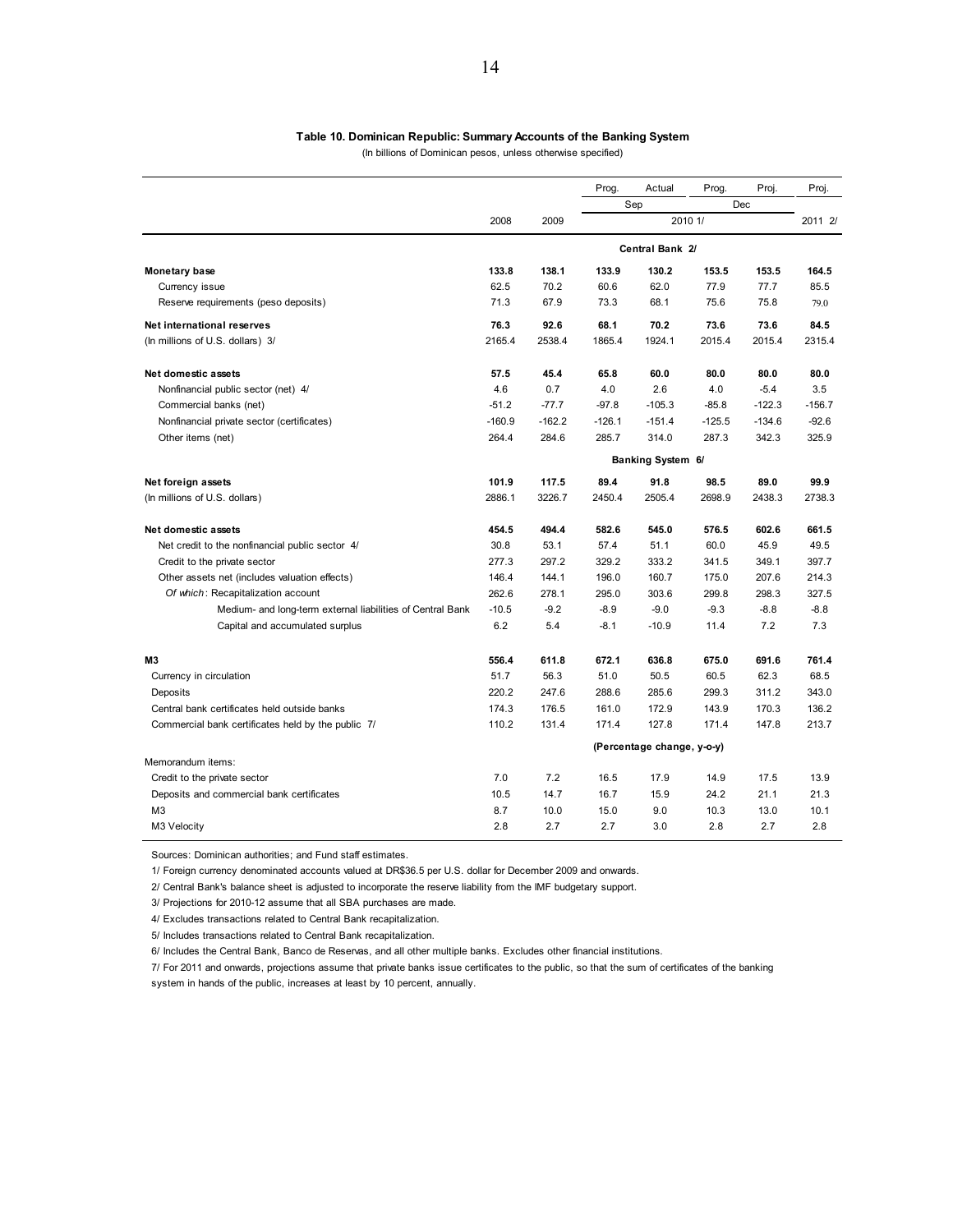|                                              |        |        |        | Sep    |
|----------------------------------------------|--------|--------|--------|--------|
|                                              | 2007   | 2008   | 2009   | 2010   |
| Capital adequacy                             |        |        |        |        |
| Net worth to total assets                    | 9.5    | 9.7    | 9.1    | 8.9    |
| Regulatory capital to risk-weighted assets   | 13.0   | 13.4   | 14.5   | 13.5   |
| <b>Asset quality</b>                         |        |        |        |        |
| Loan growth                                  | 27.1   | 15.3   | 12.4   | 18.6   |
| NPLs to total loans                          | 4.0    | 3.5    | 4.0    | 3.4    |
| Loan provisions to NPLs                      | 134.5  | 133.1  | 115.0  | 119.4  |
| NPLs net of provisions to net worth          | $-8.2$ | $-7.2$ | $-3.9$ | $-4.4$ |
| Fixed and net foreclosed assets to net worth | 57.2   | 58.0   | 51.4   | 50.4   |
| <b>Earnings and efficiency</b>               |        |        |        |        |
| Return on average assets                     | 2.0    | 2.1    | 1.9    | 2.2    |
| Return on average equity                     | 21.3   | 21.4   | 19.9   | 34.3   |
| Gross operating income to average assets     | 9.8    | 2.4    | 2.3    | 2.6    |
| Financial margin to average assets           | 6.7    | 6.9    | 7.7    | 7.7    |
| Operating expenses to net financial margin   | 104.4  | 96.3   | 91.4   | 95.8   |
| Liquidity                                    |        |        |        |        |
| Liquid funds to deposits                     | 32.3   | 33.1   | 28.1   | 25.2   |
| Liquid funds to total assets                 | 27.2   | 28.4   | 23.9   | 21.5   |

**Table 11. Dominican Republic: Selected Financial Soundness Indicators of the Banking System** (In percent)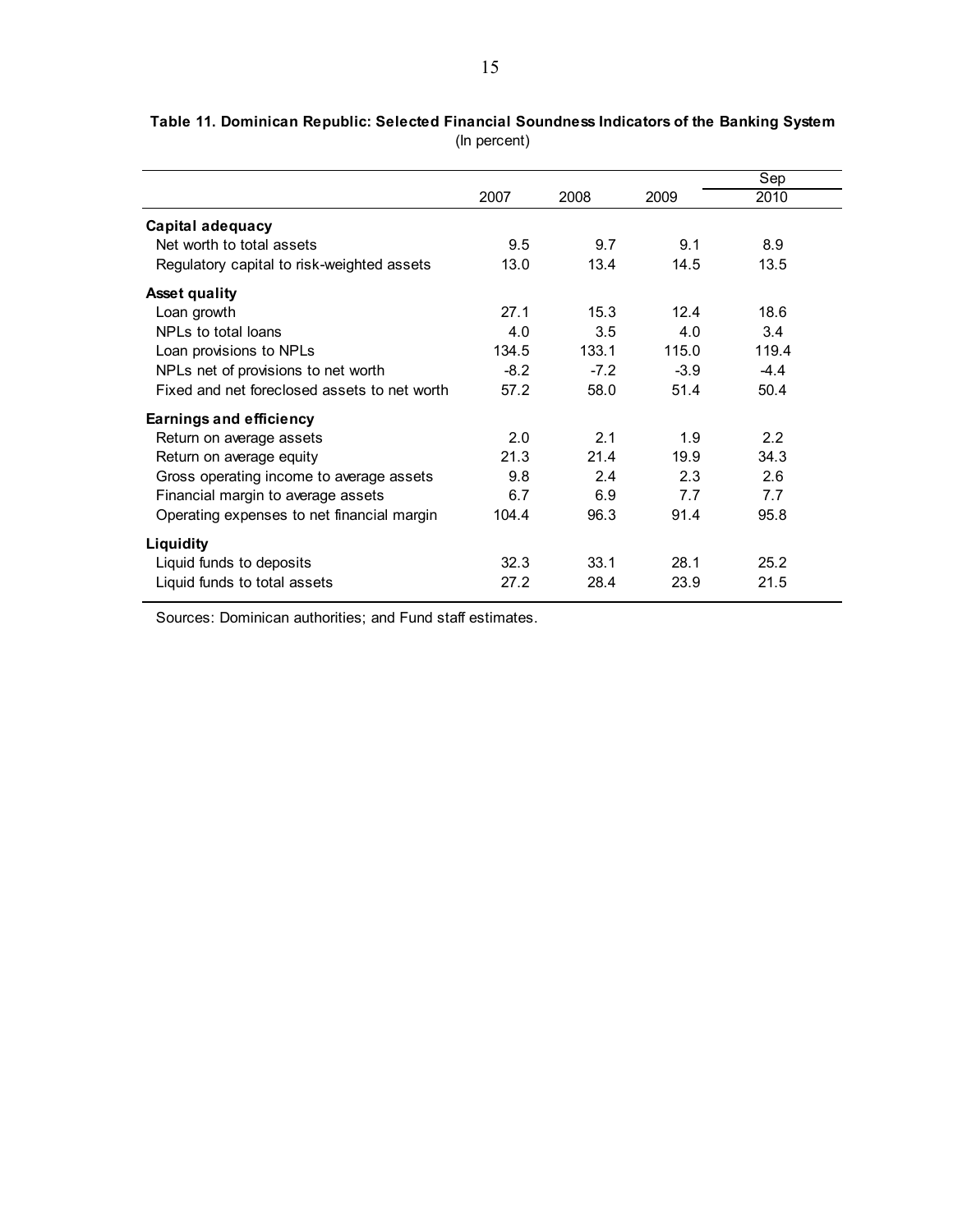| (In millions of U.S. dollars, unless otherwise specified) |  |
|-----------------------------------------------------------|--|
|-----------------------------------------------------------|--|

|                                               |           |              | Prog.    | Prel.     | Prog.        | Proj         | Proj.       |
|-----------------------------------------------|-----------|--------------|----------|-----------|--------------|--------------|-------------|
|                                               |           |              | Jan-Sep  | Jan-Sep   | Jan-Dec      | Jan-Dec      |             |
|                                               | 2008      | 2009         |          | 2010      |              |              | 2011        |
| <b>Current account</b>                        | $-4,519$  | $-2,159$     | $-1,996$ | $-3,170$  | $-3,493$     | $-3,903$     | $-3,542$    |
| Trade balance                                 | $-9,245$  | $-6,741$     | $-5,343$ | $-6,361$  | $-8,140$     | $-8,226$     | $-8,221$    |
| Exports f.o.b.                                | 6,748     | 5,519        | 4,325    | 4,903     | 6,152        | 6,572        | 7,159       |
| Of which: nickel                              | 492       | 4            | 0        | 0         | $\mathbf 0$  | $\Omega$     | 357         |
| Of which: gold                                | 0         | $\mathbf{0}$ | 0        | $\Omega$  | $\mathbf{0}$ | $\Omega$     | 207         |
| Imports f.o.b.                                | $-15,993$ | $-12,260$    | $-9,668$ | $-11,264$ | $-14,291$    | $-14,798$    | $-15,379$   |
| Of which: oil and gas                         | $-4,241$  | $-2,641$     | $-2,465$ | $-2,601$  | $-3,384$     | $-3,465$     | $-3,544$    |
| Nonfactor services                            | 2,962     | 3,046        | 2,498    | 2,383     | 3,113        | 3,093        | 3,329       |
| Of which: travel receipt                      | 4,166     | 4,051        | 3,268    | 3,237     | 4,259        | 4,239        | 4,540       |
| <b>Factor services</b>                        | $-1,748$  | $-1,769$     | $-1,705$ | $-1,509$  | $-1,888$     | $-1,941$     | $-2,062$    |
| Of which: interest on public debt 1/          | -372      | -427         | -338     | $-300$    | $-525$       | $-412$       | $-544$      |
| <b>Transfers</b>                              | 3,513     | 3,305        | 2,555    | 2,317     | 3,421        | 3,170        | 3,412       |
| Capital and financial account                 | 4,209     | 2,655        | 2,753    | 2,845     | 2,967        | 3,377        | 3,842       |
| Capital account                               | 135       | 107          | 88       | 57        | 87           | 87           | 107         |
| Financial account                             | 4,074     | 2,548        | 2,665    | 2,789     | 2,880        | 3,290        | 3,735       |
| Direct investment, net                        | 2,870     | 2,067        | 1,699    | 1,277     | 1,354        | 1,530        | 1,990       |
| Portfolio investment, net                     | $-376$    | $-450$       | 518      | 558       | 523          | 895          | 825         |
| Other investment, net                         | 1,579     | 931          | 448      | 954       | 1,002        | 865          | 920         |
| Of which: public sector MLT, net              | 760       | 794          | 738      | 186       | 500          | 363          | 452         |
| <b>Disbursements</b>                          | 1,367     | 1,417        | 1,204    | 605       | 1,148        | 970          | 1,076       |
| Amortization                                  | $-607$    | $-623$       | $-458$   | $-420$    | $-648$       | $-607$       | $-624$      |
| Other                                         | 819       | 137          | $-290$   | 768       | 502          | 502          | 468         |
| Of which: SDR allocation                      | 0         | 275          | 0        | 0         | 0            | $\Omega$     | $\mathbf 0$ |
| Errors and omissions                          | $-16$     | $-90$        | $-876$   | $-300$    | $\mathbf 0$  | $\mathbf{0}$ | $\Omega$    |
| <b>Overall balance</b>                        | $-326$    | 406          | $-119$   | $-625$    | $-526$       | $-526$       | 300         |
| Financing                                     | 326       | -406         | 119      | 625       | 526          | 526          | $-300$      |
| Change in NIR (increase, -)                   | 230       | $-363$       | 119      | 622       | 523          | 523          | $-300$      |
| Change in GIR (increase, -)                   | 284       | $-638$       | $-154$   | 589       | 145          | 143          | $-797$      |
| Net Fund purchases                            | $-42$     | 275          | 273      | 33        | 378          | 380          | 497         |
| <b>Exceptional financing</b>                  | 58        | $-43$        | 0        | 3         | 3            | 3            | 0           |
| Debt rescheduling                             | $\Omega$  | $\mathbf{0}$ | $\Omega$ | 0         | 0            | $\Omega$     | $\Omega$    |
| Debt forgiveness                              | 9         | 301          | 0        | 4         | 3            | 3            | $\mathbf 0$ |
| Net change in arrears                         | 49        | $-344$       | 0        | $-1$      | $\mathbf 0$  | $\mathbf 0$  | $\mathbf 0$ |
| Memorandum items:                             |           |              |          | 0         |              |              |             |
| Current account in percent of GDP             | $-9.9$    | $-4.6$       | $-5.6$   | $-8.4$    | $-7.0$       | $-7.5$       | $-6.4$      |
| Non-oil-gas current account in percent of GDP | $-0.6$    | 1.0          | 1.3      | $-1.5$    | $-0.2$       | $-0.8$       | 0.0         |

1/ Includes interests on loans and bonds.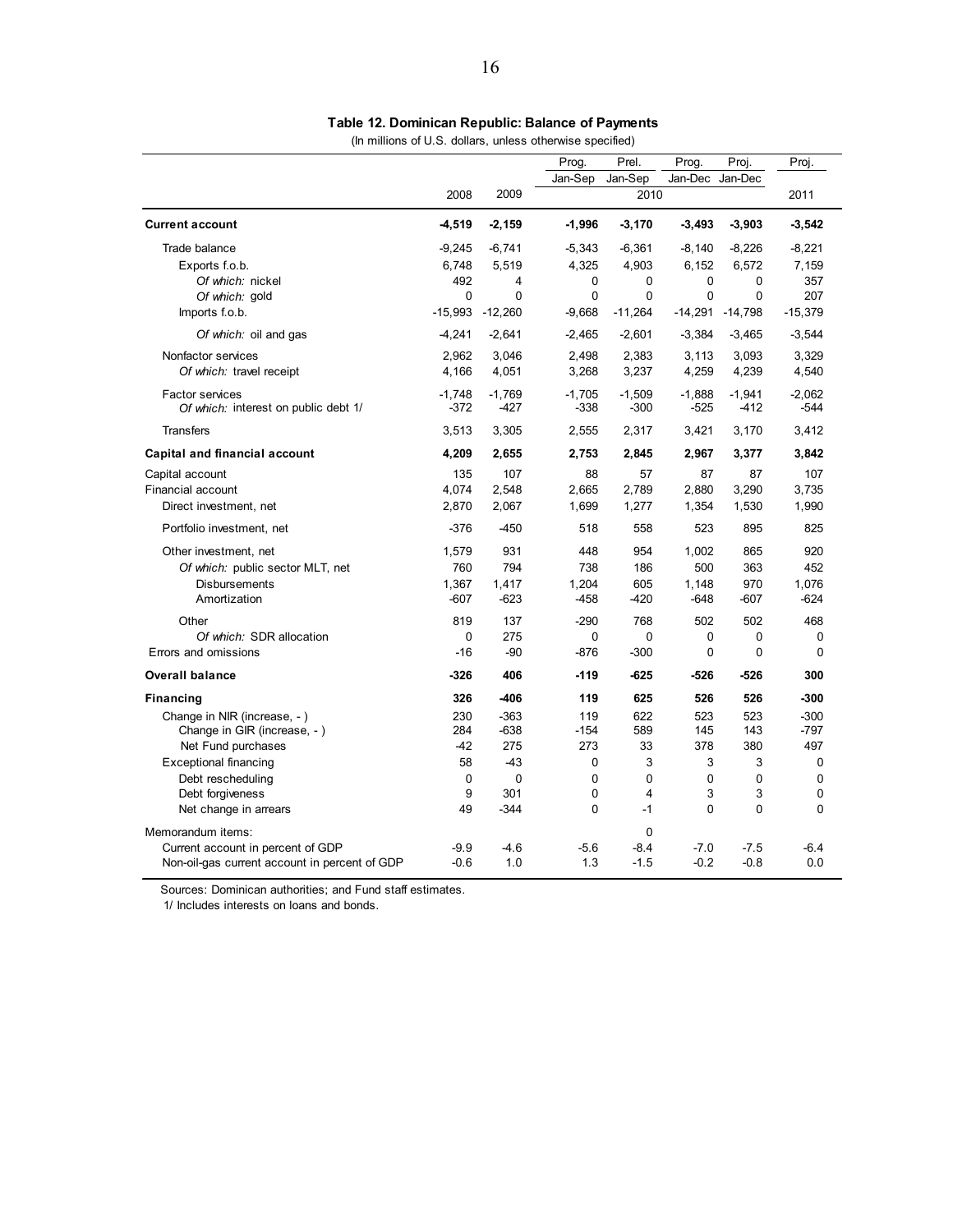|                                                     |        |       | Proj.  |       |
|-----------------------------------------------------|--------|-------|--------|-------|
|                                                     | 2008   | 2009  | 2010   | 2011  |
| <b>Financing requirement</b>                        | 4,842  | 3,419 | 4,368  | 5,023 |
| Current account deficit                             | 4.519  | 2,159 | 3.903  | 3,602 |
| Amortization of public sector medium- and long-term | 607    | 623   | 607    | 624   |
| Change in gross reserves (increase $=+)$            | $-284$ | 638   | $-143$ | 797   |
| <b>Financing sources</b>                            | 4.842  | 3,419 | 4.368  | 5,023 |
| Capital transfer                                    | 135    | 107   | 87     | 107   |
| Foreign Direct Investment, net                      | 2.870  | 2.067 | 1.530  | 1,990 |
| Portfolio investment, net                           | $-376$ | -450  | 895    | 886   |
| Public sector medium- and long-term loans           | 1,367  | 1,417 | 970    | 1,076 |
| Net Fund purchases                                  | $-42$  | 275   | 380    | 497   |
| Other 1/                                            | 887    | 4     | 505    | 468   |

**Table 13. Dominican Republic: External Financing Requirements and Sources** (In millions of U.S. dollars)

1/ Includes other private capital flows, exceptional financing and errors and omissions.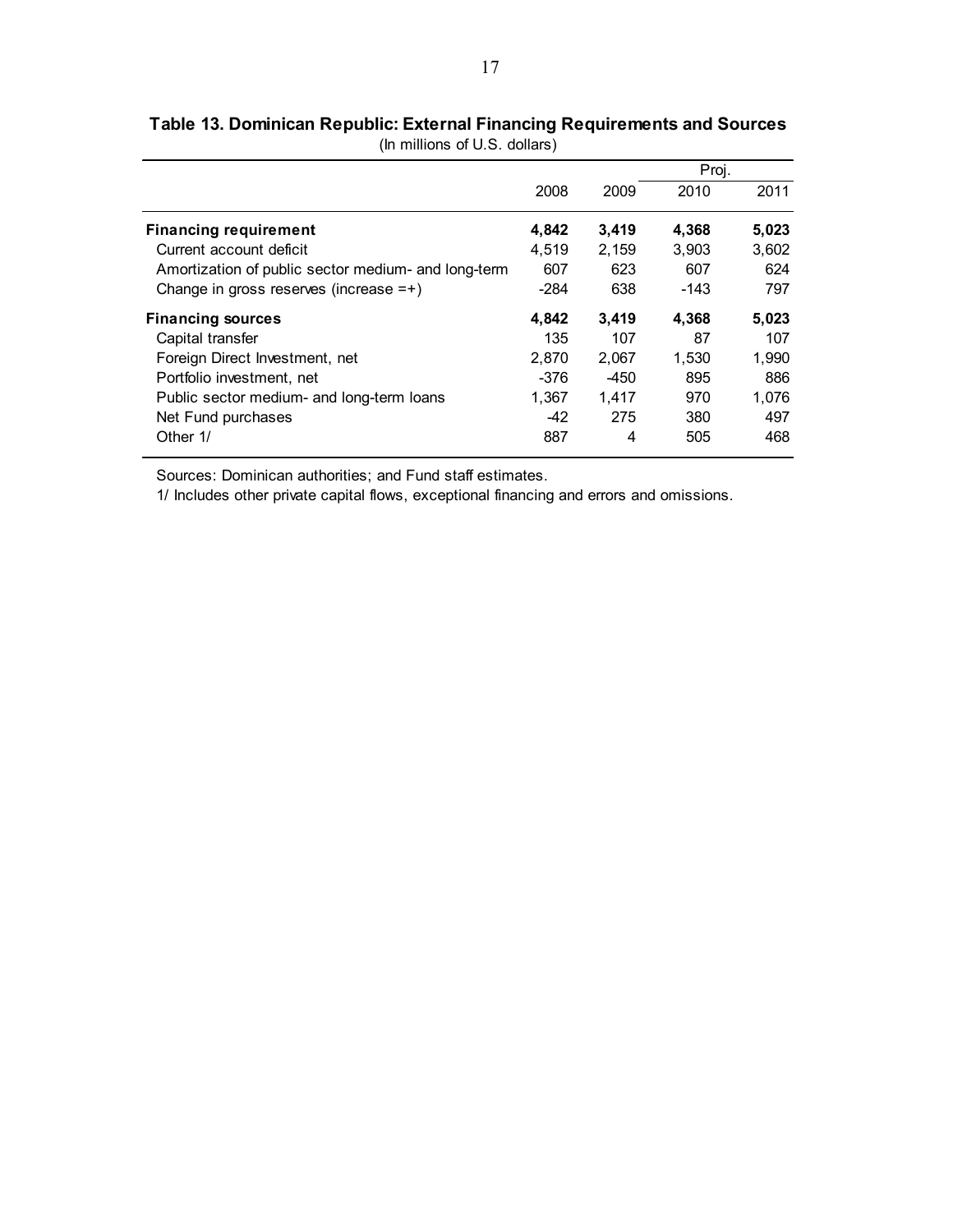|                                                               |        |        |         | Sep    |
|---------------------------------------------------------------|--------|--------|---------|--------|
|                                                               | 2007   | 2008   | 2009    | 2010   |
| Merchandise exports (percentage change)                       | 8.3    | $-5.8$ | $-18.2$ | 17.3   |
| Merchandise imports (percentage change)                       | 11.7   | 17.6   | $-23.3$ | 27.7   |
| Real effective exchange rate (percentage change, appreciation | 1.8    | 1.4    | 1.5     | [2.72] |
| Current account balance (percent of GDP)                      | $-5.3$ | $-9.9$ | $-4.6$  | $-8.4$ |
| Capital and Financial account balance (percent of GDP)        | 5.8    | 9.2    | 5.7     | 7.6    |
| Foreign direct investment, net (percent of GDP)               | 4.1    | 6.3    | 4.4     | 3.4    |
| Portfolio investment, net (percent of GDP)                    | 2.3    | $-0.8$ | $-1.0$  | 1.5    |
| Other investment, net (percent of GDP)                        | $-1.1$ | 3.5    | 2.0     | 2.5    |
| External debt (percent of GDP)                                | 26.4   | 25.4   | 27.2    | 29.8   |
| Debt service (in percent of exports of GNFS) 1/               | 14.0   | 17.1   | 18.9    | 19.7   |
| Gross reserves (in millions of U.S. dollars)                  | 2,946  | 2,662  | 3,307   | 2,979  |
| Gross reserves (in months of imports of GNFS)                 | 2.0    | 2.3    | 2.4     | 2.0    |

# **Table 14. Dominican Republic: Indicators of External Vulnerability**

Sources: Dominican authorities; and Fund staff estimates.

1/ Interest payments and medium- and long-term debt amortization.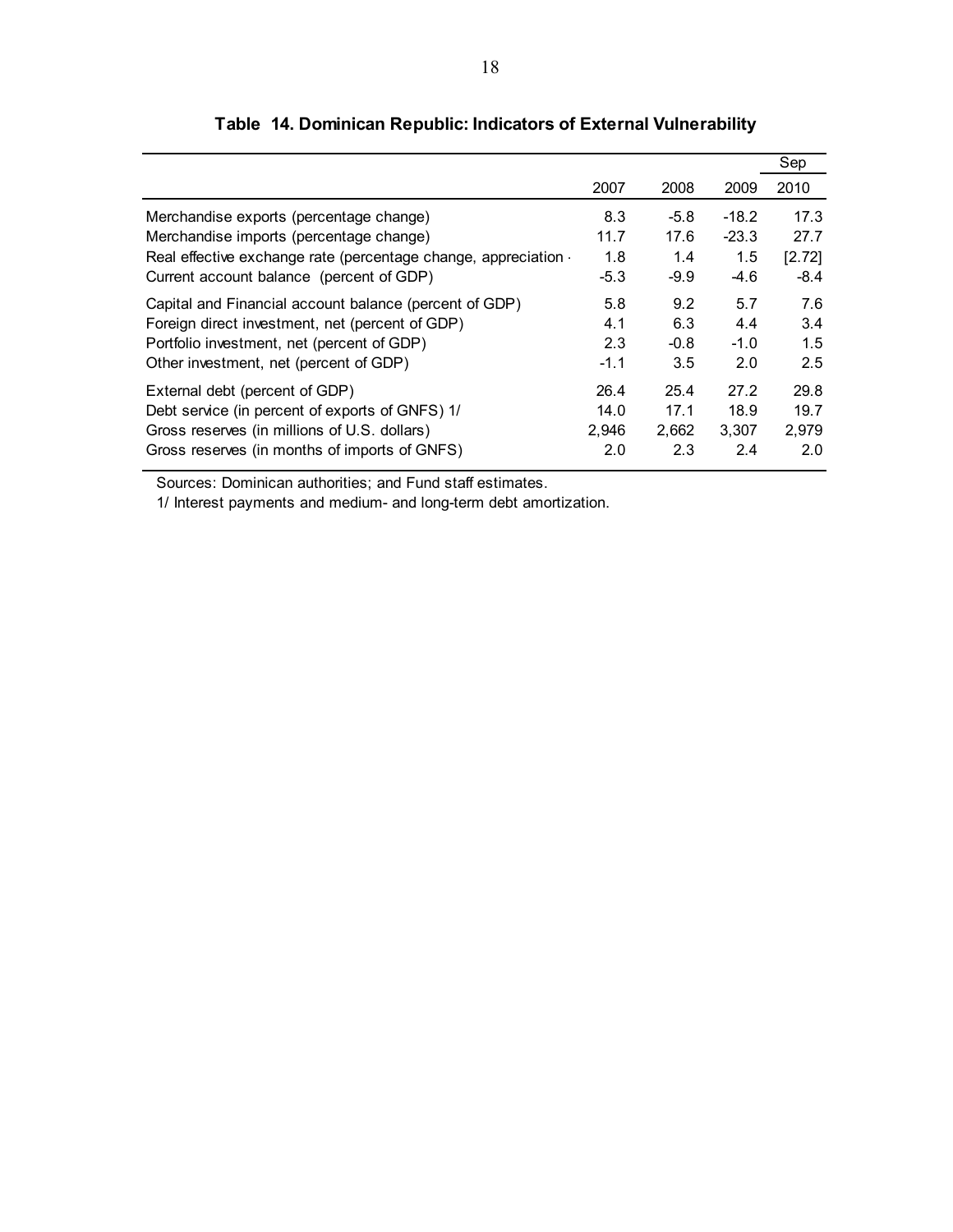|                    |                 |                          |                 | Amount of Purchase 1/           |                     |         |                     |        |                                                              |
|--------------------|-----------------|--------------------------|-----------------|---------------------------------|---------------------|---------|---------------------|--------|--------------------------------------------------------------|
|                    |                 | Original UFR Composition |                 | Revised UFR Composition         |                     | Percent |                     |        |                                                              |
| Date               | 2 <sup>j</sup>  | 3/                       | 2/              |                                 | Ministry of Finance |         |                     | of     | Conditions                                                   |
|                    | Central<br>Bank | Ministry of<br>Finance   | Central<br>Bank | External 3/ BCRD 4/<br>Payments | Recap.              | Total   | Total<br><b>SBA</b> | Quota  |                                                              |
|                    |                 |                          |                 | <b>Purchases Already Made</b>   |                     |         |                     |        |                                                              |
| November 9, 2009   | 0.00            | 200.00                   | 0.00            | 200.00                          | 0.00                | 200.00  | 200.00              | 91.4   | Approval of arrangement                                      |
| April 7, 2010      | 54.27           | 25.00                    | 54.27           | 25.00                           | 0.00                | 25.00   | 79.27               | 36.2   | First review and end-December 2009<br>performance criteria   |
| October 22, 2010   | 54.27           | 25.00                    | 0.00            | 25.00                           | 54.27               | 79.27   | 79.27               | 36.2   | Second review and end-March 2010<br>performance criteria     |
| October 22, 2010   | 54.26           | 25.00                    | 0.00            | 25.00                           | 54.26               | 79.26   | 79.26               | 36.2   | Third review and end-June 2010<br>performance criteria       |
|                    |                 |                          |                 | Purchases To Be Made            |                     |         |                     |        |                                                              |
| December 15, 2010  | 84.45           | 25.00                    | 26.31           | 25.00                           | 58.14               | 83.14   | 109.45              | 50.0   | Fourth review and end-September 2010<br>performance criteria |
| March 15, 2011     | 109.45          | 0.00                     | 67.78           | 0.00                            | 41.67               | 41.67   | 109.45              | 50.0   | Fifth review and end-December 2010<br>performance criteria   |
| June 15, 2011      | 109.45          | 0.00                     | 67.78           | 0.00                            | 41.67               | 41.67   | 109.45              | 50.0   | Sixth review and end-March 2011<br>performance criteria      |
| September 15, 2011 | 109.45          | 0.00                     | 67.78           | 0.00                            | 41.67               | 41.67   | 109.45              | 50.0   | Seventh review and end-June 2011<br>performance criteria     |
| December 15, 2011  | 109.45          | 0.00                     | 67.78           | 0.00                            | 41.67               | 41.67   | 109.45              | 50.0   | Eighth review and end-September 2011<br>performance criteria |
| February 28, 2012  | 109.45          | 0.00                     | 109.45          | 0.00                            | 0.00                | 0.00    | 109.45              | 50.0   | End-December 2011 performance<br>criteria                    |
| Total              | 794.50          | 300.00                   | 461.07          | 300.00                          | 333.43              | 633.43  | 1094.50             | 500.0  |                                                              |
| Memorandum item:   |                 |                          |                 |                                 |                     |         |                     |        |                                                              |
| 2009               | 0.00            | 200.00                   | 0.00            | 200.00                          | 0.00                | 200.00  | 200.00              | 91.37  |                                                              |
| 2010               | 247.25          | 100.00                   | 80.58           | 100.00                          | 166.67              | 266.67  | 347.25              | 158.63 |                                                              |
| 2011               | 437.80          | 0.00                     | 271.13          | 0.00                            | 166.67              | 166.67  | 437.80              | 200.00 |                                                              |
| 2012               | 109.45          | 0.00                     | 109.45          | 0.00                            | 0.00                | 0.00    | 109.45              | 50.00  |                                                              |

# **Table 15. Dominican Republic: Schedule of Reviews and Purchases** (In millions of SDRs, unless otherwise specified)

Source: Fund staff estimates.

1/ The original split between the Central Bank and the Ministry of Finance reflects the intention of the member to assign Fund resources to different entities as explained

in the LOI of October 2009 .The revised split reflects the changes due to the central bank recapitalization plans as explained in the revised LOI of October 2010.

2/ Purchases made for reserve accumulation purposes.

3/ Purchases made to cover external debt obligations and public sector imports of goods and services.

4/ Purchases made to cover interest payments on bonds issued to recapitalize the Central Bank, that the Central Bank will use for reserve accumulation purposes.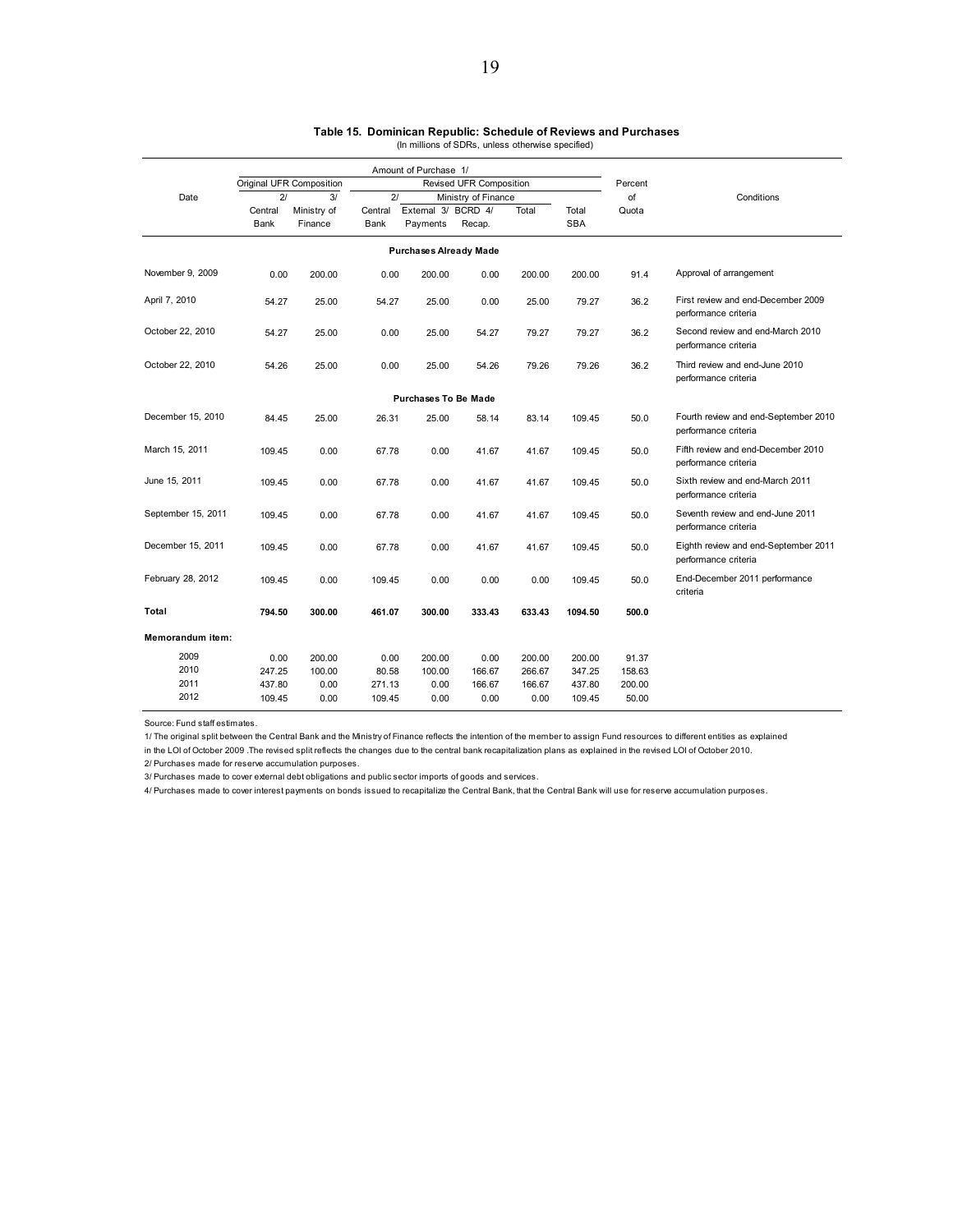#### **Table 16. Dominican Republic: Medium-Term Scenario 2008-14**

(In percent of GDP unless specified)

|                                                     |        |         |             |             | Projections |         |         |
|-----------------------------------------------------|--------|---------|-------------|-------------|-------------|---------|---------|
|                                                     | 2008   | 2009    | 2010        | 2011        | 2012        | 2013    | 2014    |
| Growth and prices                                   |        |         |             |             |             |         |         |
| Real GDP growth                                     | 5.3    | 3.5     | $6.5 - 7.0$ | $5.5 - 6.0$ | 6.0         | 6.0     | 6.0     |
| CPI inflation, end of period                        | 4.5    | 5.8     | $6.0 - 7.0$ | $5.0 - 6.0$ | $4.0 - 5.0$ | 4.0     | 4.0     |
| CPI inflation, average                              | 10.6   | 1.4     | 6.4         | 5.5         | 4.5         | 4.0     | 4.0     |
| Nominal GDP (billions of U.S. dollars)              | 45.5   | 46.7    | 51.9        | 55.8        | 60.3        | 65.2    | 70.5    |
| Gross investment                                    | 18.2   | 16.8    | 17.3        | 18.4        | 18.4        | 18.4    | 18.4    |
| <b>National Savings</b>                             | 8.2    | 12.1    | 9.8         | 12.1        | 14.0        | 14.7    | 15.0    |
| <b>Public Sector</b>                                |        |         |             |             |             |         |         |
| Revenue                                             | 15.8   | 13.7    | 13.7        | 13.8        | 14.9        | 15.6    | 15.6    |
| Expenditure                                         | 20.3   | 18.1    | 17.5        | 16.8        | 17.0        | 17.6    | 17.6    |
| Noninterest expenditure                             | 16.7   | 14.2    | 13.8        | 12.7        | 13.0        | 13.7    | 13.7    |
| Overall balance                                     | $-4.4$ | $-4.4$  | $-3.9$      | $-3.0$      | $-2.0$      | $-2.0$  | $-2.0$  |
| Primary balance                                     | $-0.9$ | $-0.5$  | $-0.1$      | 1.1         | 2.0         | 1.9     | 1.9     |
| Balance of payments and external debt               |        |         |             |             |             |         |         |
| External current account (millions of U.S. dollars) | -4519  | $-2159$ | $-3903$     | $-3542$     | $-2681$     | $-2447$ | $-2467$ |
| In percent of GDP                                   | $-9.9$ | $-4.6$  | $-7.5$      | $-6.4$      | $-4.4$      | $-3.7$  | $-3.4$  |
| Official reserves (millions of U.S. dollars)        | 2662   | 3303    | 3157        | 3954        | 4637        | 4841    | 4972    |
| In months of imports goods and non-factor services  | 2.3    | 2.4     | 2.2         | 2.5         | 2.7         | 2.7     | 2.9     |
| Public external debt                                | 18.3   | 20.0    | 21.6        | 19.5        | 16.5        | 15.9    | 14.7    |

Sources: Dominican authorities; and Fund staff estimates.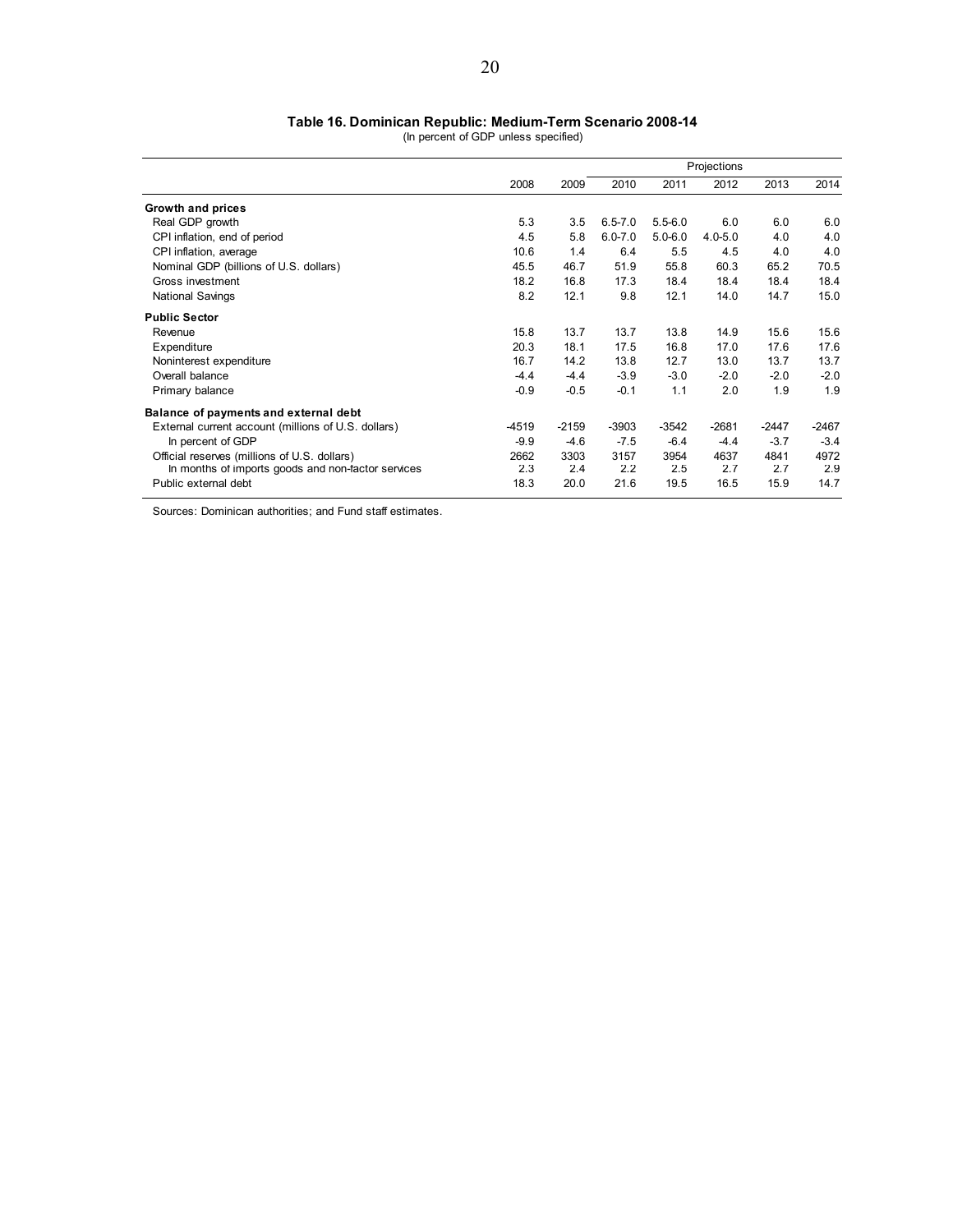This Technical Memorandum Understanding (TMU) presents the definitions of the variables included in the quantitative performance criteria annexed to the Letter of Intent (LOI), and the information requirements needed to ensure adequate monitoring of economic and financial developments.

# **I. Quantitative Performance Criteria: Definition of Variables**

# **A. Cumulative Floor on the Central Government Balance**

The overall balance of the central government covers government activities as specified in the budget.

Revenues are recorded when the funds are deposited in the Treasury account. Revenues also include grants. Central government primary expenditures are recorded on an accrual basis and include transfers to other government units as well as all transfers to the public electricity sector. Interest payments, however, will be recorded on a due basis. Capital expenditure will include any in-kind capital expenditures defined as the externally financed investment projects (through loans and grants) in case they are not included in the execution of the budget.

The balance of the central government will be measured from below-the-line as the change in the central government's net financial position (assets minus liabilities). The net financial position of the central government includes: (a) non-bank central government debt, external and domestic, including debt with the IMF for budgetary support and short-term debt approved by the Ministry of Finance; (b) external and domestic bank borrowing (net of deposits), including deposits in the central bank; and (c) any other nonbank financing, domestic or external, including the net change in the stock of domestic and external arrears, including arrears to electricity distributors, and the sale of public assets. Domestic arrears of the nonfinancial public sector are defined as delays in the payment of contractual obligations beyond the grace period set in the respective loan or debt contract or 30 days in case the grace period is not specified. Capitalizations or purchases of equity in public companies will be treated as an above-the-line expenditure transaction. Privatizations and sales of public assets will be recorded below-the-line as offsetting financing items with no impact on the deficit. External debt flows (i.e., disbursements and debt service), will be converted to Dominican Republic pesos at the exchange rate of the day in which the transaction takes place.

The following uses of funds will not affect the deficit and will be recorded below-the-line: (i) clearance of central government domestic arrears incurred the year before; (ii) amortization of loans and bonds; (iii) bonds issued for the recapitalization of the Central Bank and Banco de Reservas; and (iv) other arrears with suppliers incurred in previous years. A memorandum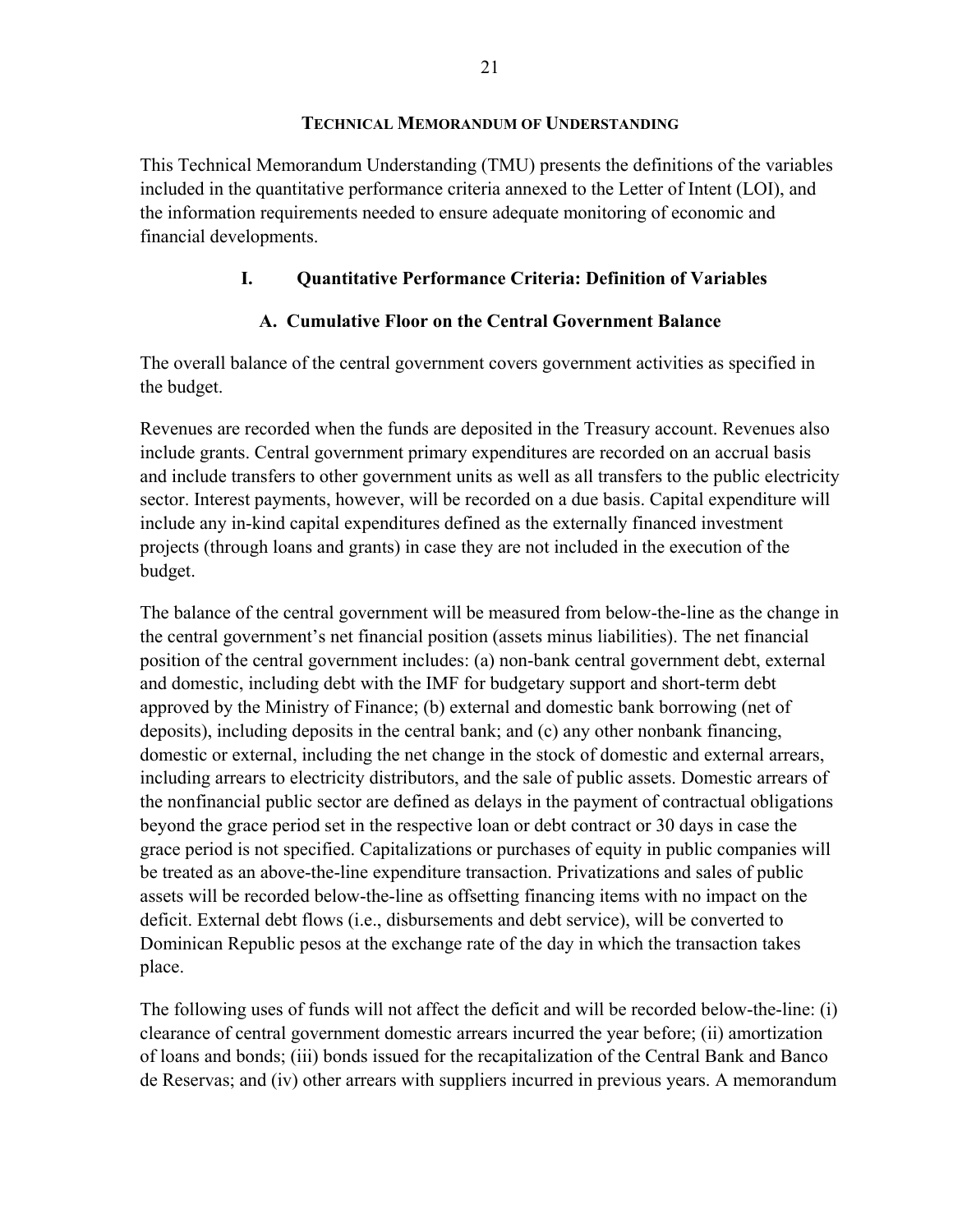line in the information reporting the Central Government fiscal operations will report items (i) to (iv) in this paragraph.

In the event of a change in the central bank recapitalization law that affects interest payments from the central administration to the central bank, the target on the overall balance of the central government will be adjusted accordingly. Any decline (increase) in interest payments relative to the program value will result in a higher (lower) overall balance target by the same amount.

|                                             | Floor                 |
|---------------------------------------------|-----------------------|
|                                             | (In billions of RD\$) |
| Cumulative Balance (from December 31, 2008) |                       |
| End-September 2010 (performance criterion)  | $-95.8$               |
| End-October 2010 (program projection)       | $-96.5$               |
| End-November 2010 (program projection)      | $-98.6$               |
| End-December 2010 (performance criterion)   | $-102.3$              |
| Cumulative Balance (from December 31, 2010) |                       |
| End-January 2011 (program projection)       | $-5.0$                |
| End-February 2011 (program projection)      | $-9.9$                |
| End-March 2011 (performance criterion)      | $-14.9$               |
| End-April 2011 (program projection)         | $-17.0$               |
| End-May 2011 (program projection)           | $-19.2$               |
| End-June 2011 (performance criterion)       | $-21.3$               |
| End-July 2011 (program projection)          | $-23.5$               |
| End-August 2011 (program projection)        | $-25.7$               |
| End-September 2011 (performance criterion)  | $-27.9$               |
| End-October 2011 (program projection)       | $-29.7$               |
| End-November 2011 (program projection)      | $-31.6$               |
| End-December 2011 (performance criterion)   | $-33.5$               |

# **1. Targets on the Overall Balance of the Central Government**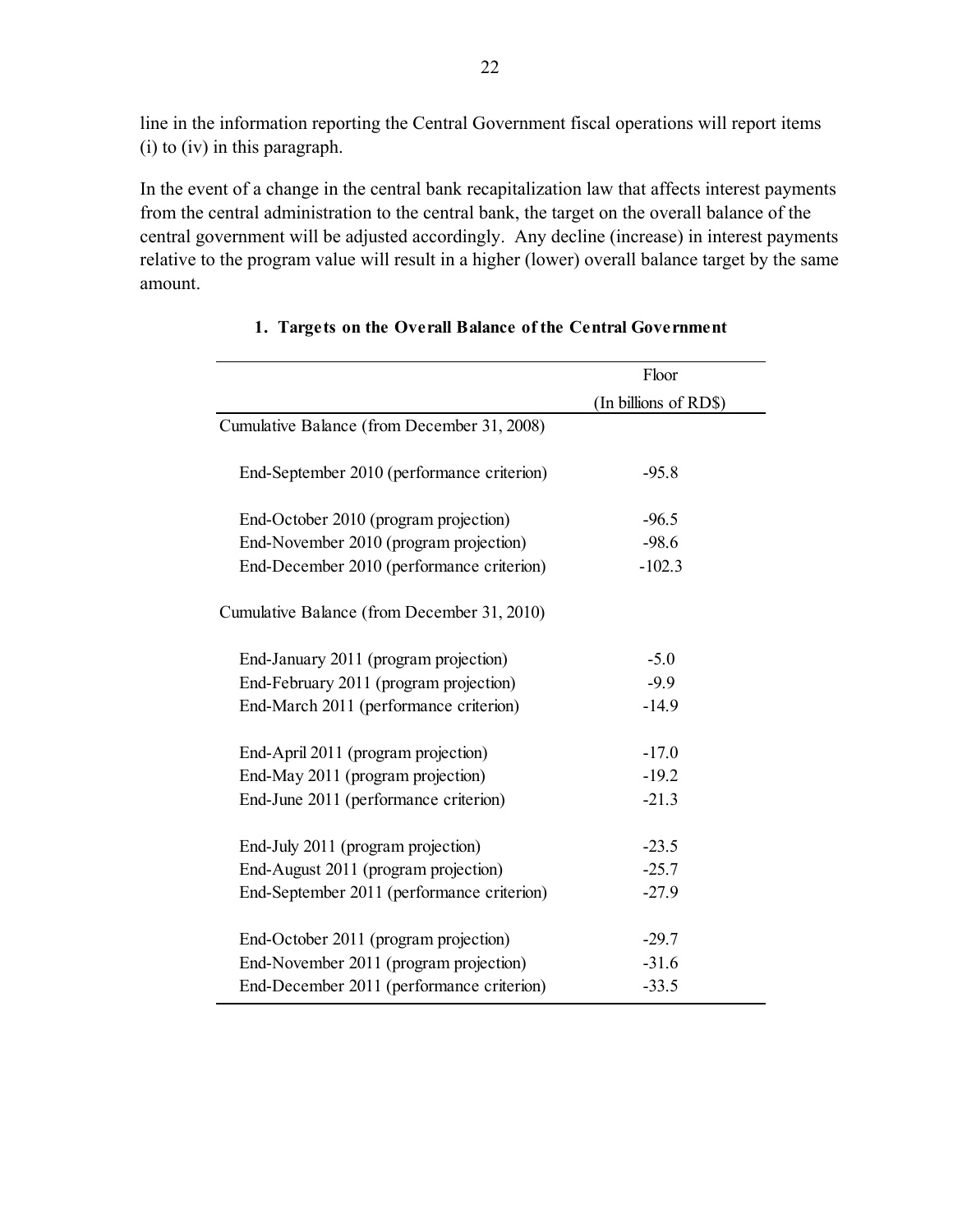The consolidated public sector comprises: (i) the operations of the nonfinancial public sector; and (ii) the quasi-fiscal operations of the central bank. The balance of the nonfinancial public sector comprises the overall balances of the central government (as defined before) and the rest of the nonfinancial public sector (municipalities, decentralized entities, social security entities, and public enterprises).

The rest of the nonfinancial public sector includes the following non-financial public enterprises: Corporación Dominicana de Empresas Eléctricas Estatales (CDEEE, including Empresa de Generación Hidroeléctrica Dominicana), Empresas Distribuidoras de Electricidad del Norte (EDENORTE), Empresas Distribuidoras de Electricidad del Sur (EDESUR), Empresas Distribuidoras de Electricidad del Este (EDESTE), Consejo Estatal del Azúcar, Corporación de Fomento Hotelero y Desarrollo Turístico, Corporación de Acueducto y Alcantarillado de Santo Domingo, Acueducto y Alcantarillado de Santiago, Acueducto y Alcantarillado de Moca, Acueducto y Alcantarillado de la Romana, Instituto Nacional de Aguas Potables y Alcantarillados, Corporación de Acueducto y Alcantarillado de Puerto Plata, Proyecto de la Cruz de Manzanillo, Instituto Postal Dominicano, Corporación Estatal de Radio y Televisión, Instituto Nacional de la Vivienda, Lotería Nacional, Autoridad Portuaria Dominicana, Refinería Dominicana de Petróleo.

The overall balance of the rest of the nonfinancial public sector will be measured from below-the-line as the change in the net financial position (assets minus liabilities) on the basis of changes in: (i) net domestic bank credit and deposits; (ii) domestic and external arrears, and (iii) external disbursements less amortizations.

The quasi-fiscal balance of the central bank included in the consolidated public sector balance is measured as all the administrative and financial revenues minus costs (including costs of monetary policy and interest on the central bank debt and operational expenditures). While it is not the policy of the government to change the BCRD recapitalization law, should such a change take place to reduce interest payments made by the Ministry of Finance to the BCRD, the program will be adjusted to reflect a lower interest bill for the central government and a higher quasi-fiscal deficit for the central bank in the same amount, so that the overall deficit of the combined public sector does not change. In this case, the target of the overall balance of the central government will be modified accordingly. Profits and losses arising from valuation changes of foreign currency denominated assets and liabilities will not be considered to determine the balance of the nonfinancial public sector. Financial revenues include earnings from the asset recovery as described below related to the transaction in support of the banking system during 2003-05 between the central bank and *Bancredito*, *Banco Mercantil* and *Baninter*.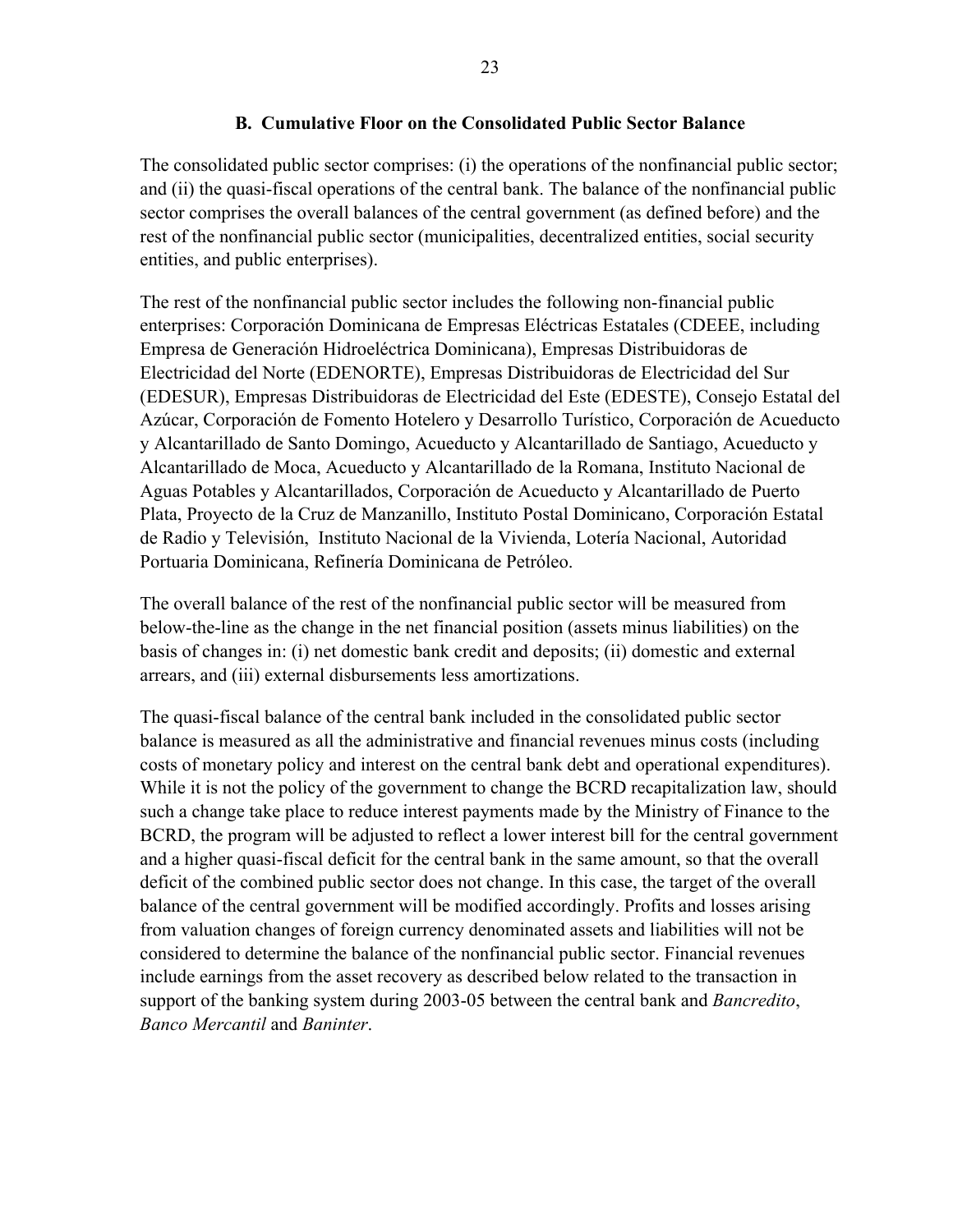Fiscal targets for 2010 will continue to be measured as cumulative floors from end-December 2008. Fiscal targets for 2011 will be measured as cumulative floors from end-December 2010.

The information to compute the overall balance of the nonfinancial public sector will be provided to the Fund by the central bank, based on information provided by the government's accounting office (expenditure) and various units of the Secretaría de Hacienda (revenue, nonbank domestic debt and arrears, external debt and arrears, and externally financed capital expenditure).

|                                             | Floor                 |
|---------------------------------------------|-----------------------|
|                                             | (In billions of RD\$) |
| Cumulative Balance (from December 31, 2008) |                       |
| End-September 2010 (performance criterion)  | $-133.0$              |
| End-October 2010 (program projection)       | $-135.9$              |
| End-November 2010 (program projection)      | $-140.1$              |
| End-December 2010 (performance criterion)   | $-147.0$              |
| Cumulative Balance (from December 31, 2010) |                       |
| End-January 2011 (program projection)       | $-7.2$                |
| End-February 2011 (program projection)      | $-14.3$               |
| End-March 2011 (performance criterion)      | $-21.5$               |
| End-April 2011 (program projection)         | $-26.2$               |
| End-May 2011 (program projection)           | $-30.9$               |
| End-June 2011 (performance criterion)       | $-35.6$               |
| End-July 2011 (program projection)          | $-40.2$               |
| End-August 2011 (program projection)        | $-44.8$               |
| End-September 2011 (performance criterion)  | $-49.5$               |
| End-October 2011 (program projection)       | $-54.2$               |
| End-November 2011 (program projection)      | $-59.0$               |
| End-December 2011 (performance criterion)   | $-63.8$               |

# **2. Targets on the Overall Balance of the Consolidated Public Sector**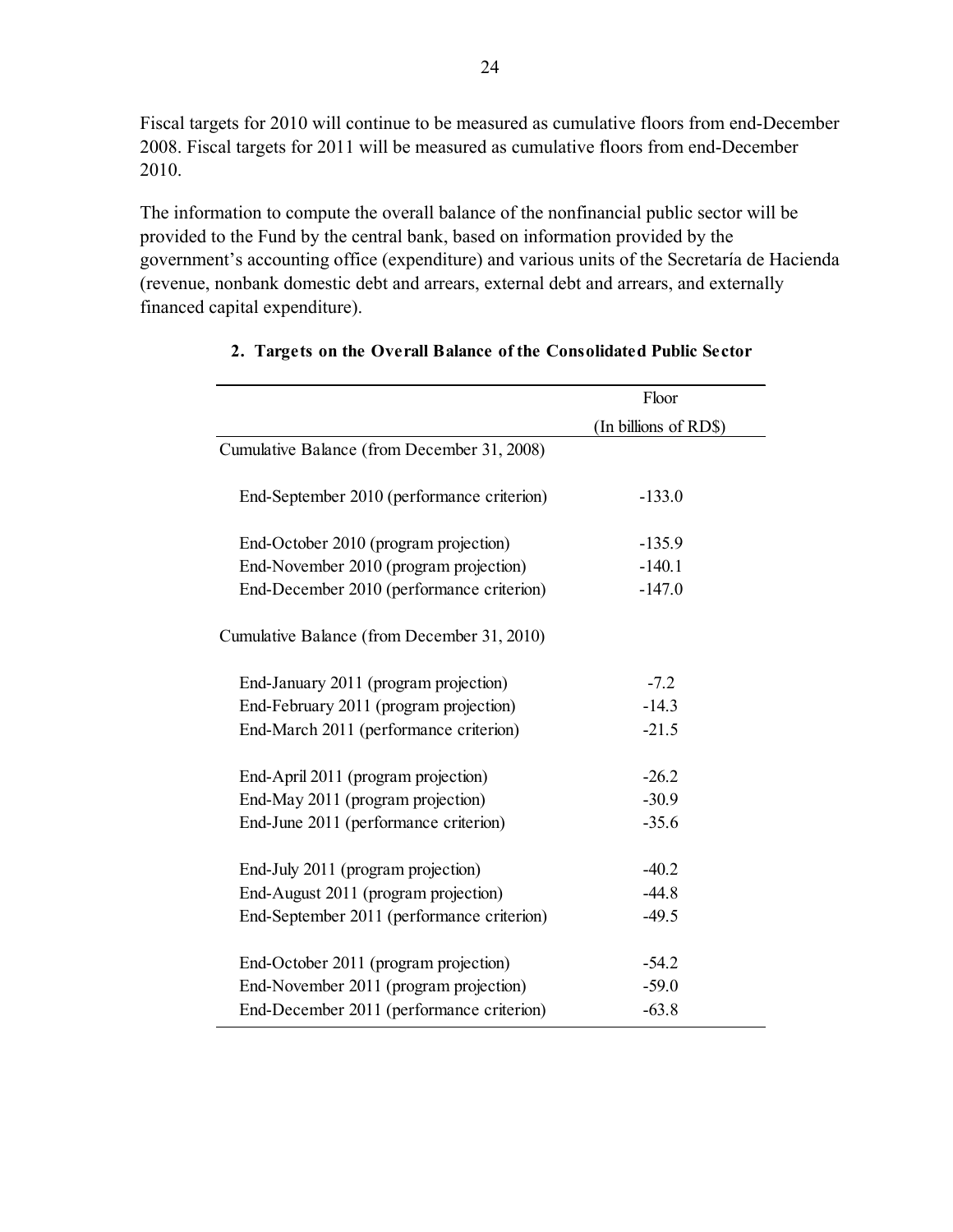The financial revenues included in the calculation of the quasi-fiscal balance of the central bank for the purposes of the program will be capped by the asset recovery limit on gains achieved by the central bank following the negotiation and litigations with *Bancredito*, *Banco Mercantil*, or *Baninter*. This will not affect the official accounting of the Central Bank.

For the purpose of adjusting the quasi fiscal deficit of the central bank of 2010, the values of the asset recovery will be measured as cumulative flows from September 2010 onwards. For the purpose of adjusting 2011, the values of the asset recovery will be measured as cumulative flows from December 2010. The transaction with *Bancredito* is capped at US\$40 million per year in 2010 and 2011 (as reverse provisioning). In case further liquid assets are recovered in the negotiation and litigation of *Bancredito*, *Banco Mercantil* or *Banniter*, or current assets are made liquid, the total additional current income that can be counted in the quasi-fiscal deficit of the period, including the reverse provisioning, will be subject to the limits in the table below.

|                                             | (In millions of US\$) |
|---------------------------------------------|-----------------------|
| Cumulative Balance (from December 31, 2009) |                       |
| End-September 2010                          | 40                    |
| End-October 2010                            | 47                    |
| End-November 2010                           | 54                    |
| End-December 2010                           | 60                    |
| Cumulative Balance (from December 31, 2010) |                       |
| End-January 2011                            | 7                     |
| End-February 2011                           | 14                    |
| End-March 2011                              | 20                    |
| End-April 2011                              | 27                    |
| End-May 2011                                | 34                    |
| End-June 2011                               | 40                    |
| End-July 2011                               | 47                    |
| End-August 2011                             | 54                    |
| End-September 2011                          | 60                    |
| End-October 2011                            | 67                    |
| End-November 2011                           | 74                    |
| End-December 2011                           | 80                    |

#### **3. Asset Recovery Limit**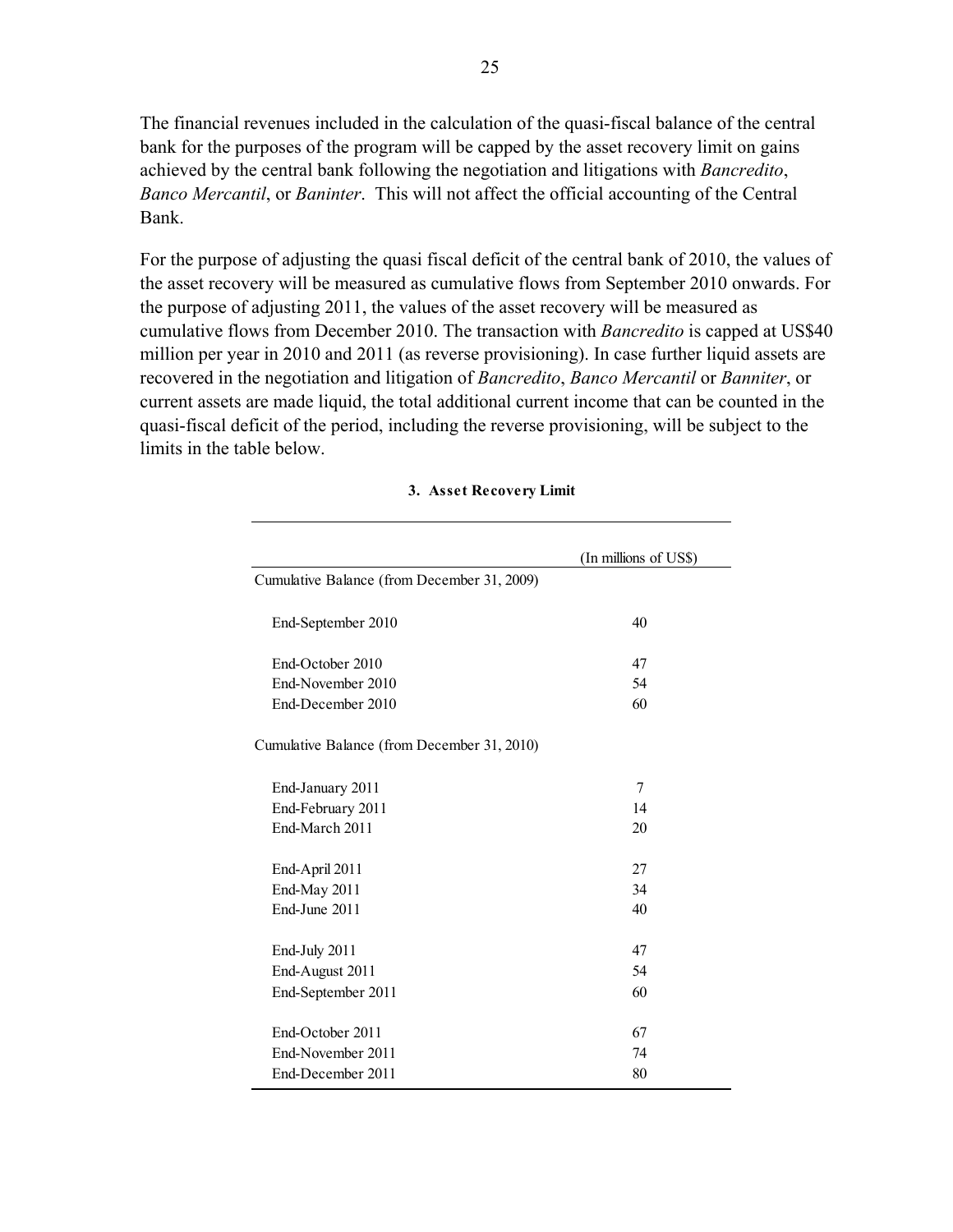# **C. Floor on Central Bank Consolidated Net International Reserves (NIR)**

For program monitoring purposes, the consolidated NIR is defined as the difference between gross international reserves of the central bank and reserve liabilities, including debt of the Ministry of Finance with the IMF as follows:

Gross international reserves include claims against non-residents, denominated in foreign convertible currencies that are in the direct effective control of the central bank and are readily available for such purposes as foreign exchange market intervention. Such assets include gold (valued in dollars at end-2008 prices), cash, deposits abroad (excluding funds used as collateral for central bank or other nonfinancial public sector liabilities), holdings of SDRs, and the IMF reserve position.

Reserve liabilities include debt with the IMF, including that of the Ministry of Finance, and short-term (up to one year) foreign-currency-denominated liabilities, including commitments to sell foreign exchange from derivatives or other contracts, and other guarantees or contingent liabilities.

The consolidated NIR definition does not modify the central bank balance sheet accounting rules. The consolidated NIR as defined above differs from the NIR definition included in the previous 2005 Stand-By Arrangement that excluded reserve requirements on foreign currency deposits, and government and bank deposits in foreign currency as they were considered part of the reserve liabilities.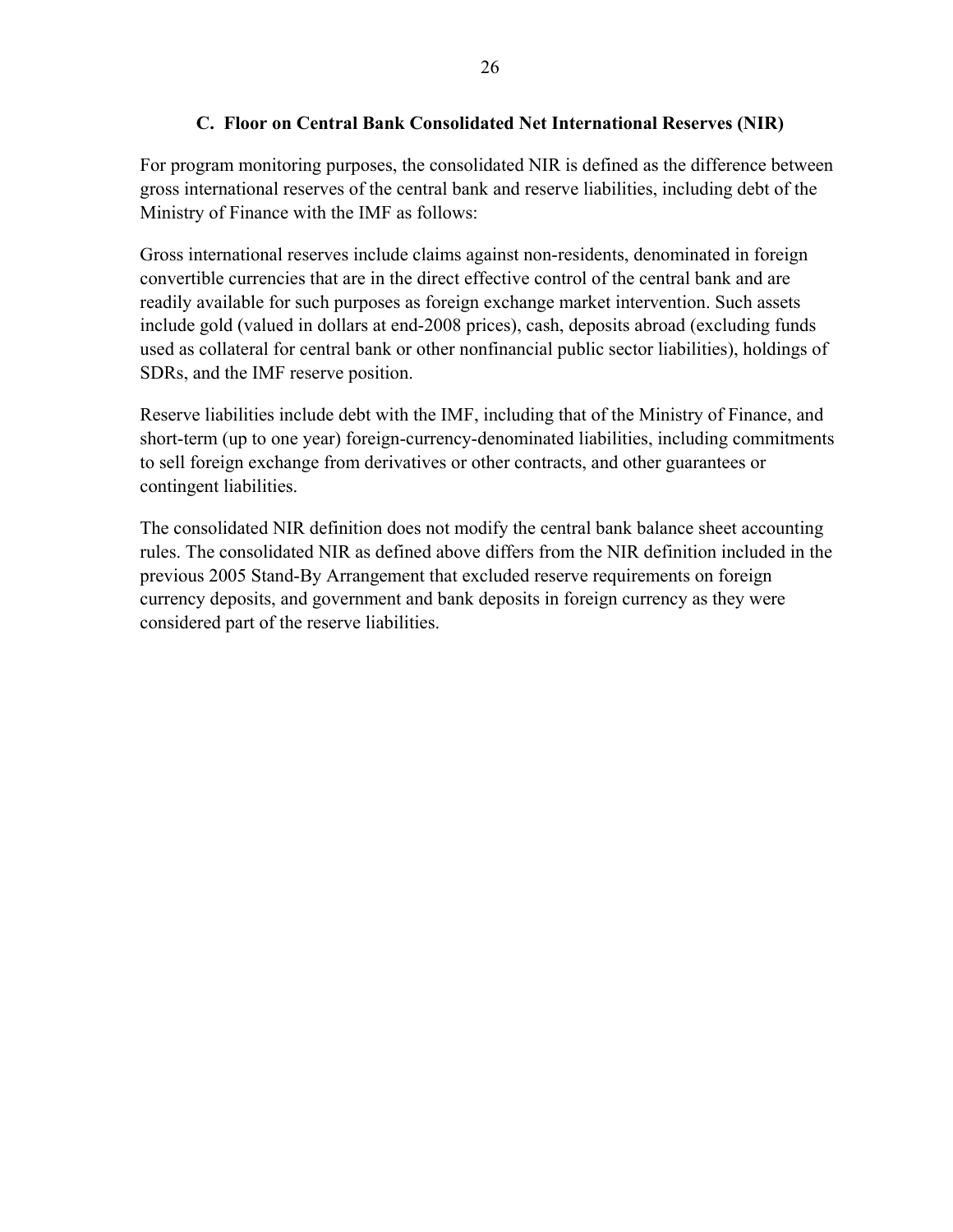|                                            | Floor                 |
|--------------------------------------------|-----------------------|
| <b>Outstanding Stock</b>                   | (In millions of US\$) |
|                                            |                       |
| End-September 2010 (performance criterion) | 1865                  |
|                                            |                       |
| End-October 2010 (program projection)      | 1915                  |
| End-November 2010 (program projection)     | 1965                  |
| End-December 2010 (performance criterion)  | 2015                  |
| End-January 2011 (program projection)      | 1899                  |
| End-February 2011 (program projection)     | 1782                  |
| End-March 2011 (performance criterion)     | 1665                  |
| End-April 2011 (program projection)        | 1699                  |
| End-May 2011 (program projection)          | 1732                  |
| End-June 2011 (performance criterion)      | 1765                  |
| End-July 2011 (program projection)         | 1915                  |
| End-August 2011 (program projection)       | 2065                  |
| End-September 2011 (performance criterion) | 1865                  |
| End-October 2011 (program projection)      | 2015                  |
| End-November 2011 (program projection)     | 2165                  |
|                                            |                       |
| End-December 2011 (performance criterion)  | 2315                  |

#### **4. Targets on the Consolidated Net International Reserves**

To meet this performance criterion at each relevant date, the 5-day average of daily consolidated NIR values must be above the floor. The 5-day average will be calculated on the basis of the last five working days of each relevant month.

Consolidated NIR targets will also be adjusted upward *(downward*) by the surplus (*shortfall*) in program disbursements up to US\$300 million. Program disbursements are defined as uncommitted external disbursements, and external sovereign bond issuance, that are usable for the financing of the overall central government budget (this includes the World Bank, IDB, CAF and external sovereign bond placements). For the purpose of adjusting the NIR in 2011, the values of the program disbursements will be measured as cumulative flows from December 2010.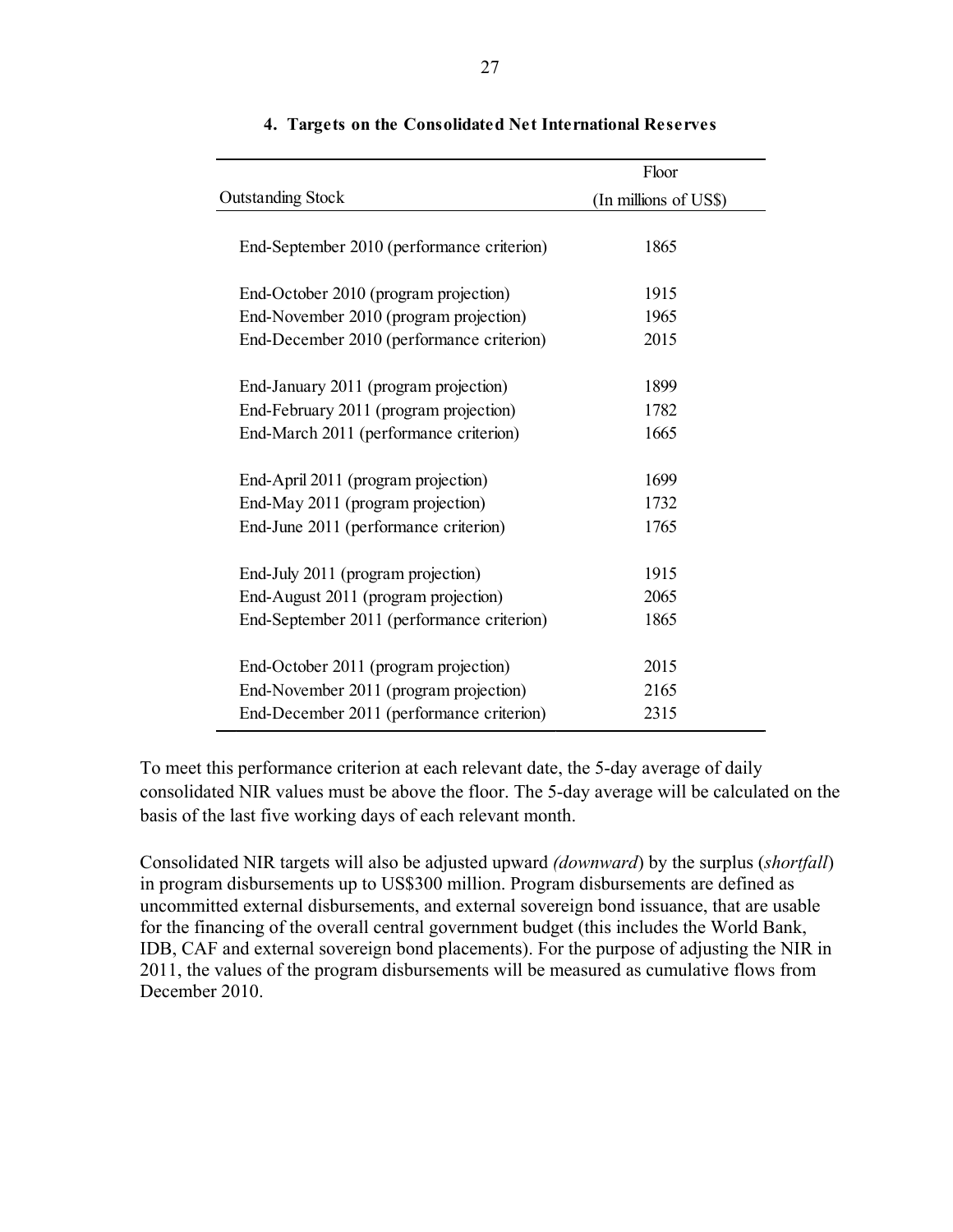|                                       | (In millions of US\$) |
|---------------------------------------|-----------------------|
| Cumulative Flows (from December 2008) |                       |
| End-September 2010                    | 1793                  |
| End-October 2010                      | 1793                  |
| End-November 2010                     | 1819                  |
| End-December 2010                     | 1819                  |
| Cumulative Flows (from December 2010) |                       |
| End-January 2011                      | $\theta$              |
| End-February 2011                     | $\theta$              |
| End-March 2011                        | $\theta$              |
| End-April 2011                        | $\theta$              |
| End-May 2011                          | $\theta$              |
| End-June 2011                         | 500                   |
| End-July 2011                         | 500                   |
| End-August 2011                       | 500                   |
| End-September 2011                    | 535                   |
| End-October 2011                      | 535                   |
| End-November 2011                     | 535                   |
| End-December 2011                     | 698                   |
|                                       |                       |

#### **5. External Program Disbursements**

# **D. Ceiling on Central Bank Net Domestic Assets (NDA)**

Central Bank net domestic assets (NDA) are defined as the difference between the monetary base and Consolidated NIR, as defined above. For the purposes of the program the monetary base is defined as equivalent to *emisión monetaria*, which includes currency issue (currency in circulation plus cash in vault) plus peso reserve requirements held by financial institutions at the central bank.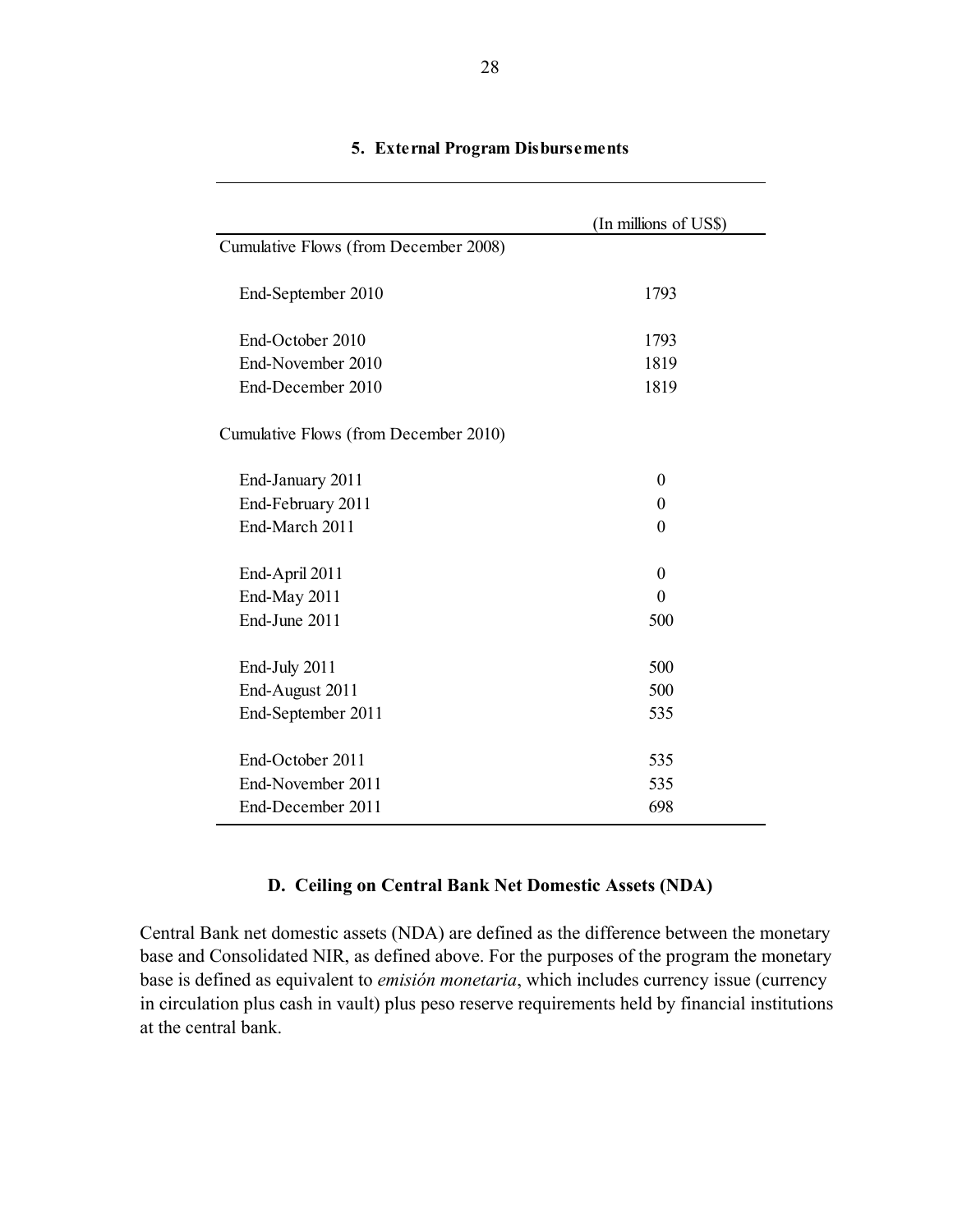To meet this performance criterion at each relevant date, the 5-day average of daily NDA values must be below the ceiling. The 5-day average will be calculated on the basis of the last five working days of each relevant month.

|                                            | Ceiling               |
|--------------------------------------------|-----------------------|
| <b>Outstanding Stock</b>                   | (In billions of RD\$) |
| End-September 2010 (performance criterion) | 65                    |
| End-October 2010 (program projection)      | 70                    |
| End-November 2010 (program projection)     | 75                    |
| End-December 2010 (performance criterion)  | 80                    |
| End-January 2011 (program projection)      | 80                    |
| End-February 2011 (program projection)     | 80                    |
| End-March 2011 (performance criterion)     | 80                    |
| End-April 2011 (program projection)        | 80                    |
| End-May 2011 (program projection)          | 80                    |
| End-June 2011 (performance criterion)      | 80                    |
| End-July 2011 (program projection)         | 80                    |
| End-August 2011 (program projection)       | 80                    |
| End-September 2011 (performance criterion) | 80                    |
| End-October 2011 (program projection)      | 80                    |
| End-November 2011 (program projection)     | 80                    |
| End-December 2011 (performance criterion)  | 80                    |

#### **6. Targets on the Net Domestic Assets**

For accounting purposes, dollar accounts will be converted to *pesos* at the accounting exchange rate of RD\$36.5 per dollar.

NDA targets will be adjusted upward *(downward)* for any increase *(decrease)* in reserve requirement deposits *(encaje)* associated with peso deposits at the central bank. NDA targets will be adjusted downward *(upward)* by the surplus *(shortfall)* in program disbursements up to US\$300 million.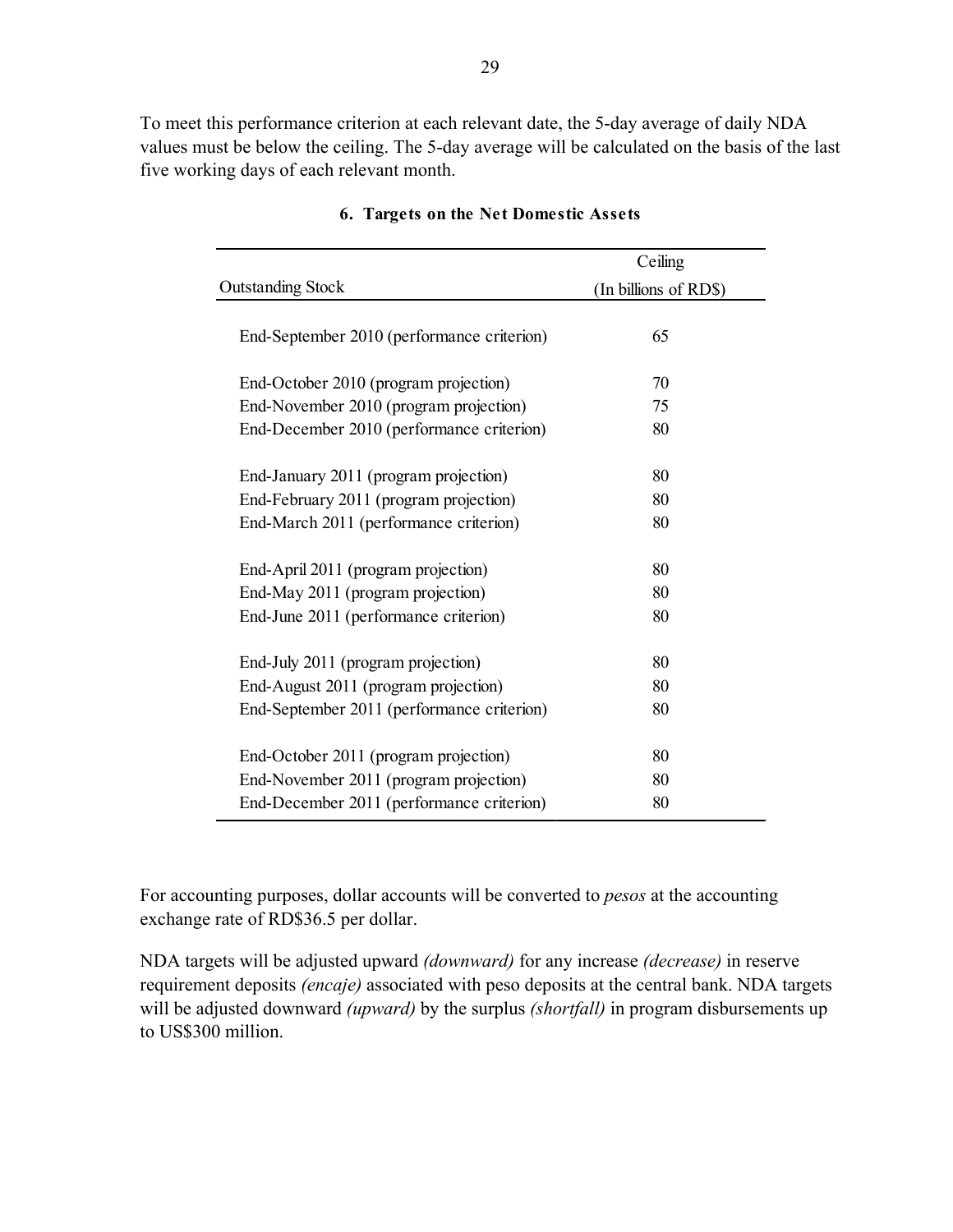# **E. Cumulative Floor on the Current Balance of the Public Electricity Sector**

The public electricity sector comprises: (i) Corporación Dominicana de Empresas Eléctricas Estatales (CDEEE); (ii) Empresa de Generación Hidroeléctrica Dominicana (EGEHID); (iii) Empresa de Transmisión Eléctrica Dominicana (ETED); (iv) Unidad de Electrificación Rural y Suburbana (UERS); (v) Empresas Distribuidoras de Electricidad del Norte (EDENORTE); (vi) Empresas Distribuidoras de Electricidad del Sur (EDESUR); and (vii) Empresas Distribuidoras de Electricidad del Este (EDESTE).

The overall balance of the public electricity sector will be measured from below-the-line as the change in the electricity sector's net financial position (assets minus liabilities). The net financial position of the public electricity sector includes: (a) transfers from the government to the electricity sector; (b) changes in arrears with electricity generators; (c) changes in the net credit of the banking system to the electricity sector companies; and (d) external disbursements to the electricity sector.

The current balance of the public electricity sector will be measured as the overall balance of the public electricity sector plus externally financed investment in the public electricity sector and the programmed domestically financed investment in the public electricity sector.

For the purpose of the program, domestically financed investment in the public electricity sector for 2011 will be capped at US\$ 60 million. In the event of domestically financed investment in the public electricity sector exceeding US\$ 60 million, the excess amount would be considered additional current deficit of the electricity sector.

Payment of arrears do not constitute deficit of the public electricity sector. In the event of clearance of arrears of the electricity sector by the Ministry of Finance, the transaction will be recorded as a net transfer from Ministry of Finance and a corresponding reduction in arrears without any effect on the below-the-line deficit of the public electricity sector or the central administration.

It is expected that priority clients (no-cortables) and municipalities (ayuntamientos) will cover their electricity bills through the budget, and that all Bonoluz bills will be paid by clients.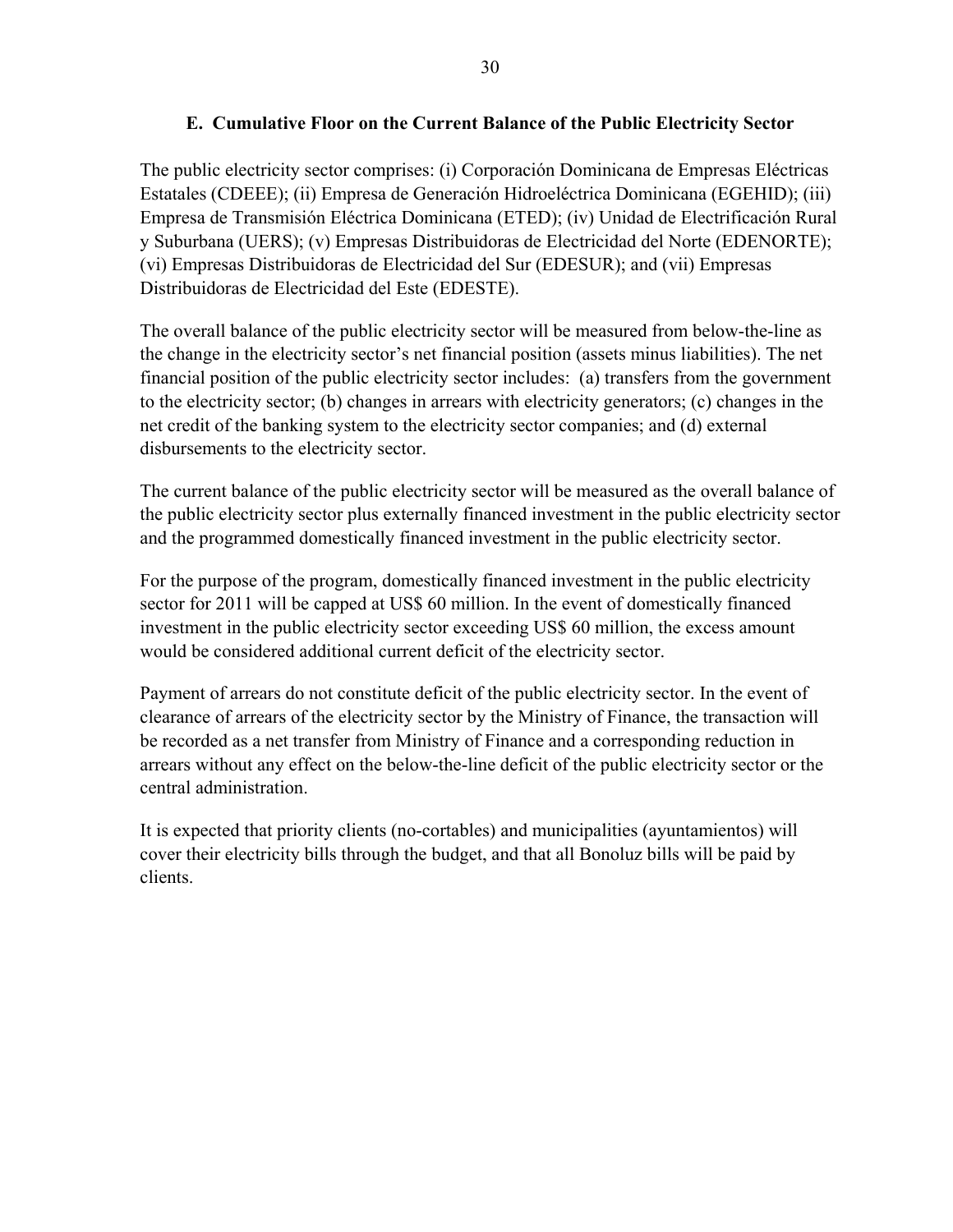|                                             | Floor                    |
|---------------------------------------------|--------------------------|
|                                             | (In millions of US\$) 1/ |
| Cumulative Balance (from December 31, 2009) |                          |
| End-September 2010 (program projection)     | $-445$                   |
| End-October 2010 (program projection)       | $-498$                   |
| End-November 2010 (program projection)      | $-551$                   |
| End-December 2010 (program projection)      | $-604$                   |
| Cumulative Balance (from December 31, 2010) |                          |
| End-January 2011 (program projection)       | $-26$                    |
| End-February 2011 (program projection)      | $-51$                    |
| End-March 2011 (performance criterion)      | $-77$                    |
| End-April 2011 (program projection)         | $-100$                   |
| End-May 2011 (program projection)           | $-122$                   |
| End-June 2011 (performance criterion)       | $-145$                   |
| End-July 2011 (program projection)          | $-177$                   |
| End-August 2011 (program projection)        | $-209$                   |
| End-September 2011 (performance criterion)  | $-242$                   |
| End-October 2011 (program projection)       | $-278$                   |
| End-November 2011 (program projection)      | $-314$                   |
| End-December 2011 (performance criterion)   | $-350$                   |

#### **7. Targets on the Current Balance of the Public Electricity Sector**

1/ Value each flow monthly at the exchange rate of the corresponding month.

### **F. Ceiling on the Accumulation of Arrears of Public Electricity Distributors with Generators**

The government will regularize any outstanding domestic arrears (as defined in section IA above) with private electricity generators using the available financial mechanisms and will remain current on its obligations. Arrears to private energy generating companies are defined as the balance of current invoices for energy sales to electricity distribution companies for which no payment has been made within 45 days following the contractual due date.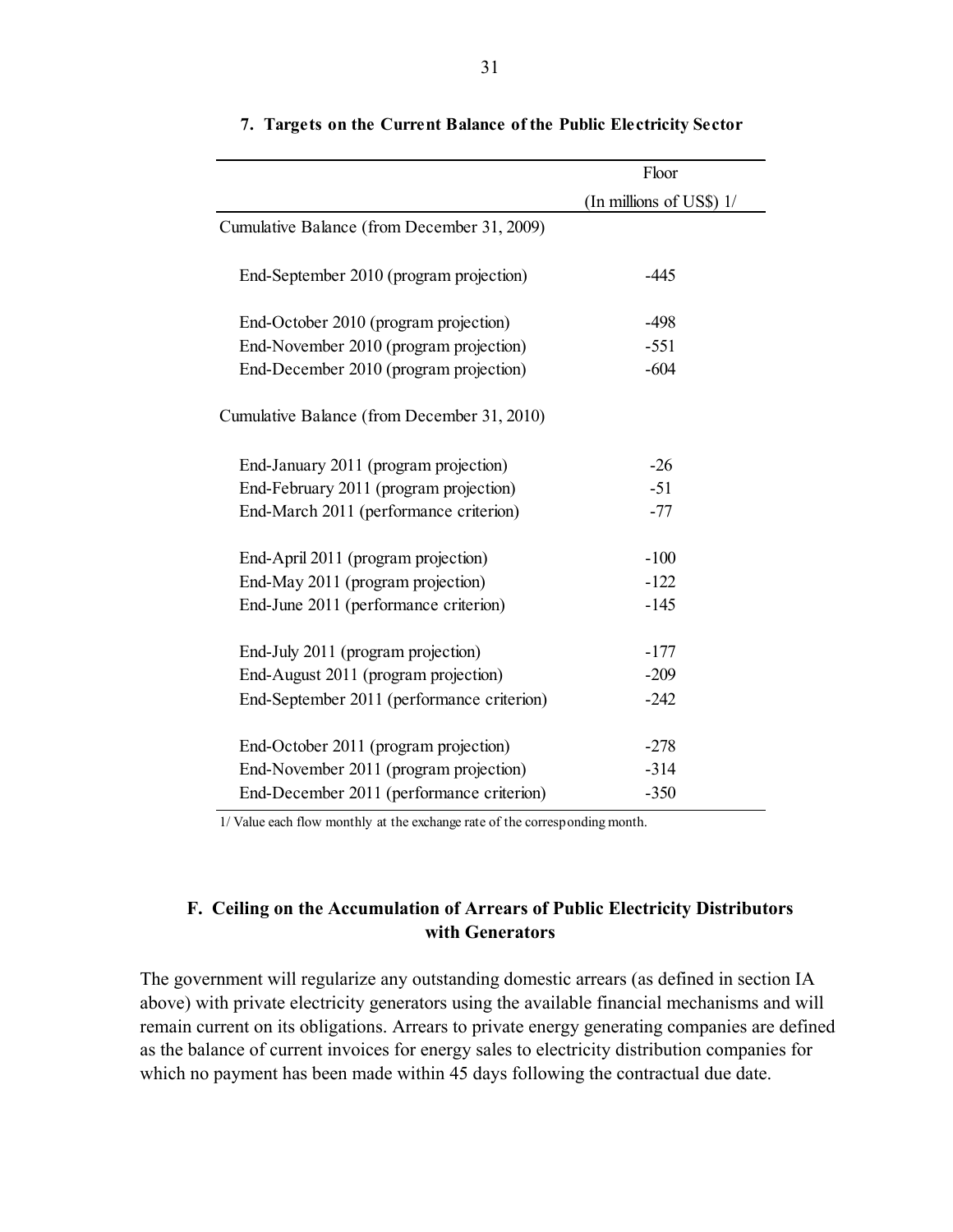In the event the Ministry of Finance covers payments of arrears which are within 45 days from the contractual due date, these payments will not constitute deficit of the electricity sector. The transaction will be recorded as a net transfer below the line from the Ministry of Finance to the public electricity sector and as a corresponding reduction in arrears without any effect on the below-the-line deficit of the electricity sector or the central administration. In this case the arrears performance criterion will be modified and measured with zero days (i.e., no delays).

# **G. Continuous Ceiling on the Gross Accumulation of Public Sector External Arrears**

The central government and any other entity of the nonfinancial public sector, as defined above, as well as the central bank, will not incur new arrears in the payment of their external obligations at any time during the program. Arrears are defined as a delay in the payment of contractual obligations beyond the grace period set in the respective loan or debt contracts or 30 days in case the grace period is not specified.

# **II. Information Requirements**

To ensure adequate monitoring of economic variables and reforms, the authorities will provide the following information:

# **A. Daily**

- Deposits in the banking system, exchange rate in the official and free markets, interest rates on bank loans and deposits, Consolidated NIR, currency in circulation, deposits held by financial institutions at the central bank, excess reserves of the banking sector in local and foreign currency, liquidity assistance to banks, central bank certificates, and all other remunerated liabilities of the central bank. These data will be provided with a lag of no more than 5 working days.
- Deposit of, and liquidity assistance to, troubled institutions, by institution.
- Central bank purchases and sales of foreign currency.
- Central bank intervention operations in domestic currency, including results of auctions of central bank paper (interest rates, details of bids, including minimum and maximum rates, volumes, and maturities).

# **B. Monthly**

- Tax collection and expenditure of the central government, with a lag of no more than two weeks after the closing of each month.
- Starting in September 2009, revenue, expenditure, and financing of the nonfinancial public sector, including decentralized agencies and public enterprises of the previous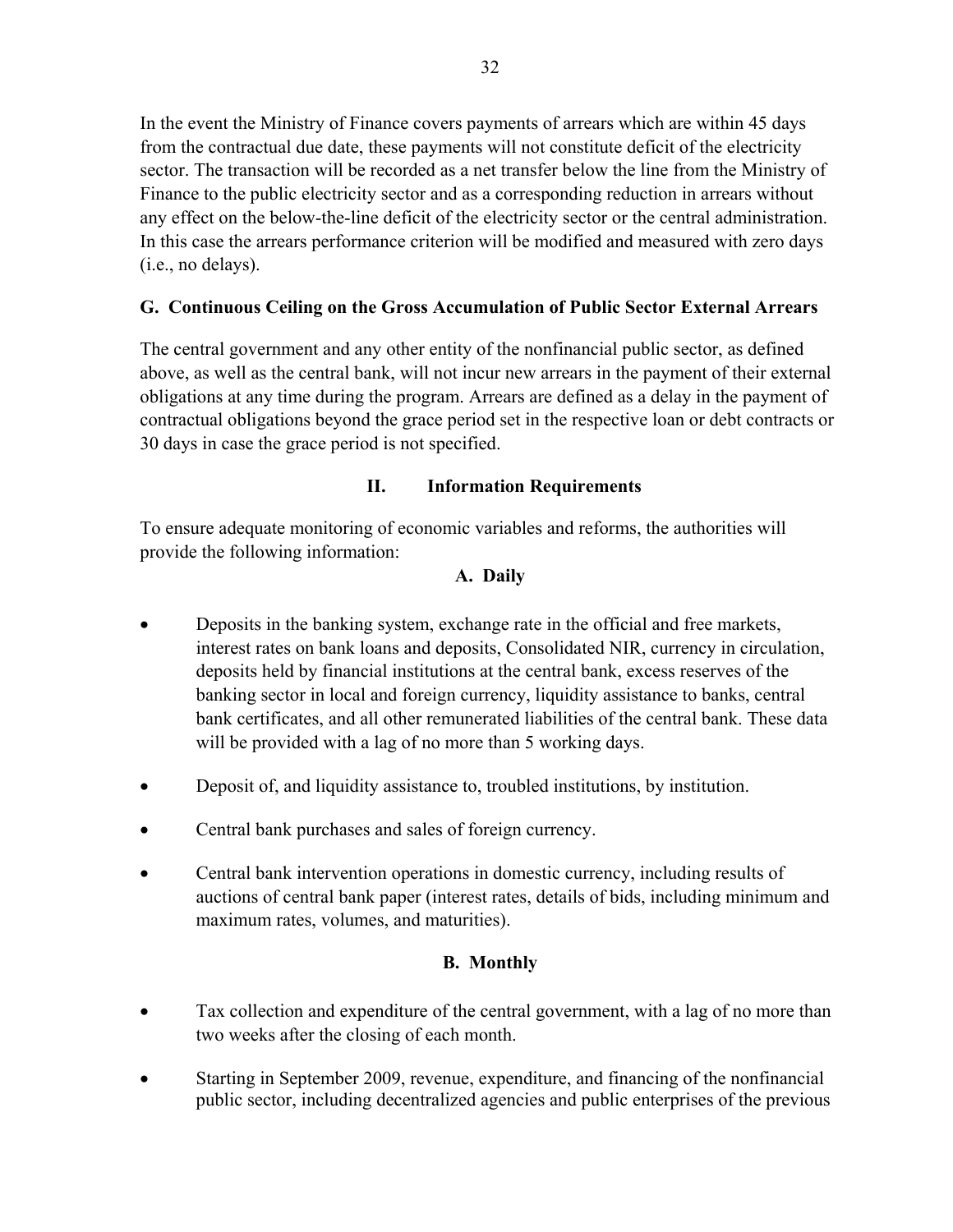month. These data, and all other data required to assess the performance criteria on the overall balance of the consolidated public sector as specified in Section I.B, will be provided with a lag of no more than five weeks.

- Saving-investment account of the central government.
- Net financial position of the central government (as defined in section I.A.) with a lag of no more than two weeks after the end of each month.
- Central government's domestic interest, contractually due in the period and effectively paid, with a lag of no more than two weeks after the end of each month.
- Authorizations and stock of administrative debt, including the economic classification of the expenditure that has been financed with such debt, with a lag of no more than two weeks after the end of each month.
- Value of outstanding checks issued by the Treasury with a lag of no more than two weeks after the end of each month, starting in September 2009.
- Legal measures that affect the revenue of the central government (tax rates, import tariffs, exemptions, etc).
- In-kind capital expenditure statistics.
- Balance sheet of the central bank, including the net domestic assets as specified in Section I.D, *Banco de Reservas*, and deposit money banks (cable file), will be provided with a lag of no more than two weeks.
- Balance sheet of the central bank excluding operations related to the recapitalization of the central bank and quasi fiscal.
- Quasi-fiscal balance of the central bank.
- Stock of central bank certificates, notes and bills each by type of holder.
- Maturity of certificates, detailing amortizations in the following 12 months (i.e., following the end of the current month).
- Public external debt service for the preceding month and revised monthly projections for the forthcoming year, with a lag of no more than two weeks.
- Monthly external public disbursements and revised monthly projections for the forthcoming year, with a lag of no more than two weeks.
- Monthly contracting of external public debt and monthly stock of contracted, but not disbursed external public debt, with projections of the stock of debt contracted, but not disbursed for the forthcoming year.
- Foreign exchange cash flow of the central bank (la balanza cambiaria).
- Electricity sector collections, losses, cash recovery index and central government transfers to the electricity sector, according to the following definitions: Collection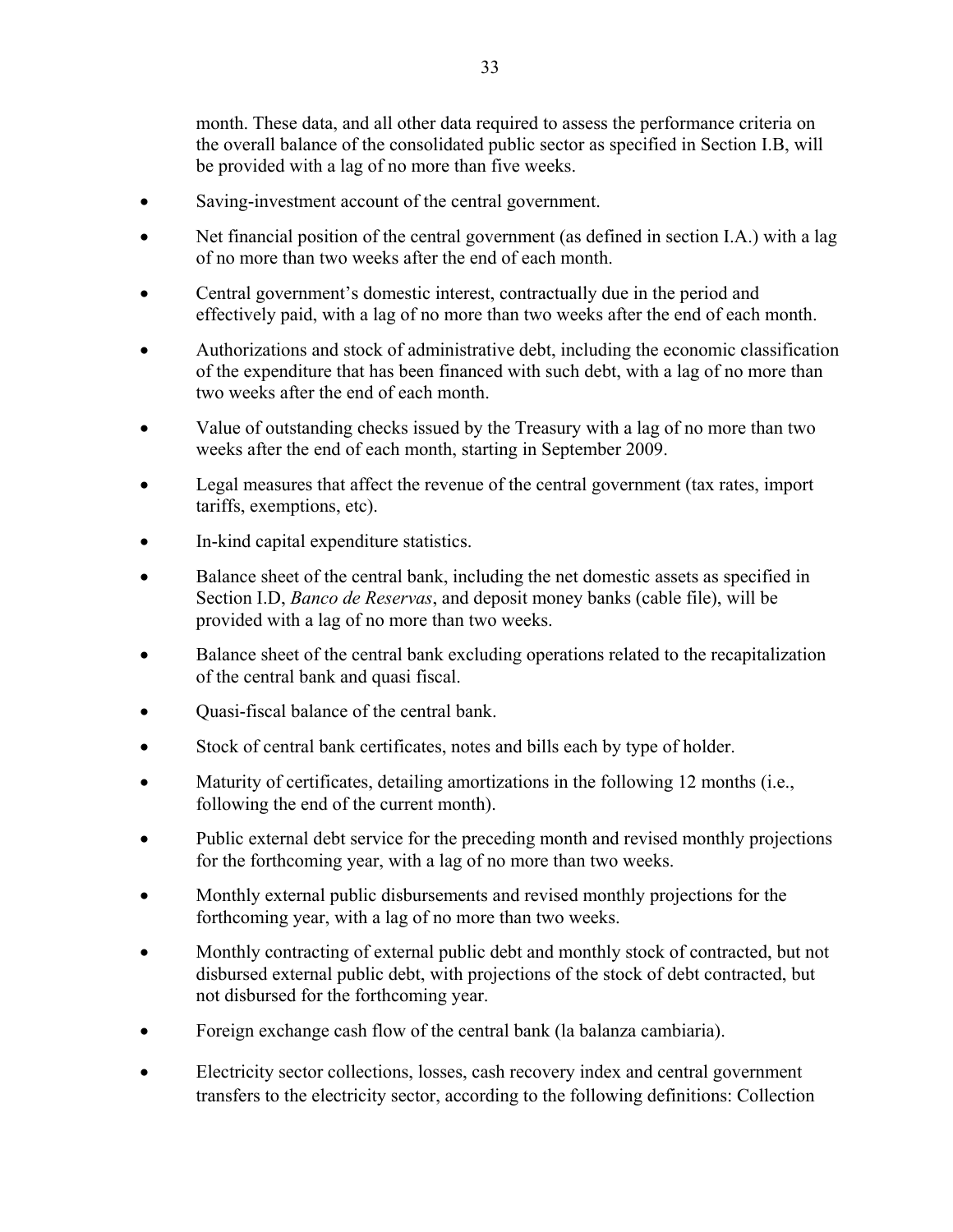rate: is defined as the ratio between the electricity invoices effectively paid (collected) and electricity invoices issued by electricity distributors in any given period. Loss rate: is defined as the ratio between electricity lost and electricity purchased by electricity distributors in any given period. Electricity lost is the difference between electricity invoiced and electricity purchased. Central government transfers to the electricity sector: is the sum of all transfers to the sector from the central government, including remaining PRA subsidies, FETE (*Fondo de Estabilización de la Tarifa Eléctrica*) and transfers to electricity companies, and all payments related to Bono Luz. The CDEEE will provide on a monthly basis (with a maximum 21-day lag) information on the arrears of the immediate past month that CDEEE and other distributors accumulate with the generation companies on energy purchases and transmission fees.

- The CDEEE will provide current information on electricity tariffs at the beginning of each month (with a maximum 10-day lag) or at any moment the tariff changes, including 43 prices and fees related to different consumption brackets, of which 13 are fixed fees related to the types of client, 7 are fixed fees related to power and 23 are prices related to energy.
- Monthly net credit of the banking system to the companies of the public electricity sector.
- Monthly investment in the public electricity sector specifying total domestically financed investment and externally financed investment.
- Price of each fuel as set in the contracts for the purchase of electricity by each distributor and CDEEE from each producer for the next 6 months for coal and 3 months for other fuels.
- Purchases of electricity by each of the three distributors and CDEEE from each generator. This includes quantity of electricity purchased (in KWh) and the unit price of each fuel charged by type of fuel and the quantity used in electricity generation. In addition report the quantity and unit price of electricity purchased by each distributor and CDEEE in the spot market.

# **C. Quarterly**

- Revised balance of payments outturn for the preceding quarter and quarterly projections for the forthcoming year, with a lag of no more than four weeks.
- Revised estimates of the stock of short-term and medium- and long-term public external debt, by creditor, at the end of quarter, with a lag of no more than four weeks.